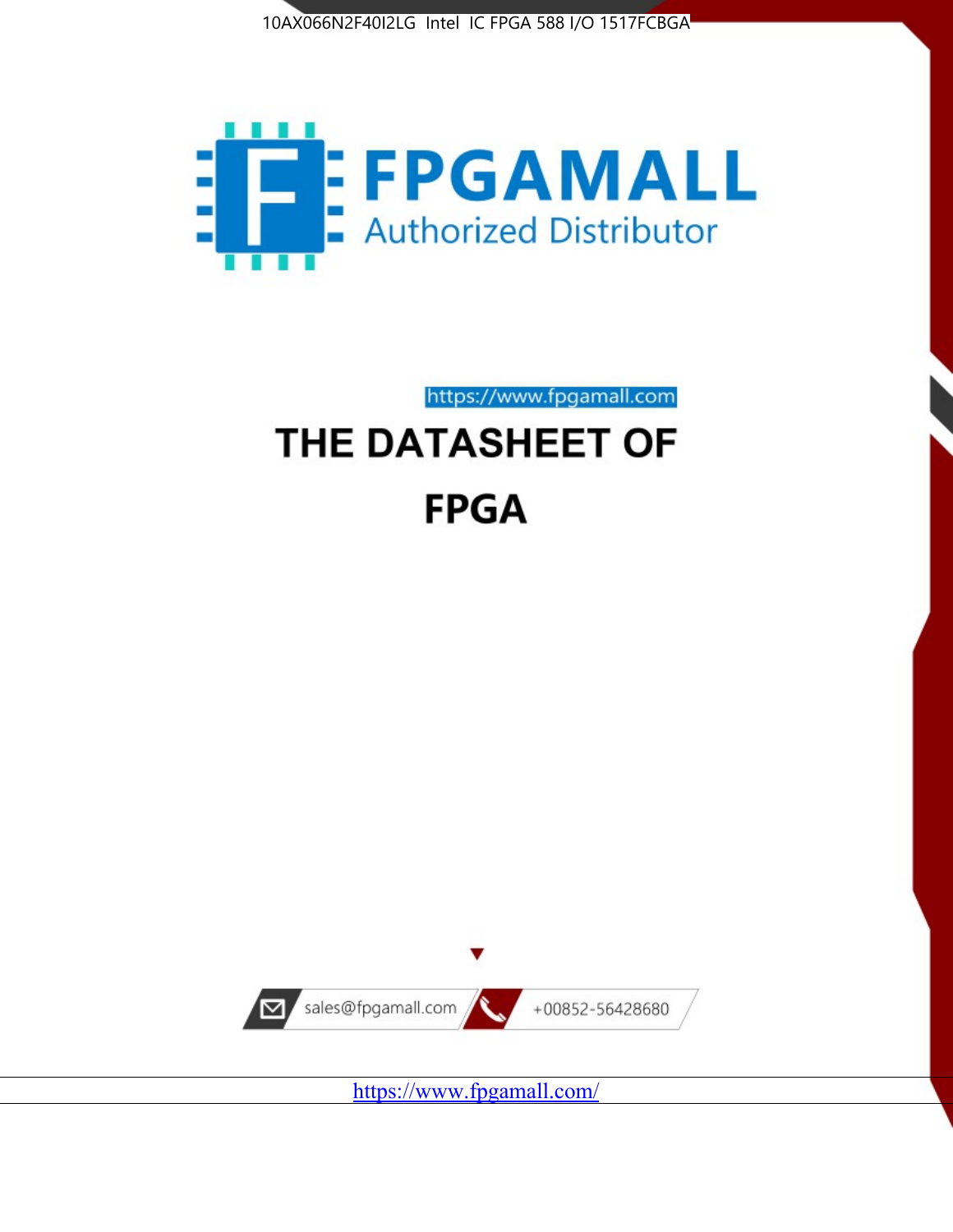10AX066N2F40I2LG Intel IC FPGA 588 I/O 1517FCBGA



# **Intel® Arria® 10 Device Overview**



**A10-OVERVIEW | 2018.12.06** Latest document on the web: **[PDF](https://www.intel.com/content/dam/www/programmable/us/en/pdfs/literature/hb/arria-10/a10_overview.pdf)** | **[HTML](https://www.intel.com/content/www/us/en/programmable/documentation/sam1403480274650.html)**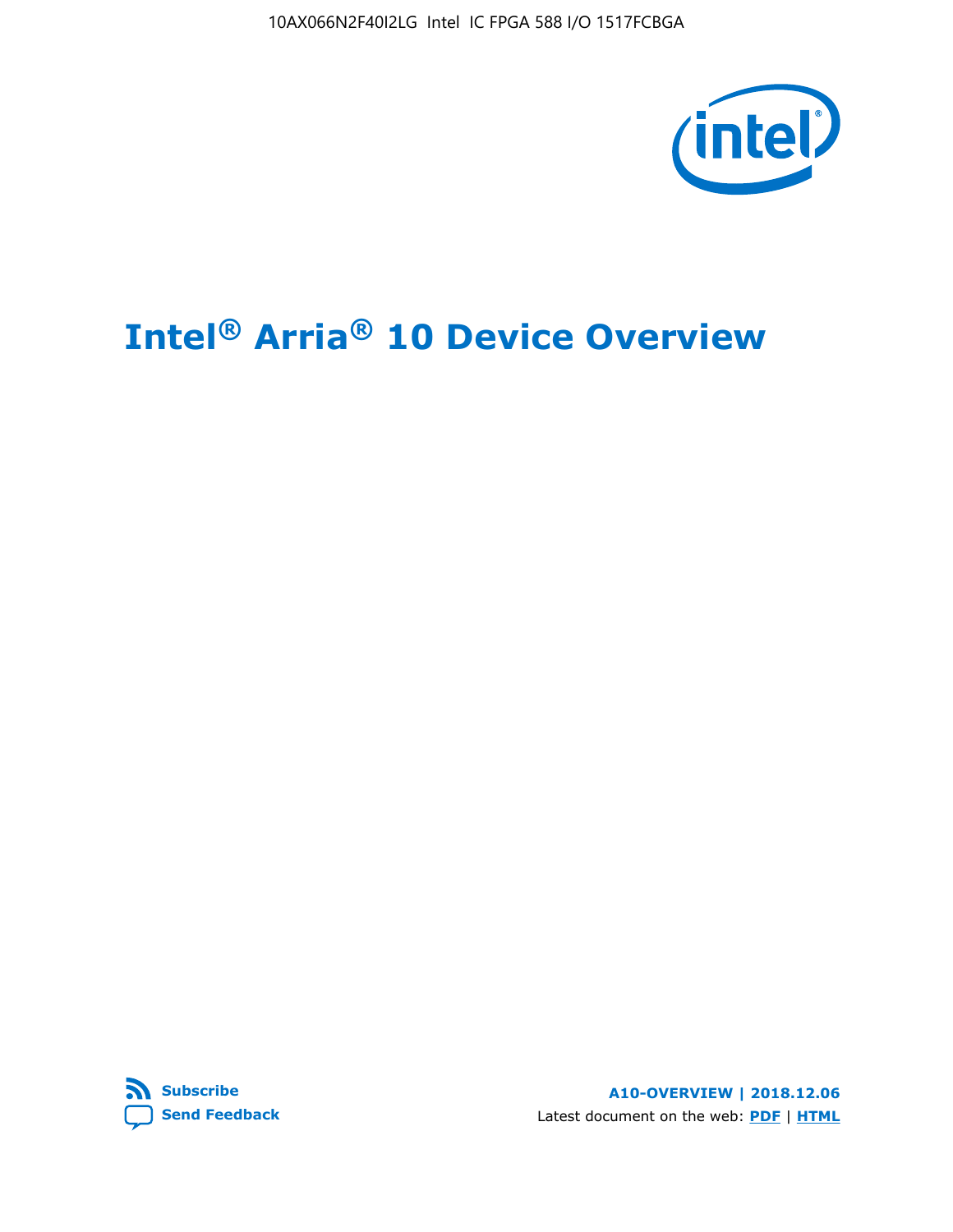

**Contents** 

# **Contents**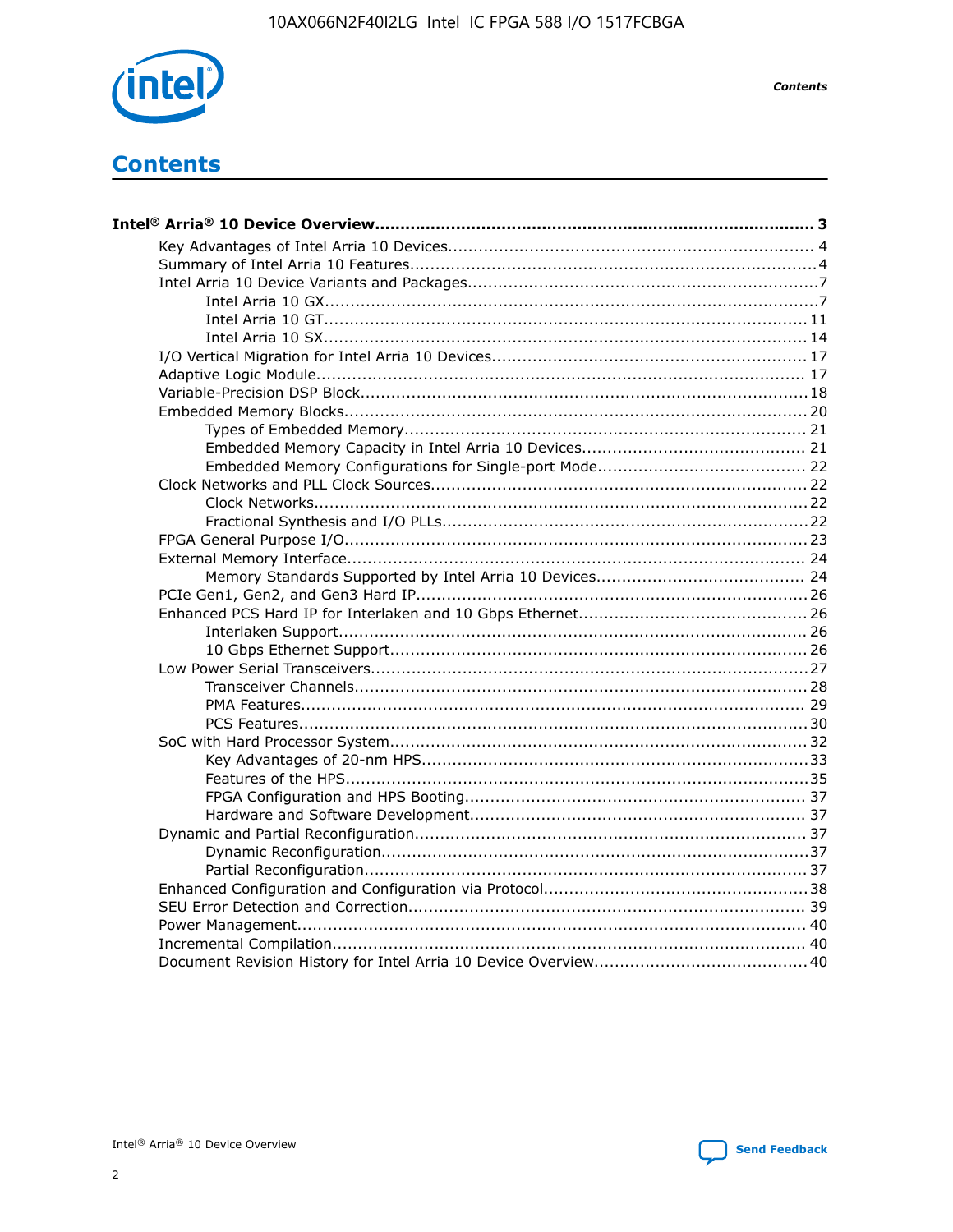**A10-OVERVIEW | 2018.12.06**

**[Send Feedback](mailto:FPGAtechdocfeedback@intel.com?subject=Feedback%20on%20Intel%20Arria%2010%20Device%20Overview%20(A10-OVERVIEW%202018.12.06)&body=We%20appreciate%20your%20feedback.%20In%20your%20comments,%20also%20specify%20the%20page%20number%20or%20paragraph.%20Thank%20you.)**



# **Intel® Arria® 10 Device Overview**

The Intel<sup>®</sup> Arria<sup>®</sup> 10 device family consists of high-performance and power-efficient 20 nm mid-range FPGAs and SoCs.

Intel Arria 10 device family delivers:

- Higher performance than the previous generation of mid-range and high-end FPGAs.
- Power efficiency attained through a comprehensive set of power-saving technologies.

The Intel Arria 10 devices are ideal for high performance, power-sensitive, midrange applications in diverse markets.

| <b>Market</b>         | <b>Applications</b>                                                                                               |
|-----------------------|-------------------------------------------------------------------------------------------------------------------|
| Wireless              | Channel and switch cards in remote radio heads<br>٠<br>Mobile backhaul<br>٠                                       |
| Wireline              | 40G/100G muxponders and transponders<br>٠<br>100G line cards<br>٠<br><b>Bridging</b><br>٠<br>Aggregation<br>٠     |
| <b>Broadcast</b>      | Studio switches<br>٠<br>Servers and transport<br>٠<br>Videoconferencing<br>٠<br>Professional audio and video<br>٠ |
| Computing and Storage | Flash cache<br>٠<br>Cloud computing servers<br>٠<br>Server acceleration<br>٠                                      |
| Medical               | Diagnostic scanners<br>٠<br>Diagnostic imaging<br>٠                                                               |
| Military              | Missile guidance and control<br>٠<br>Radar<br>٠<br>Electronic warfare<br>٠<br>Secure communications<br>٠          |

#### **Table 1. Sample Markets and Ideal Applications for Intel Arria 10 Devices**

#### **Related Information**

- [Intel Arria 10 Device Handbook: Known Issues](http://www.altera.com/support/kdb/solutions/rd07302013_646.html) Lists the planned updates to the *Intel Arria 10 Device Handbook* chapters.
- [Intel Arria 10 GX/GT Device Errata and Design Recommendations](https://www.intel.com/content/www/us/en/programmable/documentation/agz1493851706374.html#yqz1494433888646)
- [Intel Arria 10 SX Device Errata and Design Recommendations](https://www.intel.com/content/www/us/en/programmable/documentation/cru1462832385668.html#cru1462832558642)

Intel Corporation. All rights reserved. Intel, the Intel logo, Altera, Arria, Cyclone, Enpirion, MAX, Nios, Quartus and Stratix words and logos are trademarks of Intel Corporation or its subsidiaries in the U.S. and/or other countries. Intel warrants performance of its FPGA and semiconductor products to current specifications in accordance with Intel's standard warranty, but reserves the right to make changes to any products and services at any time without notice. Intel assumes no responsibility or liability arising out of the application or use of any information, product, or service described herein except as expressly agreed to in writing by Intel. Intel customers are advised to obtain the latest version of device specifications before relying on any published information and before placing orders for products or services. \*Other names and brands may be claimed as the property of others.

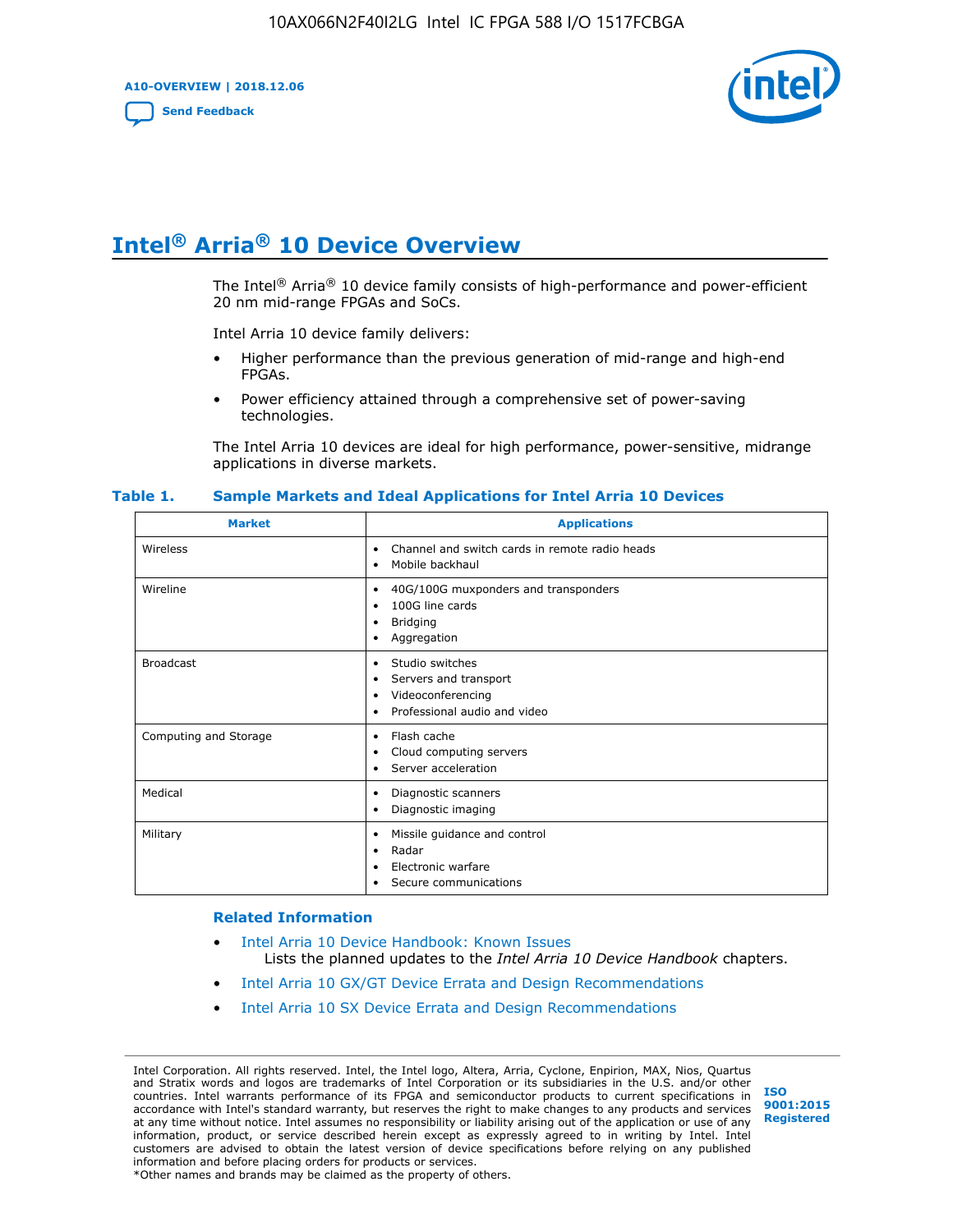

# **Key Advantages of Intel Arria 10 Devices**

## **Table 2. Key Advantages of the Intel Arria 10 Device Family**

| <b>Advantage</b>                                                                                          | <b>Supporting Feature</b>                                                                                                                                                                                                                                                                                                |  |  |  |  |  |  |
|-----------------------------------------------------------------------------------------------------------|--------------------------------------------------------------------------------------------------------------------------------------------------------------------------------------------------------------------------------------------------------------------------------------------------------------------------|--|--|--|--|--|--|
| Enhanced core architecture                                                                                | Built on TSMC's 20 nm process technology<br>٠<br>60% higher performance than the previous generation of mid-range FPGAs<br>٠<br>15% higher performance than the fastest previous-generation FPGA<br>٠                                                                                                                    |  |  |  |  |  |  |
| High-bandwidth integrated<br>transceivers                                                                 | Short-reach rates up to 25.8 Gigabits per second (Gbps)<br>٠<br>Backplane capability up to 12.5 Gbps<br>٠<br>Integrated 10GBASE-KR and 40GBASE-KR4 Forward Error Correction (FEC)<br>٠                                                                                                                                   |  |  |  |  |  |  |
| Improved logic integration and<br>hard IP blocks                                                          | 8-input adaptive logic module (ALM)<br>٠<br>Up to 65.6 megabits (Mb) of embedded memory<br>٠<br>Variable-precision digital signal processing (DSP) blocks<br>Fractional synthesis phase-locked loops (PLLs)<br>Hard PCI Express Gen3 IP blocks<br>Hard memory controllers and PHY up to 2,400 Megabits per second (Mbps) |  |  |  |  |  |  |
| Second generation hard<br>processor system (HPS) with<br>integrated ARM* Cortex*-A9*<br>MPCore* processor | Tight integration of a dual-core ARM Cortex-A9 MPCore processor, hard IP, and an<br>٠<br>FPGA in a single Intel Arria 10 system-on-a-chip (SoC)<br>Supports over 128 Gbps peak bandwidth with integrated data coherency between<br>$\bullet$<br>the processor and the FPGA fabric                                        |  |  |  |  |  |  |
| Advanced power savings                                                                                    | Comprehensive set of advanced power saving features<br>٠<br>Power-optimized MultiTrack routing and core architecture<br>٠<br>Up to 40% lower power compared to previous generation of mid-range FPGAs<br>٠<br>Up to 60% lower power compared to previous generation of high-end FPGAs                                    |  |  |  |  |  |  |

## **Summary of Intel Arria 10 Features**

## **Table 3. Summary of Features for Intel Arria 10 Devices**

| <b>Feature</b>                  | <b>Description</b>                                                                                                                                                                                                                                                                                                                                                                                       |
|---------------------------------|----------------------------------------------------------------------------------------------------------------------------------------------------------------------------------------------------------------------------------------------------------------------------------------------------------------------------------------------------------------------------------------------------------|
| Technology                      | TSMC's 20-nm SoC process technology<br>٠<br>Allows operation at a lower $V_{\text{CC}}$ level of 0.82 V instead of the 0.9 V standard $V_{\text{CC}}$ core voltage                                                                                                                                                                                                                                       |
| Packaging                       | 1.0 mm ball-pitch Fineline BGA packaging<br>0.8 mm ball-pitch Ultra Fineline BGA packaging<br>Multiple devices with identical package footprints for seamless migration between different<br><b>FPGA</b> densities<br>Devices with compatible package footprints allow migration to next generation high-end<br>Stratix $\mathcal{R}$ 10 devices<br>RoHS, leaded $(1)$ , and lead-free (Pb-free) options |
| High-performance<br>FPGA fabric | Enhanced 8-input ALM with four registers<br>٠<br>Improved multi-track routing architecture to reduce congestion and improve compilation time<br>Hierarchical core clocking architecture<br>Fine-grained partial reconfiguration                                                                                                                                                                          |
| Internal memory<br>blocks       | M20K-20-Kb memory blocks with hard error correction code (ECC)<br>Memory logic array block (MLAB)-640-bit memory                                                                                                                                                                                                                                                                                         |
|                                 | continued                                                                                                                                                                                                                                                                                                                                                                                                |



<sup>(1)</sup> Contact Intel for availability.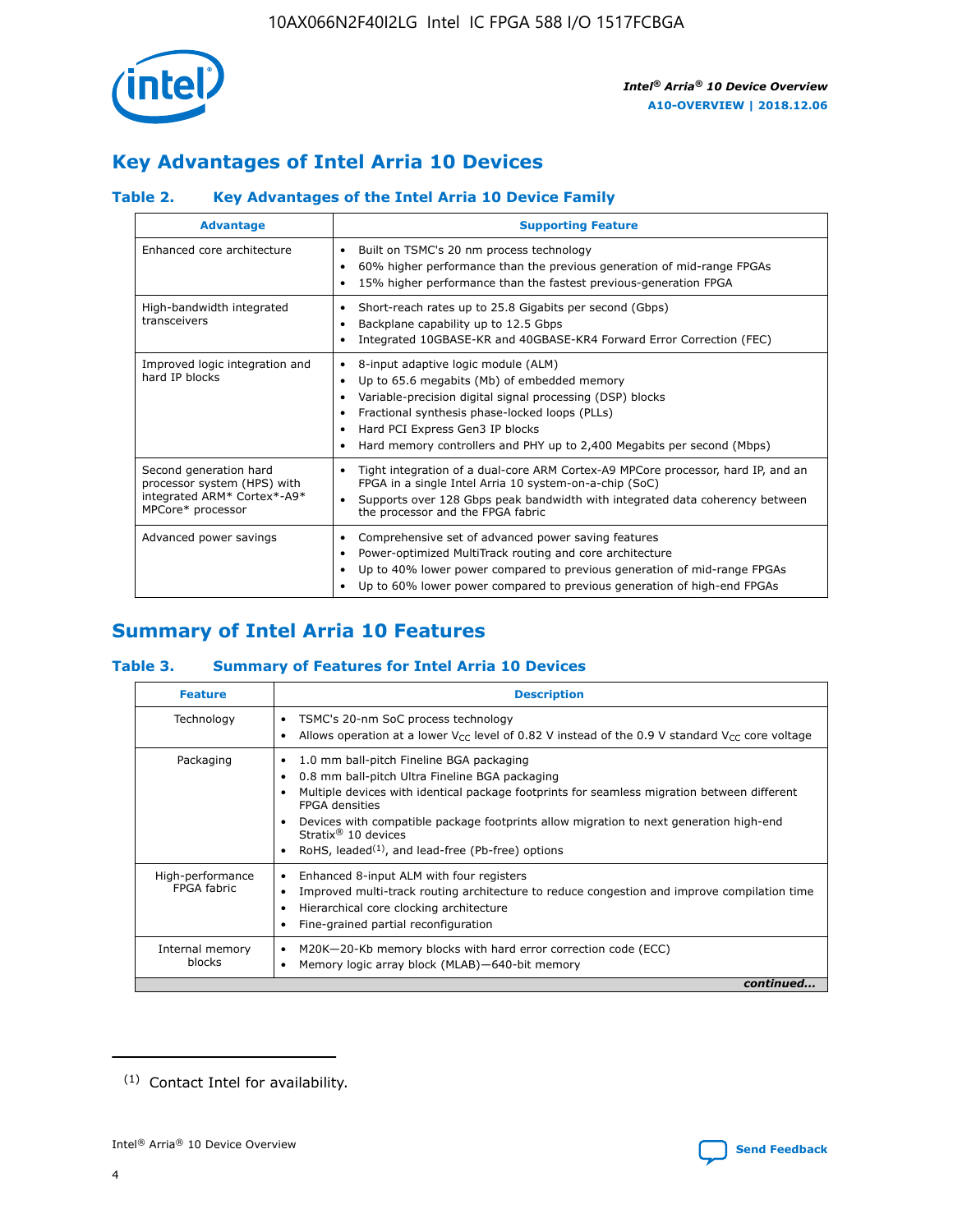r



| <b>Feature</b>                         | <b>Description</b>                                                                                             |                                                                                                                                                                                                                                                                                                                                                                                                                                                                                                                                                                                                                                                                                                                                                                                                                                        |  |  |  |  |  |
|----------------------------------------|----------------------------------------------------------------------------------------------------------------|----------------------------------------------------------------------------------------------------------------------------------------------------------------------------------------------------------------------------------------------------------------------------------------------------------------------------------------------------------------------------------------------------------------------------------------------------------------------------------------------------------------------------------------------------------------------------------------------------------------------------------------------------------------------------------------------------------------------------------------------------------------------------------------------------------------------------------------|--|--|--|--|--|
| Embedded Hard IP<br>blocks             | Variable-precision DSP                                                                                         | Native support for signal processing precision levels from $18 \times 19$ to<br>54 x 54<br>Native support for 27 x 27 multiplier mode<br>64-bit accumulator and cascade for systolic finite impulse responses<br>(FIRs)<br>Internal coefficient memory banks<br>$\bullet$<br>Preadder/subtractor for improved efficiency<br>Additional pipeline register to increase performance and reduce<br>power<br>Supports floating point arithmetic:<br>- Perform multiplication, addition, subtraction, multiply-add,<br>multiply-subtract, and complex multiplication.<br>- Supports multiplication with accumulation capability, cascade<br>summation, and cascade subtraction capability.<br>- Dynamic accumulator reset control.<br>- Support direct vector dot and complex multiplication chaining<br>multiply floating point DSP blocks. |  |  |  |  |  |
|                                        | Memory controller                                                                                              | DDR4, DDR3, and DDR3L                                                                                                                                                                                                                                                                                                                                                                                                                                                                                                                                                                                                                                                                                                                                                                                                                  |  |  |  |  |  |
|                                        | PCI Express*                                                                                                   | PCI Express (PCIe*) Gen3 (x1, x2, x4, or x8), Gen2 (x1, x2, x4, or x8)<br>and Gen1 (x1, x2, x4, or x8) hard IP with complete protocol stack,<br>endpoint, and root port                                                                                                                                                                                                                                                                                                                                                                                                                                                                                                                                                                                                                                                                |  |  |  |  |  |
|                                        | Transceiver I/O                                                                                                | 10GBASE-KR/40GBASE-KR4 Forward Error Correction (FEC)<br>PCS hard IPs that support:<br>$\bullet$<br>- 10-Gbps Ethernet (10GbE)<br>- PCIe PIPE interface<br>$-$ Interlaken<br>- Gbps Ethernet (GbE)<br>- Common Public Radio Interface (CPRI) with deterministic latency<br>support<br>- Gigabit-capable passive optical network (GPON) with fast lock-<br>time support<br>13.5G JESD204b<br>$\bullet$<br>8B/10B, 64B/66B, 64B/67B encoders and decoders<br>Custom mode support for proprietary protocols                                                                                                                                                                                                                                                                                                                               |  |  |  |  |  |
| Core clock networks                    | $\bullet$<br>$\bullet$                                                                                         | Up to 800 MHz fabric clocking, depending on the application:<br>- 667 MHz external memory interface clocking with 2,400 Mbps DDR4 interface<br>- 800 MHz LVDS interface clocking with 1,600 Mbps LVDS interface<br>Global, regional, and peripheral clock networks<br>Clock networks that are not used can be gated to reduce dynamic power                                                                                                                                                                                                                                                                                                                                                                                                                                                                                            |  |  |  |  |  |
| Phase-locked loops<br>(PLLs)           | High-resolution fractional synthesis PLLs:<br>$\bullet$<br>Integer PLLs:<br>- Adjacent to general purpose I/Os | - Precision clock synthesis, clock delay compensation, and zero delay buffering (ZDB)<br>- Support integer mode and fractional mode<br>- Fractional mode support with third-order delta-sigma modulation<br>- Support external memory and LVDS interfaces                                                                                                                                                                                                                                                                                                                                                                                                                                                                                                                                                                              |  |  |  |  |  |
| FPGA General-purpose<br>$I/Os$ (GPIOs) | On-chip termination (OCT)                                                                                      | 1.6 Gbps LVDS-every pair can be configured as receiver or transmitter<br>1.2 V to 3.0 V single-ended LVTTL/LVCMOS interfacing                                                                                                                                                                                                                                                                                                                                                                                                                                                                                                                                                                                                                                                                                                          |  |  |  |  |  |
| <b>External Memory</b><br>Interface    |                                                                                                                | Hard memory controller- DDR4, DDR3, and DDR3L support<br>$-$ DDR4 $-$ speeds up to 1,200 MHz/2,400 Mbps<br>- DDR3-speeds up to 1,067 MHz/2,133 Mbps<br>Soft memory controller—provides support for RLDRAM $3^{(2)}$ , QDR IV $^{(2)}$ , and QDR II+<br>continued                                                                                                                                                                                                                                                                                                                                                                                                                                                                                                                                                                       |  |  |  |  |  |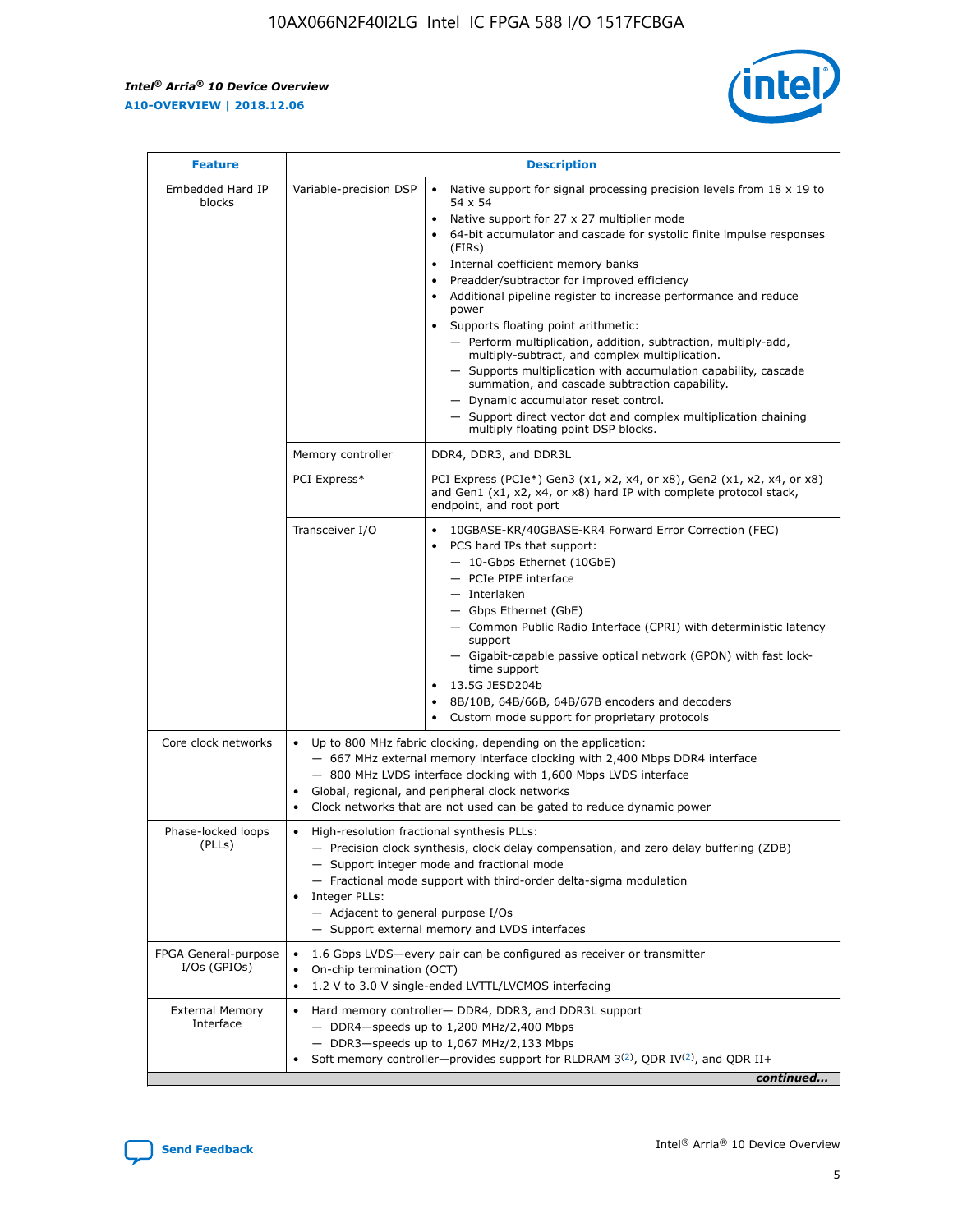

| <b>Feature</b>                                    | <b>Description</b>                                                                                                                                                                                                                                                                                                                                                                                                                                                                                                                                                                                                                                  |
|---------------------------------------------------|-----------------------------------------------------------------------------------------------------------------------------------------------------------------------------------------------------------------------------------------------------------------------------------------------------------------------------------------------------------------------------------------------------------------------------------------------------------------------------------------------------------------------------------------------------------------------------------------------------------------------------------------------------|
| Low-power serial<br>transceivers                  | • Continuous operating range:<br>- Intel Arria 10 GX-1 Gbps to 17.4 Gbps<br>- Intel Arria 10 GT-1 Gbps to 25.8 Gbps<br>Backplane support:<br>- Intel Arria 10 GX-up to 12.5<br>- Intel Arria 10 GT-up to 12.5<br>Extended range down to 125 Mbps with oversampling<br>ATX transmit PLLs with user-configurable fractional synthesis capability<br>Electronic Dispersion Compensation (EDC) support for XFP, SFP+, QSFP, and CFP optical<br>module<br>Adaptive linear and decision feedback equalization<br>$\bullet$<br>Transmitter pre-emphasis and de-emphasis<br>$\bullet$<br>Dynamic partial reconfiguration of individual transceiver channels |
| <b>HPS</b><br>(Intel Arria 10 SX<br>devices only) | Dual-core ARM Cortex-A9 MPCore processor-1.2 GHz CPU with<br>Processor and system<br>$\bullet$<br>1.5 GHz overdrive capability<br>256 KB on-chip RAM and 64 KB on-chip ROM<br>System peripherals—general-purpose timers, watchdog timers, direct<br>memory access (DMA) controller, FPGA configuration manager, and<br>clock and reset managers<br>Security features-anti-tamper, secure boot, Advanced Encryption<br>Standard (AES) and authentication (SHA)<br>ARM CoreSight* JTAG debug access port, trace port, and on-chip<br>trace storage                                                                                                    |
|                                                   | <b>External interfaces</b><br>Hard memory interface-Hard memory controller (2,400 Mbps DDR4,<br>$\bullet$<br>and 2,133 Mbps DDR3), Quad serial peripheral interface (QSPI) flash<br>controller, NAND flash controller, direct memory access (DMA)<br>controller, Secure Digital/MultiMediaCard (SD/MMC) controller<br>Communication interface-10/100/1000 Ethernet media access<br>control (MAC), USB On-The-GO (OTG) controllers, I <sup>2</sup> C controllers,<br>UART 16550, serial peripheral interface (SPI), and up to 62<br>HPS GPIO interfaces (48 direct-share I/Os)                                                                       |
|                                                   | High-performance ARM AMBA* AXI bus bridges that support<br>Interconnects to core<br>$\bullet$<br>simultaneous read and write<br>HPS-FPGA bridges-include the FPGA-to-HPS, HPS-to-FPGA, and<br>$\bullet$<br>lightweight HPS-to-FPGA bridges that allow the FPGA fabric to issue<br>transactions to slaves in the HPS, and vice versa<br>Configuration bridge that allows HPS configuration manager to<br>configure the core logic via dedicated 32-bit configuration port<br>FPGA-to-HPS SDRAM controller bridge-provides configuration<br>interfaces for the multiport front end (MPFE) of the HPS SDRAM<br>controller                              |
| Configuration                                     | Tamper protection—comprehensive design protection to protect your valuable IP investments<br>Enhanced 256-bit advanced encryption standard (AES) design security with authentication<br>٠<br>Configuration via protocol (CvP) using PCIe Gen1, Gen2, or Gen3<br>continued                                                                                                                                                                                                                                                                                                                                                                           |

<sup>(2)</sup> Intel Arria 10 devices support this external memory interface using hard PHY with soft memory controller.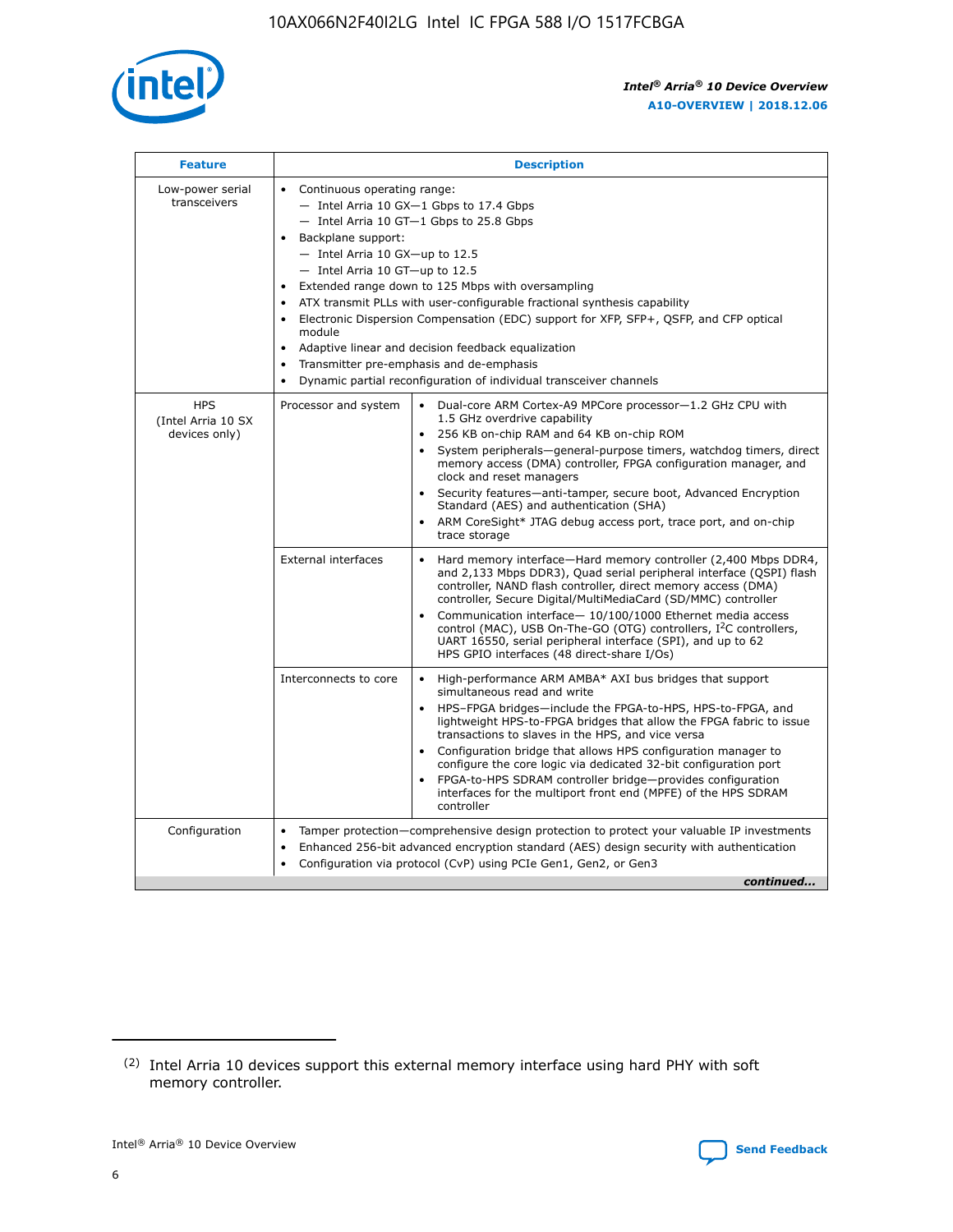

| <b>Feature</b>     | <b>Description</b>                                                                                                                                                                                                            |
|--------------------|-------------------------------------------------------------------------------------------------------------------------------------------------------------------------------------------------------------------------------|
|                    | Dynamic reconfiguration of the transceivers and PLLs<br>Fine-grained partial reconfiguration of the core fabric<br>Active Serial x4 Interface<br>$\bullet$                                                                    |
| Power management   | SmartVID<br>Low static power device options<br>Programmable Power Technology<br>Intel Quartus <sup>®</sup> Prime integrated power analysis                                                                                    |
| Software and tools | Intel Quartus Prime design suite<br>Transceiver toolkit<br>$\bullet$<br>Platform Designer system integration tool<br>DSP Builder for Intel FPGAs<br>OpenCL <sup>™</sup> support<br>Intel SoC FPGA Embedded Design Suite (EDS) |

## **Related Information**

[Intel Arria 10 Transceiver PHY Overview](https://www.intel.com/content/www/us/en/programmable/documentation/nik1398707230472.html#nik1398706768037) Provides details on Intel Arria 10 transceivers.

## **Intel Arria 10 Device Variants and Packages**

#### **Table 4. Device Variants for the Intel Arria 10 Device Family**

| <b>Variant</b>    | <b>Description</b>                                                                                                                                                                                                     |
|-------------------|------------------------------------------------------------------------------------------------------------------------------------------------------------------------------------------------------------------------|
| Intel Arria 10 GX | FPGA featuring 17.4 Gbps transceivers for short reach applications with 12.5 backplane driving<br>capability.                                                                                                          |
| Intel Arria 10 GT | FPGA featuring:<br>17.4 Gbps transceivers for short reach applications with 12.5 backplane driving capability.<br>25.8 Gbps transceivers for supporting CAUI-4 and CEI-25G applications with CFP2 and CFP4<br>modules. |
| Intel Arria 10 SX | SoC integrating ARM-based HPS and FPGA featuring 17.4 Gbps transceivers for short reach<br>applications with 12.5 backplane driving capability.                                                                        |

## **Intel Arria 10 GX**

This section provides the available options, maximum resource counts, and package plan for the Intel Arria 10 GX devices.

The information in this section is correct at the time of publication. For the latest information and to get more details, refer to the Intel FPGA Product Selector.

#### **Related Information**

#### [Intel FPGA Product Selector](http://www.altera.com/products/selector/psg-selector.html) Provides the latest information on Intel products.

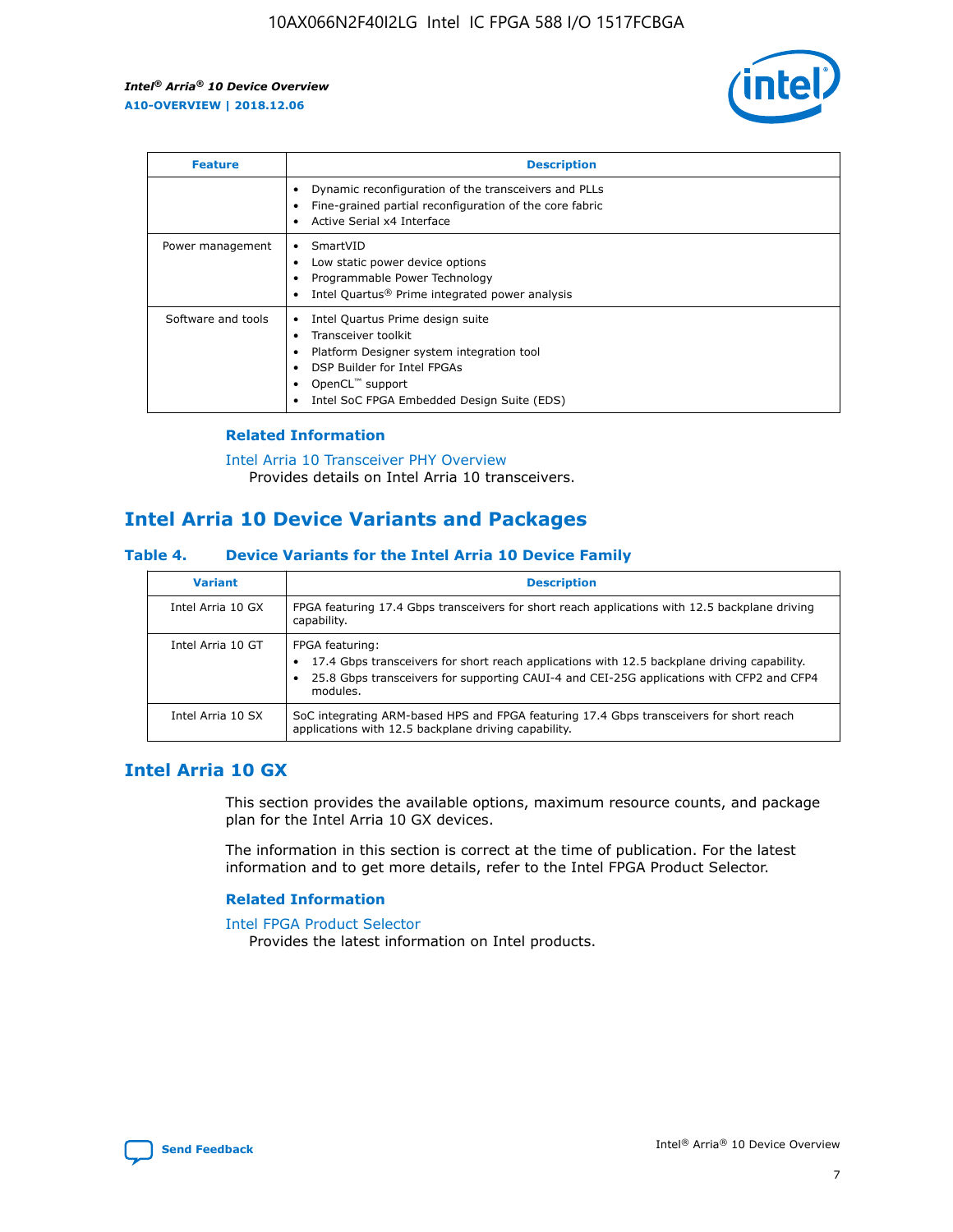

## **Available Options**





#### **Related Information**

[Transceiver Performance for Intel Arria 10 GX/SX Devices](https://www.intel.com/content/www/us/en/programmable/documentation/mcn1413182292568.html#mcn1413213965502) Provides more information about the transceiver speed grade.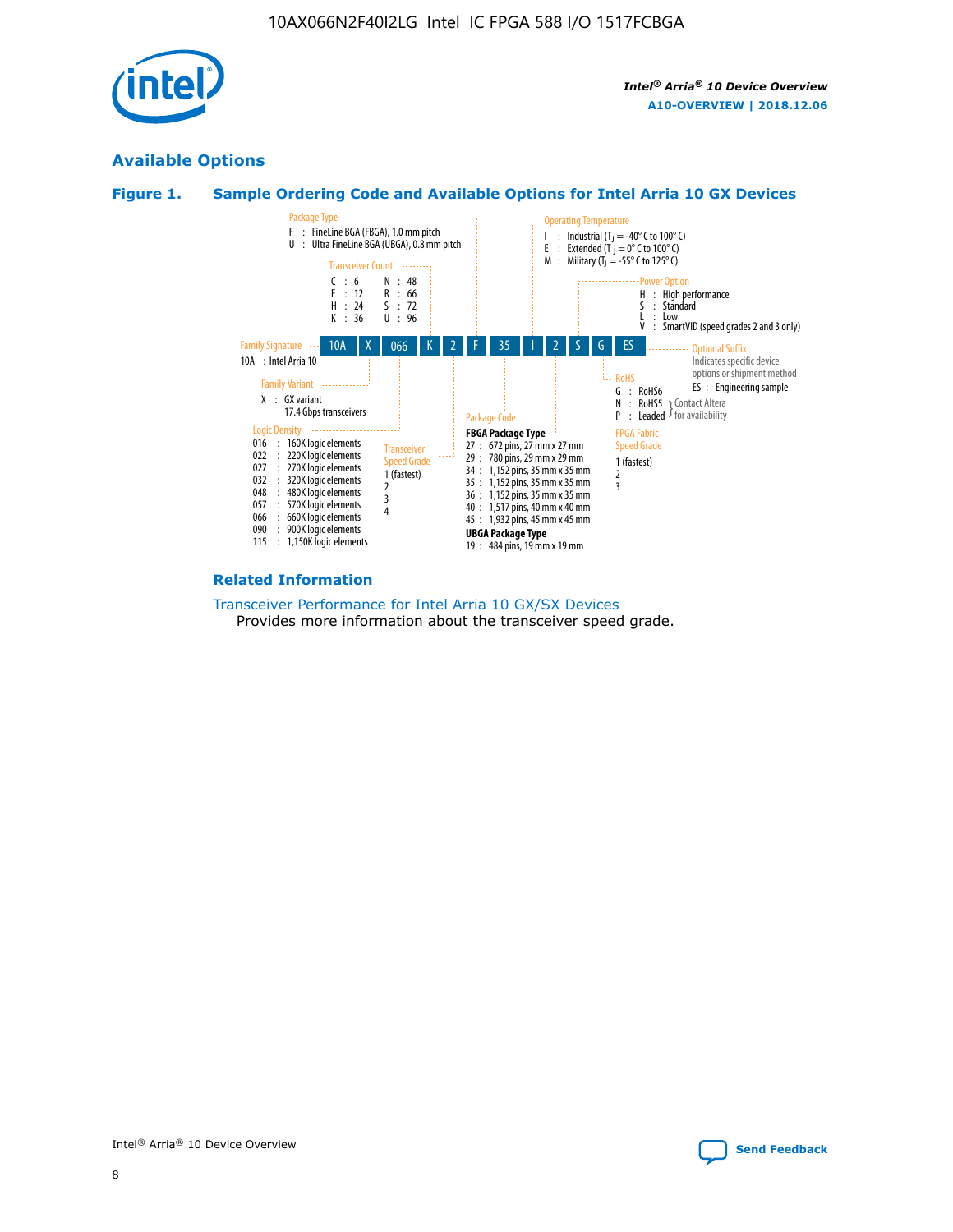

## **Maximum Resources**

#### **Table 5. Maximum Resource Counts for Intel Arria 10 GX Devices (GX 160, GX 220, GX 270, GX 320, and GX 480)**

| <b>Resource</b>         |                                                          | <b>Product Line</b> |                                |                |                |                |  |  |  |
|-------------------------|----------------------------------------------------------|---------------------|--------------------------------|----------------|----------------|----------------|--|--|--|
|                         |                                                          | <b>GX 160</b>       | <b>GX 220</b><br><b>GX 270</b> |                | <b>GX 320</b>  | <b>GX 480</b>  |  |  |  |
| Logic Elements (LE) (K) |                                                          | 160                 | 220                            | 270            | 320            | 480            |  |  |  |
| <b>ALM</b>              |                                                          | 61,510              | 80,330                         | 101,620        | 119,900        | 183,590        |  |  |  |
| Register                |                                                          | 246,040             | 321,320                        | 406,480        | 479,600        | 734,360        |  |  |  |
| Memory (Kb)             | M <sub>20</sub> K                                        | 8,800               | 11,740                         | 15,000         | 17,820         | 28,620         |  |  |  |
| <b>MLAB</b>             |                                                          | 1,050               | 1,690                          | 2,452          | 2,727          | 4,164          |  |  |  |
|                         | 985<br>Variable-precision DSP Block<br>156<br>192<br>830 |                     |                                |                | 1,368          |                |  |  |  |
| 18 x 19 Multiplier      |                                                          | 312                 | 384                            | 1,660          | 1,970          | 2,736          |  |  |  |
| PLL                     | Fractional<br>Synthesis                                  | 6                   | 6                              | 8              | 8              | 12             |  |  |  |
|                         | I/O                                                      | 6                   | 6                              | 8              | 8              | 12             |  |  |  |
| 17.4 Gbps Transceiver   |                                                          | 12                  | 12                             | 24             | 24             |                |  |  |  |
| GPIO <sup>(3)</sup>     |                                                          | 288                 | 288                            | 384<br>384     |                | 492            |  |  |  |
| LVDS Pair $(4)$         |                                                          | 120                 | 120                            | 168            | 168            | 222            |  |  |  |
| PCIe Hard IP Block      |                                                          | $\mathbf{1}$        | 1                              | $\overline{2}$ | $\overline{2}$ | $\overline{2}$ |  |  |  |
| Hard Memory Controller  |                                                          | 6                   | 6                              | 8              | 8              | 12             |  |  |  |

<sup>(4)</sup> Each LVDS I/O pair can be used as differential input or output.



<sup>(3)</sup> The number of GPIOs does not include transceiver I/Os. In the Intel Quartus Prime software, the number of user I/Os includes transceiver I/Os.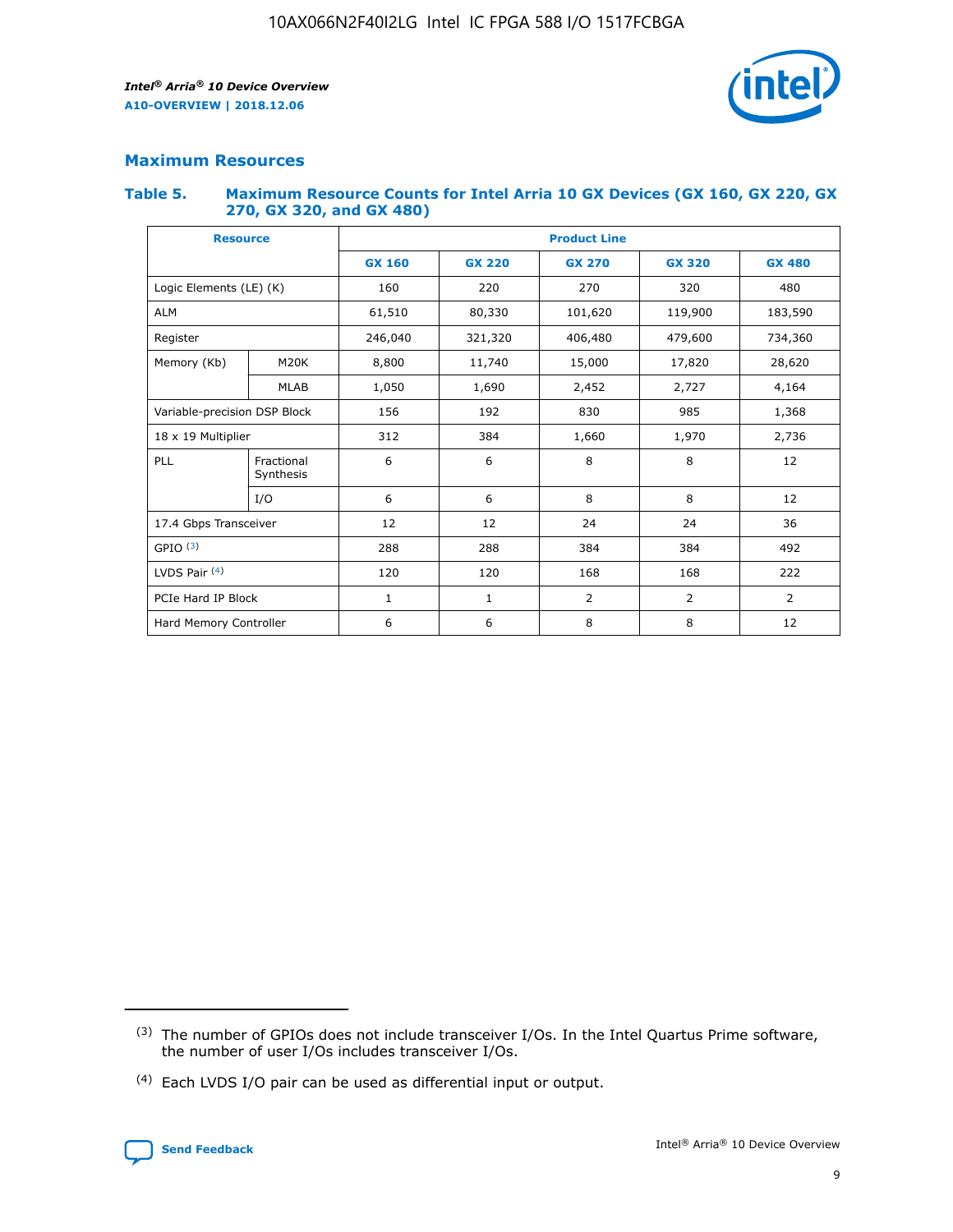

## **Table 6. Maximum Resource Counts for Intel Arria 10 GX Devices (GX 570, GX 660, GX 900, and GX 1150)**

|                              | <b>Resource</b>         | <b>Product Line</b> |                |                |                |  |  |  |
|------------------------------|-------------------------|---------------------|----------------|----------------|----------------|--|--|--|
|                              |                         | <b>GX 570</b>       | <b>GX 660</b>  | <b>GX 900</b>  | <b>GX 1150</b> |  |  |  |
| Logic Elements (LE) (K)      |                         | 570                 | 660            | 900            | 1,150          |  |  |  |
| <b>ALM</b>                   |                         | 217,080             | 251,680        | 339,620        | 427,200        |  |  |  |
| Register                     |                         | 868,320             | 1,006,720      | 1,358,480      | 1,708,800      |  |  |  |
| Memory (Kb)                  | <b>M20K</b>             | 36,000              | 42,620         | 48,460         | 54,260         |  |  |  |
|                              | <b>MLAB</b>             | 5,096               | 5,788          | 9,386          | 12,984         |  |  |  |
| Variable-precision DSP Block |                         | 1,523               | 1,687          | 1,518          | 1,518          |  |  |  |
| $18 \times 19$ Multiplier    |                         | 3,046               | 3,374          | 3,036          | 3,036          |  |  |  |
| PLL                          | Fractional<br>Synthesis | 16                  | 16             | 32             | 32             |  |  |  |
|                              | I/O                     | 16                  | 16             | 16             | 16             |  |  |  |
| 17.4 Gbps Transceiver        |                         | 48                  | 48             | 96             | 96             |  |  |  |
| GPIO <sup>(3)</sup>          |                         | 696                 | 696            | 768            | 768            |  |  |  |
| LVDS Pair $(4)$              |                         | 324                 | 324            | 384            | 384            |  |  |  |
| PCIe Hard IP Block           |                         | $\overline{2}$      | $\overline{2}$ | $\overline{4}$ | $\overline{4}$ |  |  |  |
| Hard Memory Controller       |                         | 16                  | 16             | 16             | 16             |  |  |  |

## **Package Plan**

## **Table 7. Package Plan for Intel Arria 10 GX Devices (U19, F27, and F29)**

Refer to I/O and High Speed I/O in Intel Arria 10 Devices chapter for the number of 3 V I/O, LVDS I/O, and LVDS channels in each device package.

| <b>Product Line</b> | <b>U19</b><br>$(19 \text{ mm} \times 19 \text{ mm})$<br>484-pin UBGA) |          |             |         | <b>F27</b><br>(27 mm × 27 mm,<br>672-pin FBGA) |             | <b>F29</b><br>(29 mm × 29 mm,<br>780-pin FBGA) |          |             |  |
|---------------------|-----------------------------------------------------------------------|----------|-------------|---------|------------------------------------------------|-------------|------------------------------------------------|----------|-------------|--|
|                     | 3 V I/O                                                               | LVDS I/O | <b>XCVR</b> | 3 V I/O | LVDS I/O                                       | <b>XCVR</b> | 3 V I/O                                        | LVDS I/O | <b>XCVR</b> |  |
| GX 160              | 48                                                                    | 192      | 6           | 48      | 192                                            | 12          | 48                                             | 240      | 12          |  |
| GX 220              | 48                                                                    | 192      | 6           | 48      | 192                                            | 12          | 48                                             | 240      | 12          |  |
| GX 270              |                                                                       |          |             | 48      | 192                                            | 12          | 48                                             | 312      | 12          |  |
| GX 320              |                                                                       |          |             | 48      | 192                                            | 12          | 48                                             | 312      | 12          |  |
| GX 480              |                                                                       |          |             |         |                                                |             | 48                                             | 312      | 12          |  |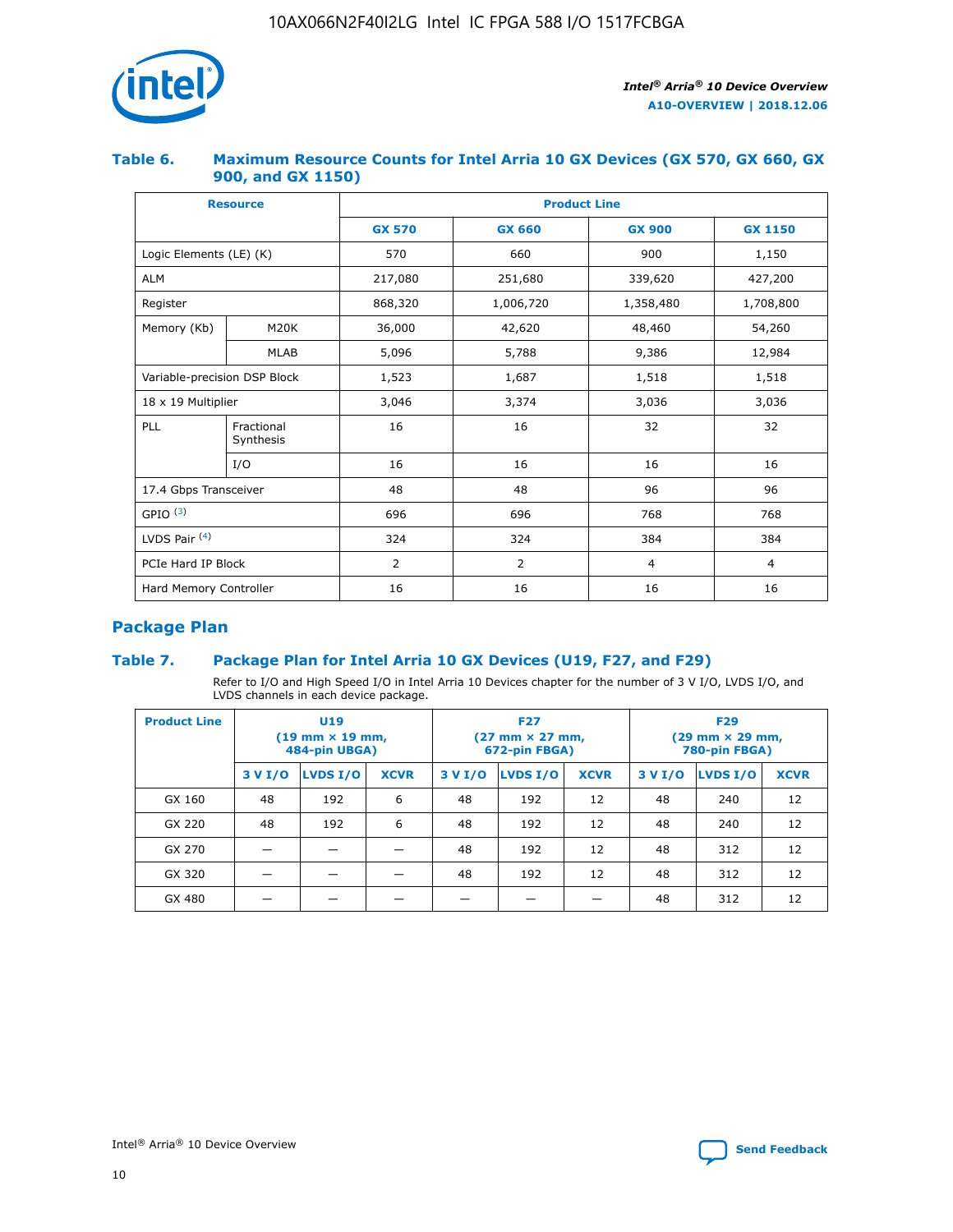

#### **Table 8. Package Plan for Intel Arria 10 GX Devices (F34, F35, NF40, and KF40)**

Refer to I/O and High Speed I/O in Intel Arria 10 Devices chapter for the number of 3 V I/O, LVDS I/O, and LVDS channels in each device package.

| <b>Product Line</b> | <b>F34</b><br>$(35 \text{ mm} \times 35 \text{ mm})$<br>1152-pin FBGA) |                    | <b>F35</b><br>$(35 \text{ mm} \times 35 \text{ mm})$<br><b>1152-pin FBGA)</b> |           | <b>KF40</b><br>$(40$ mm $\times$ 40 mm,<br>1517-pin FBGA) |             |           | <b>NF40</b><br>$(40$ mm $\times$ 40 mm,<br><b>1517-pin FBGA)</b> |             |            |                    |             |
|---------------------|------------------------------------------------------------------------|--------------------|-------------------------------------------------------------------------------|-----------|-----------------------------------------------------------|-------------|-----------|------------------------------------------------------------------|-------------|------------|--------------------|-------------|
|                     | 3V<br>I/O                                                              | <b>LVDS</b><br>I/O | <b>XCVR</b>                                                                   | 3V<br>I/O | <b>LVDS</b><br>I/O                                        | <b>XCVR</b> | 3V<br>I/O | <b>LVDS</b><br>I/O                                               | <b>XCVR</b> | 3 V<br>I/O | <b>LVDS</b><br>I/O | <b>XCVR</b> |
| GX 270              | 48                                                                     | 336                | 24                                                                            | 48        | 336                                                       | 24          |           |                                                                  |             |            |                    |             |
| GX 320              | 48                                                                     | 336                | 24                                                                            | 48        | 336                                                       | 24          |           |                                                                  |             |            |                    |             |
| GX 480              | 48                                                                     | 444                | 24                                                                            | 48        | 348                                                       | 36          |           |                                                                  |             |            |                    |             |
| GX 570              | 48                                                                     | 444                | 24                                                                            | 48        | 348                                                       | 36          | 96        | 600                                                              | 36          | 48         | 540                | 48          |
| GX 660              | 48                                                                     | 444                | 24                                                                            | 48        | 348                                                       | 36          | 96        | 600                                                              | 36          | 48         | 540                | 48          |
| GX 900              |                                                                        | 504                | 24                                                                            | -         |                                                           |             |           |                                                                  |             |            | 600                | 48          |
| GX 1150             |                                                                        | 504                | 24                                                                            |           |                                                           |             |           |                                                                  |             |            | 600                | 48          |

#### **Table 9. Package Plan for Intel Arria 10 GX Devices (RF40, NF45, SF45, and UF45)**

Refer to I/O and High Speed I/O in Intel Arria 10 Devices chapter for the number of 3 V I/O, LVDS I/O, and LVDS channels in each device package.

| <b>Product Line</b> | <b>RF40</b><br>$(40$ mm $\times$ 40 mm,<br>1517-pin FBGA) |                    | <b>NF45</b><br>$(45 \text{ mm} \times 45 \text{ mm})$<br><b>1932-pin FBGA)</b> |            |                    | <b>SF45</b><br>$(45 \text{ mm} \times 45 \text{ mm})$<br><b>1932-pin FBGA)</b> |            |                    | <b>UF45</b><br>$(45 \text{ mm} \times 45 \text{ mm})$<br><b>1932-pin FBGA)</b> |           |                    |             |
|---------------------|-----------------------------------------------------------|--------------------|--------------------------------------------------------------------------------|------------|--------------------|--------------------------------------------------------------------------------|------------|--------------------|--------------------------------------------------------------------------------|-----------|--------------------|-------------|
|                     | 3V<br>I/O                                                 | <b>LVDS</b><br>I/O | <b>XCVR</b>                                                                    | 3 V<br>I/O | <b>LVDS</b><br>I/O | <b>XCVR</b>                                                                    | 3 V<br>I/O | <b>LVDS</b><br>I/O | <b>XCVR</b>                                                                    | 3V<br>I/O | <b>LVDS</b><br>I/O | <b>XCVR</b> |
| GX 900              |                                                           | 342                | 66                                                                             | _          | 768                | 48                                                                             |            | 624                | 72                                                                             |           | 480                | 96          |
| GX 1150             |                                                           | 342                | 66                                                                             | _          | 768                | 48                                                                             |            | 624                | 72                                                                             |           | 480                | 96          |

### **Related Information**

[I/O and High-Speed Differential I/O Interfaces in Intel Arria 10 Devices chapter, Intel](https://www.intel.com/content/www/us/en/programmable/documentation/sam1403482614086.html#sam1403482030321) [Arria 10 Device Handbook](https://www.intel.com/content/www/us/en/programmable/documentation/sam1403482614086.html#sam1403482030321)

Provides the number of 3 V and LVDS I/Os, and LVDS channels for each Intel Arria 10 device package.

## **Intel Arria 10 GT**

This section provides the available options, maximum resource counts, and package plan for the Intel Arria 10 GT devices.

The information in this section is correct at the time of publication. For the latest information and to get more details, refer to the Intel FPGA Product Selector.

#### **Related Information**

#### [Intel FPGA Product Selector](http://www.altera.com/products/selector/psg-selector.html)

Provides the latest information on Intel products.

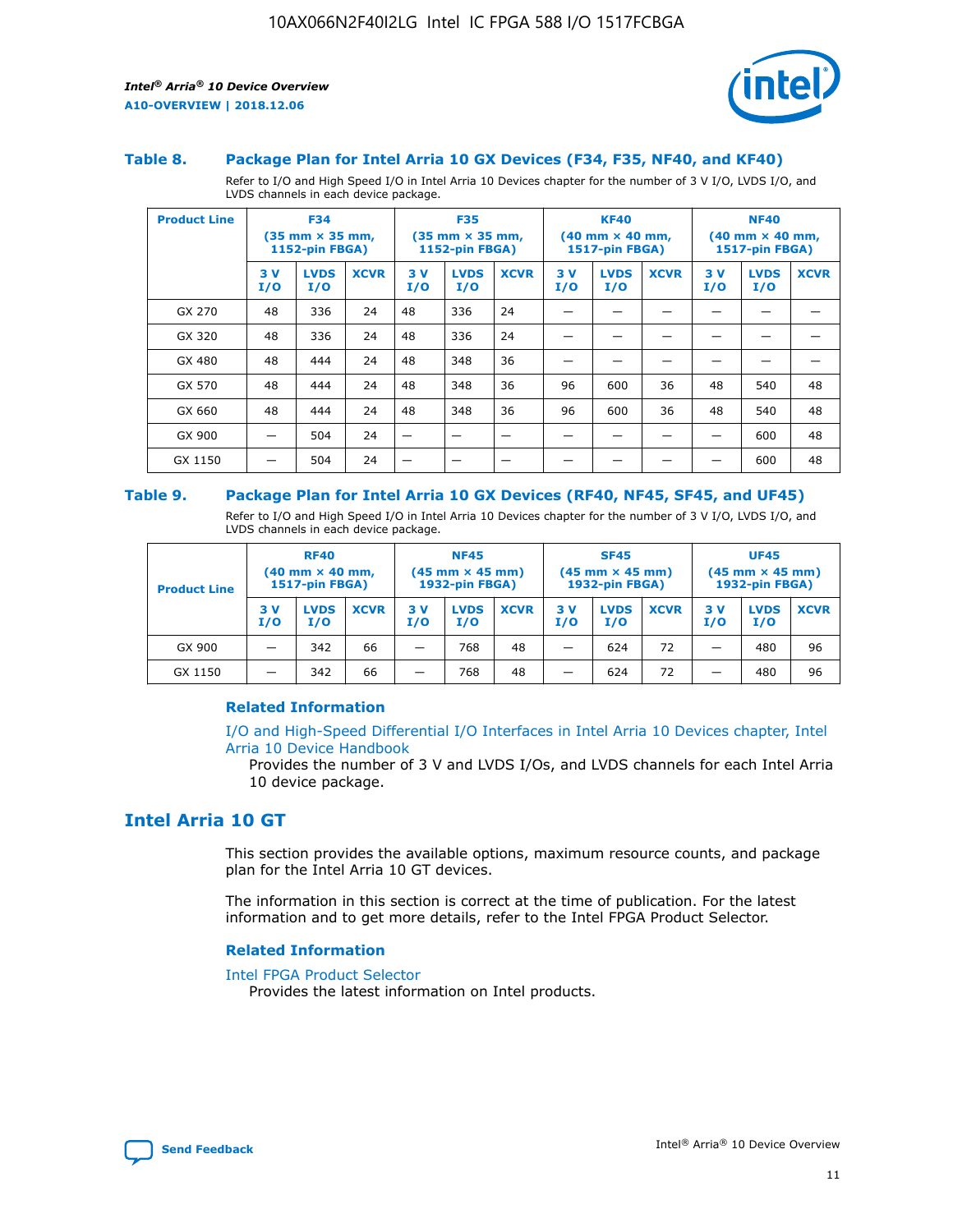

## **Available Options**

## **Figure 2. Sample Ordering Code and Available Options for Intel Arria 10 GT Devices**

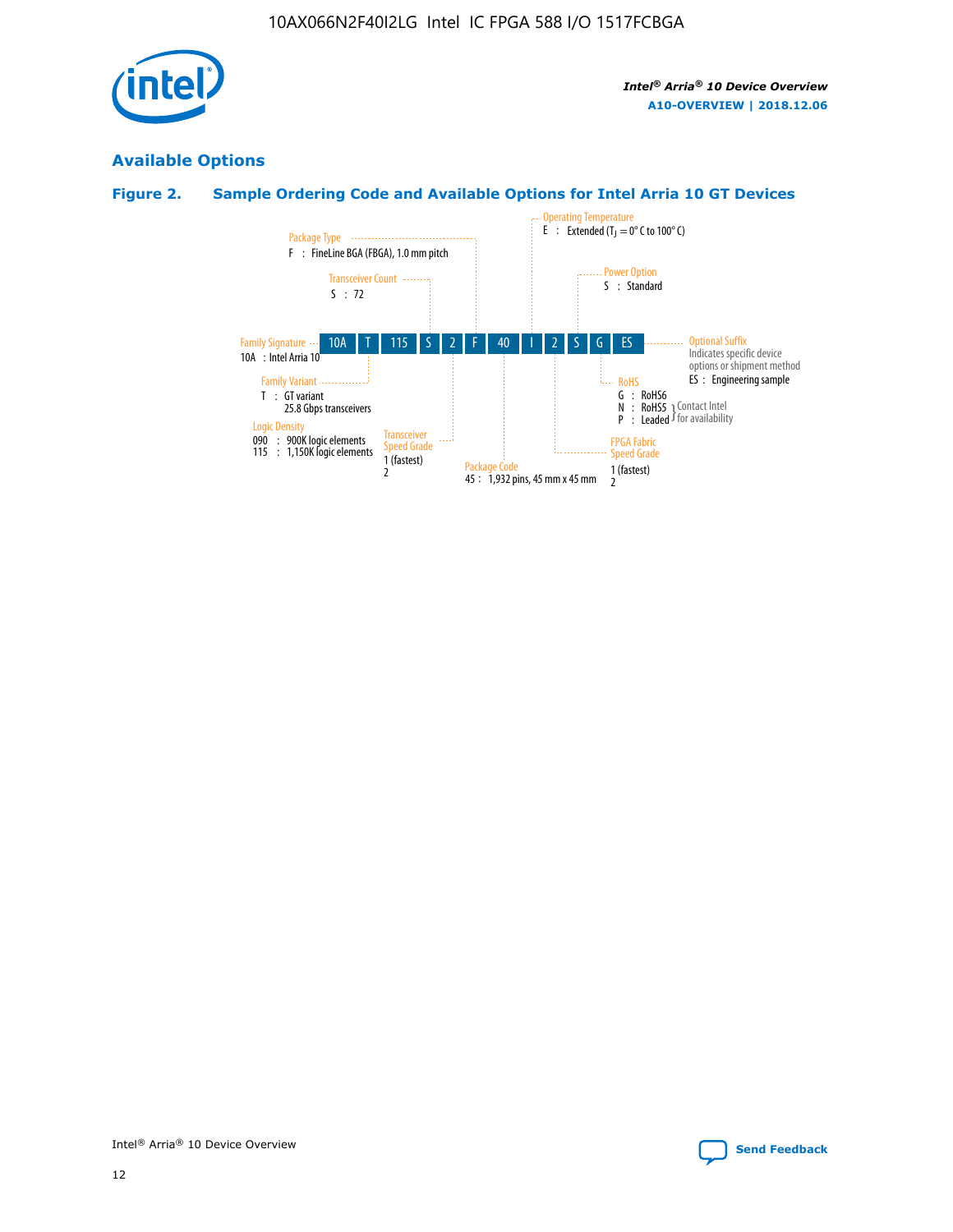

## **Maximum Resources**

#### **Table 10. Maximum Resource Counts for Intel Arria 10 GT Devices**

| <b>Resource</b>              |                      |                | <b>Product Line</b> |  |
|------------------------------|----------------------|----------------|---------------------|--|
|                              |                      | <b>GT 900</b>  | GT 1150             |  |
| Logic Elements (LE) (K)      |                      | 900            | 1,150               |  |
| <b>ALM</b>                   |                      | 339,620        | 427,200             |  |
| Register                     |                      | 1,358,480      | 1,708,800           |  |
| Memory (Kb)                  | M20K                 | 48,460         | 54,260              |  |
|                              | <b>MLAB</b>          | 9,386          | 12,984              |  |
| Variable-precision DSP Block |                      | 1,518          | 1,518               |  |
| 18 x 19 Multiplier           |                      | 3,036          | 3,036               |  |
| <b>PLL</b>                   | Fractional Synthesis | 32             | 32                  |  |
|                              | I/O                  | 16             | 16                  |  |
| Transceiver                  | 17.4 Gbps            | 72(5)          | 72(5)               |  |
|                              | 25.8 Gbps            | 6              | 6                   |  |
| GPIO <sup>(6)</sup>          |                      | 624            | 624                 |  |
| LVDS Pair $(7)$              |                      | 312            | 312                 |  |
| PCIe Hard IP Block           |                      | $\overline{4}$ | $\overline{4}$      |  |
| Hard Memory Controller       |                      | 16             | 16                  |  |

#### **Related Information**

#### [Intel Arria 10 GT Channel Usage](https://www.intel.com/content/www/us/en/programmable/documentation/nik1398707230472.html#nik1398707008178)

Configuring GT/GX channels in Intel Arria 10 GT devices.

## **Package Plan**

### **Table 11. Package Plan for Intel Arria 10 GT Devices**

Refer to I/O and High Speed I/O in Intel Arria 10 Devices chapter for the number of 3 V I/O, LVDS I/O, and LVDS channels in each device package.

| <b>Product Line</b> | <b>SF45</b><br>(45 mm × 45 mm, 1932-pin FBGA) |                 |             |  |  |  |
|---------------------|-----------------------------------------------|-----------------|-------------|--|--|--|
|                     | 3 V I/O                                       | <b>LVDS I/O</b> | <b>XCVR</b> |  |  |  |
| GT 900              |                                               | 624             | 72          |  |  |  |
| GT 1150             |                                               | 624             | 72          |  |  |  |

<sup>(7)</sup> Each LVDS I/O pair can be used as differential input or output.



 $(5)$  If all 6 GT channels are in use, 12 of the GX channels are not usable.

<sup>(6)</sup> The number of GPIOs does not include transceiver I/Os. In the Intel Quartus Prime software, the number of user I/Os includes transceiver I/Os.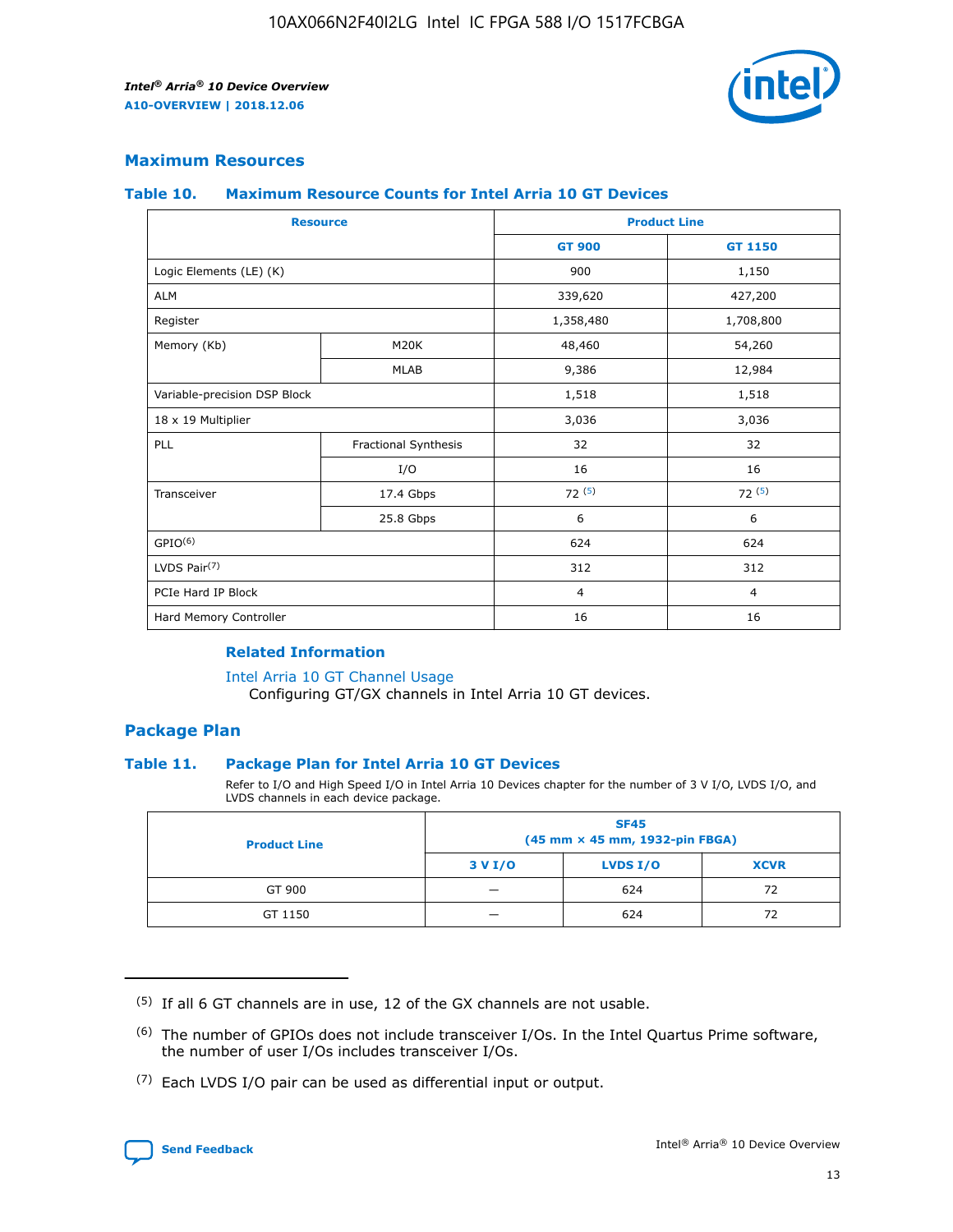

#### **Related Information**

[I/O and High-Speed Differential I/O Interfaces in Intel Arria 10 Devices chapter, Intel](https://www.intel.com/content/www/us/en/programmable/documentation/sam1403482614086.html#sam1403482030321) [Arria 10 Device Handbook](https://www.intel.com/content/www/us/en/programmable/documentation/sam1403482614086.html#sam1403482030321)

Provides the number of 3 V and LVDS I/Os, and LVDS channels for each Intel Arria 10 device package.

## **Intel Arria 10 SX**

This section provides the available options, maximum resource counts, and package plan for the Intel Arria 10 SX devices.

The information in this section is correct at the time of publication. For the latest information and to get more details, refer to the Intel FPGA Product Selector.

#### **Related Information**

[Intel FPGA Product Selector](http://www.altera.com/products/selector/psg-selector.html) Provides the latest information on Intel products.

#### **Available Options**

#### **Figure 3. Sample Ordering Code and Available Options for Intel Arria 10 SX Devices**



#### **Related Information**

[Transceiver Performance for Intel Arria 10 GX/SX Devices](https://www.intel.com/content/www/us/en/programmable/documentation/mcn1413182292568.html#mcn1413213965502) Provides more information about the transceiver speed grade.

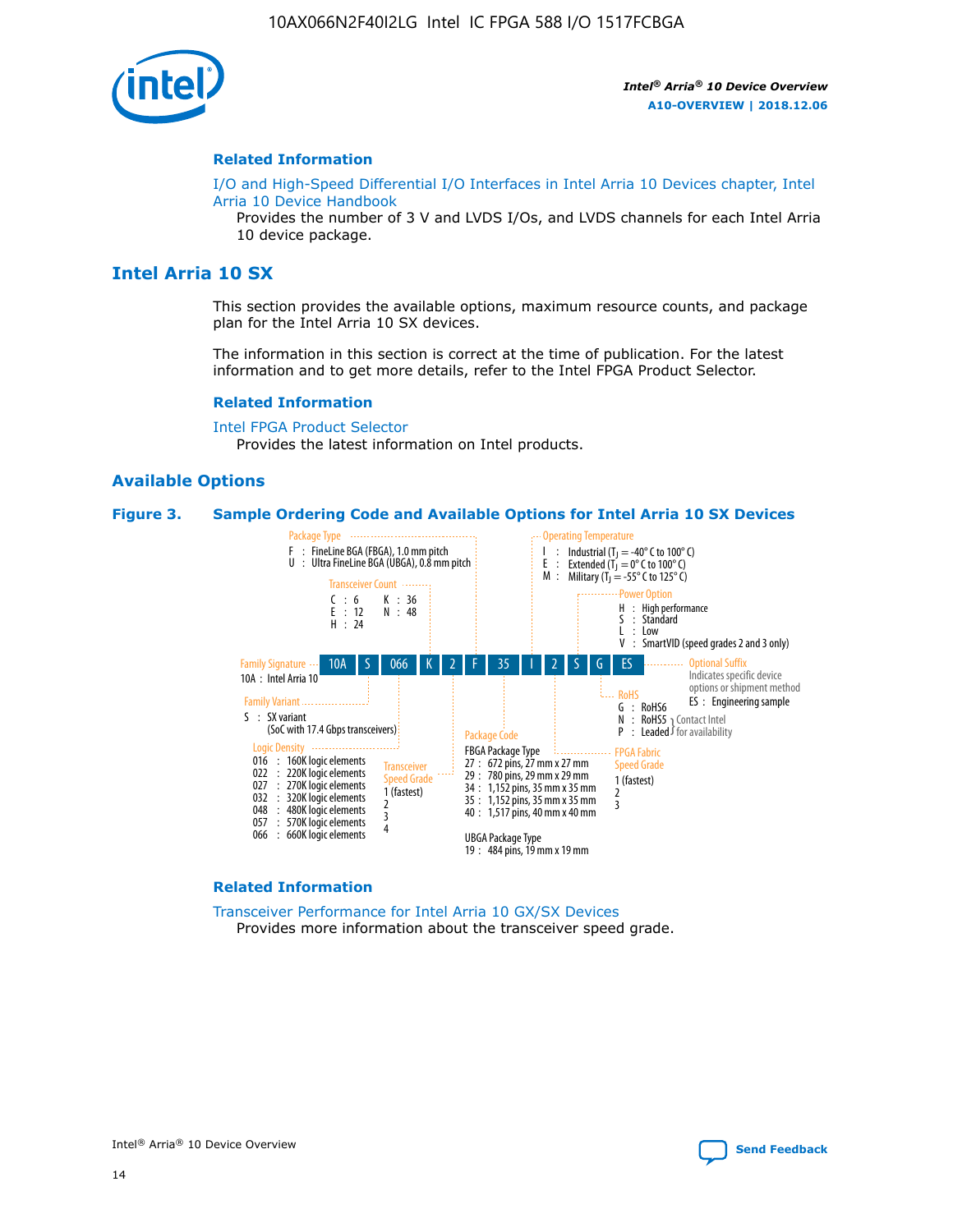

## **Maximum Resources**

#### **Table 12. Maximum Resource Counts for Intel Arria 10 SX Devices**

|                                   | <b>Resource</b>         | <b>Product Line</b> |               |                |                |                |                |                |  |  |  |
|-----------------------------------|-------------------------|---------------------|---------------|----------------|----------------|----------------|----------------|----------------|--|--|--|
|                                   |                         | <b>SX 160</b>       | <b>SX 220</b> | <b>SX 270</b>  | <b>SX 320</b>  | <b>SX 480</b>  | <b>SX 570</b>  | <b>SX 660</b>  |  |  |  |
| Logic Elements (LE) (K)           |                         | 160                 | 220           | 270            | 320            | 480            | 570            | 660            |  |  |  |
| <b>ALM</b>                        |                         | 61,510              | 80,330        | 101,620        | 119,900        | 183,590        | 217,080        | 251,680        |  |  |  |
| Register                          |                         | 246,040             | 321,320       | 406,480        | 479,600        | 734,360        | 868,320        | 1,006,720      |  |  |  |
| Memory (Kb)                       | M <sub>20</sub> K       | 8,800               | 11,740        | 15,000         | 17,820         | 28,620         | 36,000         | 42,620         |  |  |  |
|                                   | <b>MLAB</b>             | 1,050               | 1,690         | 2,452          | 2,727          | 4,164          | 5,096          | 5,788          |  |  |  |
| Variable-precision DSP Block      |                         | 156                 | 192           | 830            | 985            | 1,368          | 1,523          | 1,687          |  |  |  |
| 18 x 19 Multiplier                |                         | 312                 | 384           | 1,660          | 1,970          | 2,736          | 3,046          | 3,374          |  |  |  |
| <b>PLL</b>                        | Fractional<br>Synthesis | 6                   | 6             | 8              | 8              | 12             | 16             | 16             |  |  |  |
|                                   | I/O                     | 6                   | 6             | 8              | 8              | 12             | 16             | 16             |  |  |  |
| 17.4 Gbps Transceiver             |                         | 12                  | 12            | 24             | 24             | 36             | 48             | 48             |  |  |  |
| GPIO <sup>(8)</sup>               |                         | 288                 | 288           | 384            | 384            | 492            | 696            | 696            |  |  |  |
| LVDS Pair $(9)$                   |                         | 120                 | 120           | 168            | 168            | 174            | 324            | 324            |  |  |  |
| PCIe Hard IP Block                |                         | $\mathbf{1}$        | $\mathbf{1}$  | $\overline{2}$ | $\overline{2}$ | $\overline{2}$ | $\overline{2}$ | $\overline{2}$ |  |  |  |
| Hard Memory Controller            |                         | 6                   | 6             | 8              | 8              | 12             | 16             | 16             |  |  |  |
| ARM Cortex-A9 MPCore<br>Processor |                         | Yes                 | Yes           | Yes            | Yes            | Yes            | Yes            | Yes            |  |  |  |

## **Package Plan**

### **Table 13. Package Plan for Intel Arria 10 SX Devices (U19, F27, F29, and F34)**

Refer to I/O and High Speed I/O in Intel Arria 10 Devices chapter for the number of 3 V I/O, LVDS I/O, and LVDS channels in each device package.

| <b>Product Line</b> | <b>U19</b><br>$(19 \text{ mm} \times 19 \text{ mm})$<br>484-pin UBGA) |                    |             | <b>F27</b><br>$(27 \text{ mm} \times 27 \text{ mm})$<br>672-pin FBGA) |                    | <b>F29</b><br>$(29 \text{ mm} \times 29 \text{ mm})$<br>780-pin FBGA) |           |                    | <b>F34</b><br>$(35 \text{ mm} \times 35 \text{ mm})$<br><b>1152-pin FBGA)</b> |           |                    |             |
|---------------------|-----------------------------------------------------------------------|--------------------|-------------|-----------------------------------------------------------------------|--------------------|-----------------------------------------------------------------------|-----------|--------------------|-------------------------------------------------------------------------------|-----------|--------------------|-------------|
|                     | 3V<br>I/O                                                             | <b>LVDS</b><br>I/O | <b>XCVR</b> | 3V<br>I/O                                                             | <b>LVDS</b><br>I/O | <b>XCVR</b>                                                           | 3V<br>I/O | <b>LVDS</b><br>I/O | <b>XCVR</b>                                                                   | 3V<br>I/O | <b>LVDS</b><br>I/O | <b>XCVR</b> |
| SX 160              | 48                                                                    | 144                | 6           | 48                                                                    | 192                | 12                                                                    | 48        | 240                | 12                                                                            | -         |                    |             |
| SX 220              | 48                                                                    | 144                | 6           | 48                                                                    | 192                | 12                                                                    | 48        | 240                | 12                                                                            |           |                    |             |
| SX 270              |                                                                       |                    |             | 48                                                                    | 192                | 12                                                                    | 48        | 312                | 12                                                                            | 48        | 336                | 24          |
| SX 320              |                                                                       |                    |             | 48                                                                    | 192                | 12                                                                    | 48        | 312                | 12                                                                            | 48        | 336                | 24          |
|                     | continued                                                             |                    |             |                                                                       |                    |                                                                       |           |                    |                                                                               |           |                    |             |

 $(8)$  The number of GPIOs does not include transceiver I/Os. In the Intel Quartus Prime software, the number of user I/Os includes transceiver I/Os.

 $(9)$  Each LVDS I/O pair can be used as differential input or output.

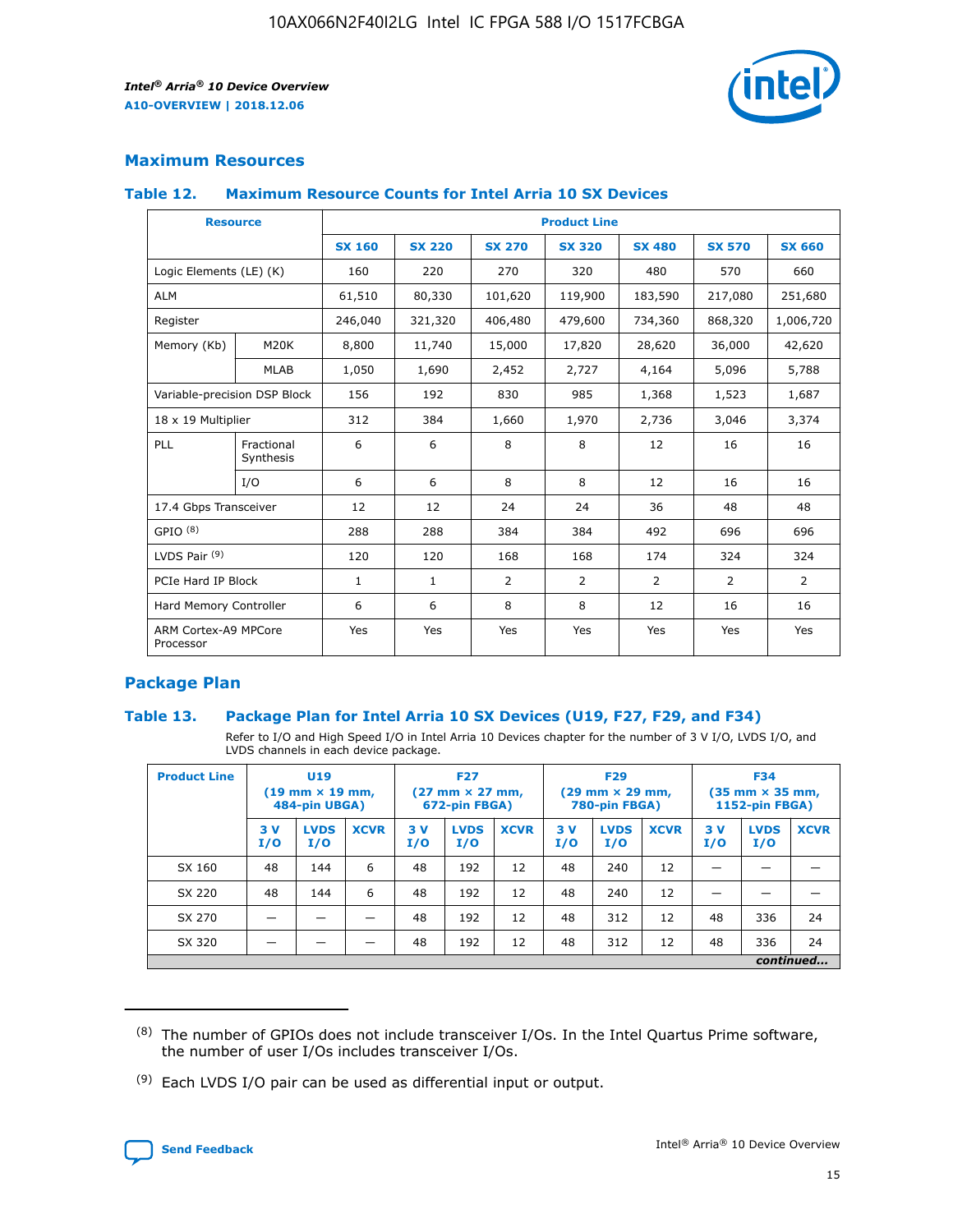

| <b>Product Line</b> | U <sub>19</sub><br>$(19 \text{ mm} \times 19 \text{ mm})$<br>484-pin UBGA) |                    | <b>F27</b><br>$(27 \text{ mm} \times 27 \text{ mm})$<br>672-pin FBGA) |            | <b>F29</b><br>$(29 \text{ mm} \times 29 \text{ mm})$<br>780-pin FBGA) |             |           | <b>F34</b><br>$(35 \text{ mm} \times 35 \text{ mm})$<br><b>1152-pin FBGA)</b> |             |           |                    |             |
|---------------------|----------------------------------------------------------------------------|--------------------|-----------------------------------------------------------------------|------------|-----------------------------------------------------------------------|-------------|-----------|-------------------------------------------------------------------------------|-------------|-----------|--------------------|-------------|
|                     | 3 V<br>I/O                                                                 | <b>LVDS</b><br>I/O | <b>XCVR</b>                                                           | 3 V<br>I/O | <b>LVDS</b><br>I/O                                                    | <b>XCVR</b> | 3V<br>I/O | <b>LVDS</b><br>I/O                                                            | <b>XCVR</b> | 3V<br>I/O | <b>LVDS</b><br>I/O | <b>XCVR</b> |
| SX 480              |                                                                            |                    |                                                                       |            |                                                                       |             | 48        | 312                                                                           | 12          | 48        | 444                | 24          |
| SX 570              |                                                                            |                    |                                                                       |            |                                                                       |             |           |                                                                               |             | 48        | 444                | 24          |
| SX 660              |                                                                            |                    |                                                                       |            |                                                                       |             |           |                                                                               |             | 48        | 444                | 24          |

## **Table 14. Package Plan for Intel Arria 10 SX Devices (F35, KF40, and NF40)**

Refer to I/O and High Speed I/O in Intel Arria 10 Devices chapter for the number of 3 V I/O, LVDS I/O, and LVDS channels in each device package.

| <b>Product Line</b> | <b>F35</b><br>(35 mm × 35 mm,<br><b>1152-pin FBGA)</b> |          |             |                                           | <b>KF40</b><br>(40 mm × 40 mm,<br>1517-pin FBGA) |    | <b>NF40</b><br>$(40 \text{ mm} \times 40 \text{ mm})$<br>1517-pin FBGA) |          |             |  |
|---------------------|--------------------------------------------------------|----------|-------------|-------------------------------------------|--------------------------------------------------|----|-------------------------------------------------------------------------|----------|-------------|--|
|                     | 3 V I/O                                                | LVDS I/O | <b>XCVR</b> | <b>LVDS I/O</b><br>3 V I/O<br><b>XCVR</b> |                                                  |    | 3 V I/O                                                                 | LVDS I/O | <b>XCVR</b> |  |
| SX 270              | 48                                                     | 336      | 24          |                                           |                                                  |    |                                                                         |          |             |  |
| SX 320              | 48                                                     | 336      | 24          |                                           |                                                  |    |                                                                         |          |             |  |
| SX 480              | 48                                                     | 348      | 36          |                                           |                                                  |    |                                                                         |          |             |  |
| SX 570              | 48                                                     | 348      | 36          | 96                                        | 600                                              | 36 | 48                                                                      | 540      | 48          |  |
| SX 660              | 48                                                     | 348      | 36          | 96                                        | 600                                              | 36 | 48                                                                      | 540      | 48          |  |

## **Related Information**

[I/O and High-Speed Differential I/O Interfaces in Intel Arria 10 Devices chapter, Intel](https://www.intel.com/content/www/us/en/programmable/documentation/sam1403482614086.html#sam1403482030321) [Arria 10 Device Handbook](https://www.intel.com/content/www/us/en/programmable/documentation/sam1403482614086.html#sam1403482030321)

Provides the number of 3 V and LVDS I/Os, and LVDS channels for each Intel Arria 10 device package.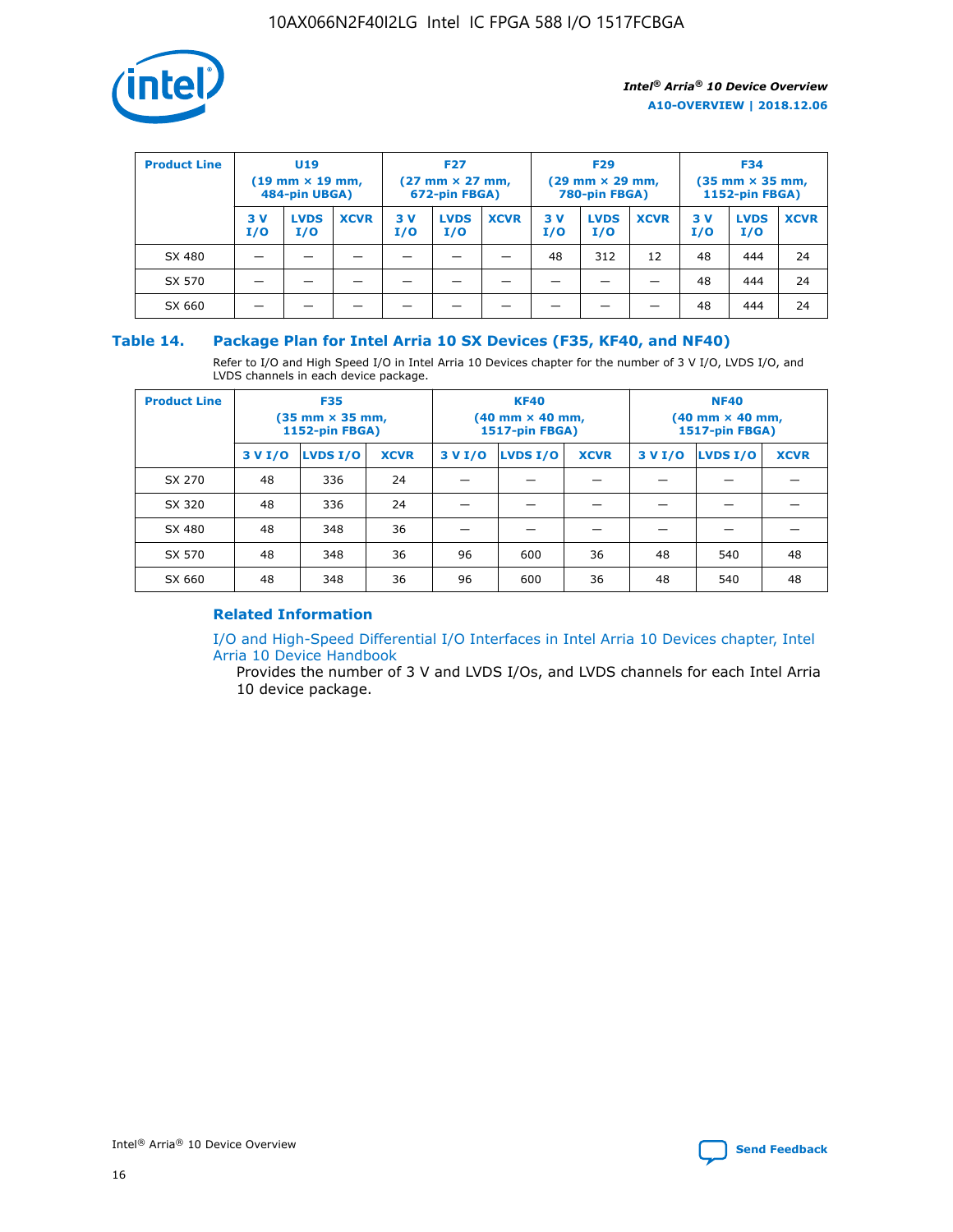

## **I/O Vertical Migration for Intel Arria 10 Devices**

#### **Figure 4. Migration Capability Across Intel Arria 10 Product Lines**

- The arrows indicate the migration paths. The devices included in each vertical migration path are shaded. Devices with fewer resources in the same path have lighter shades.
- To achieve the full I/O migration across product lines in the same migration path, restrict I/Os and transceivers usage to match the product line with the lowest I/O and transceiver counts.
- An LVDS I/O bank in the source device may be mapped to a 3 V I/O bank in the target device. To use memory interface clock frequency higher than 533 MHz, assign external memory interface pins only to banks that are LVDS I/O in both devices.
- There may be nominal 0.15 mm package height difference between some product lines in the same package type.
	- **Variant Product Line Package U19 F27 F29 F34 F35 KF40 NF40 RF40 NF45 SF45 UF45** Intel® Arria® 10 GX GX 160 GX 220 GX 270 GX 320 GX 480 GX 570 GX 660 GX 900 GX 1150 Intel Arria 10 GT GT 900 GT 1150 Intel Arria 10 SX SX 160 SX 220 SX 270 SX 320 SX 480 SX 570 SX 660
- Some migration paths are not shown in the Intel Quartus Prime software **Pin Migration View**.

*Note:* To verify the pin migration compatibility, use the **Pin Migration View** window in the Intel Quartus Prime software Pin Planner.

## **Adaptive Logic Module**

Intel Arria 10 devices use a 20 nm ALM as the basic building block of the logic fabric.

The ALM architecture is the same as the previous generation FPGAs, allowing for efficient implementation of logic functions and easy conversion of IP between the device generations.

The ALM, as shown in following figure, uses an 8-input fracturable look-up table (LUT) with four dedicated registers to help improve timing closure in register-rich designs and achieve an even higher design packing capability than the traditional two-register per LUT architecture.

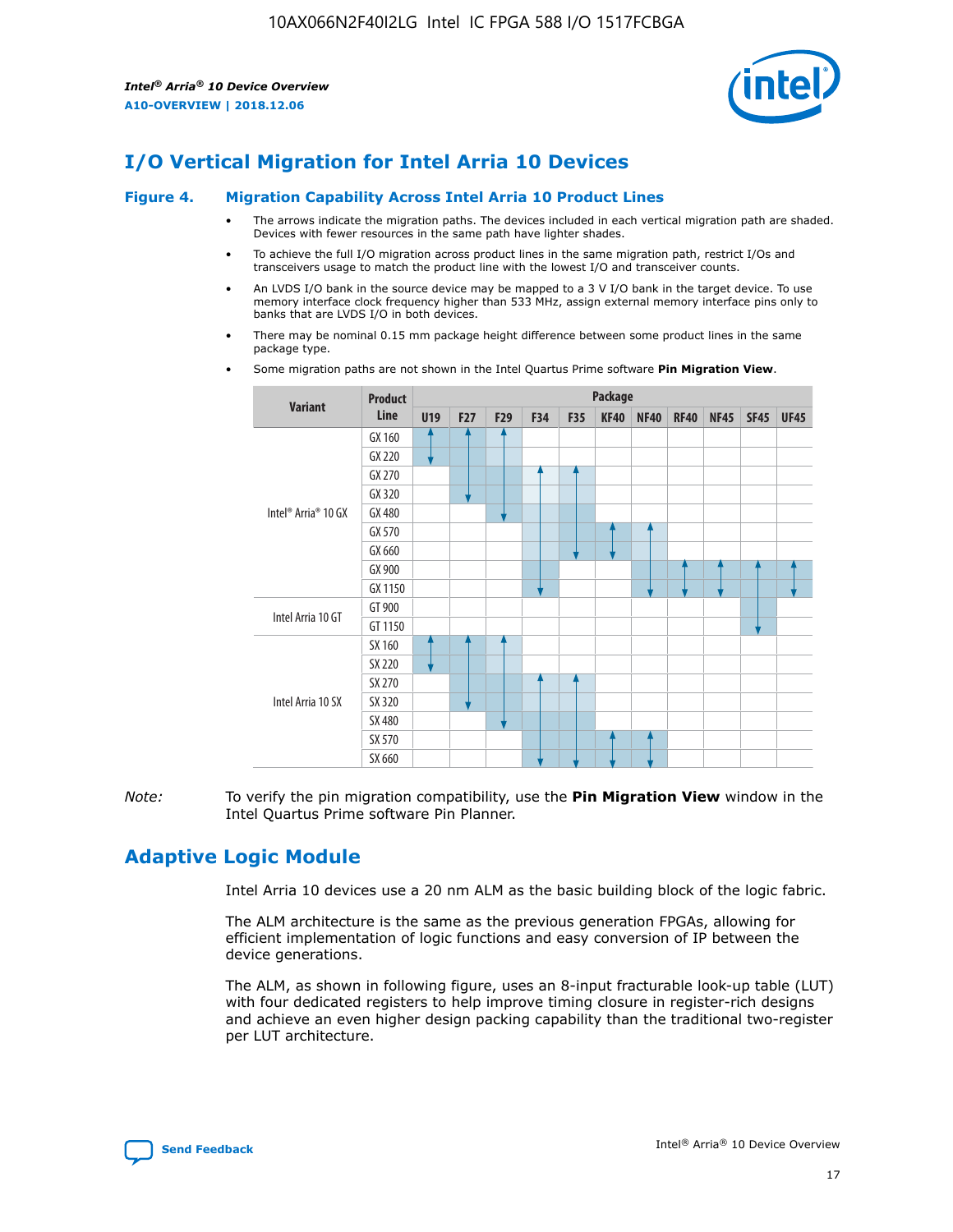

**Figure 5. ALM for Intel Arria 10 Devices**



The Intel Quartus Prime software optimizes your design according to the ALM logic structure and automatically maps legacy designs into the Intel Arria 10 ALM architecture.

## **Variable-Precision DSP Block**

The Intel Arria 10 variable precision DSP blocks support fixed-point arithmetic and floating-point arithmetic.

Features for fixed-point arithmetic:

- High-performance, power-optimized, and fully registered multiplication operations
- 18-bit and 27-bit word lengths
- Two 18 x 19 multipliers or one 27 x 27 multiplier per DSP block
- Built-in addition, subtraction, and 64-bit double accumulation register to combine multiplication results
- Cascading 19-bit or 27-bit when pre-adder is disabled and cascading 18-bit when pre-adder is used to form the tap-delay line for filtering applications
- Cascading 64-bit output bus to propagate output results from one block to the next block without external logic support
- Hard pre-adder supported in 19-bit and 27-bit modes for symmetric filters
- Internal coefficient register bank in both 18-bit and 27-bit modes for filter implementation
- 18-bit and 27-bit systolic finite impulse response (FIR) filters with distributed output adder
- Biased rounding support

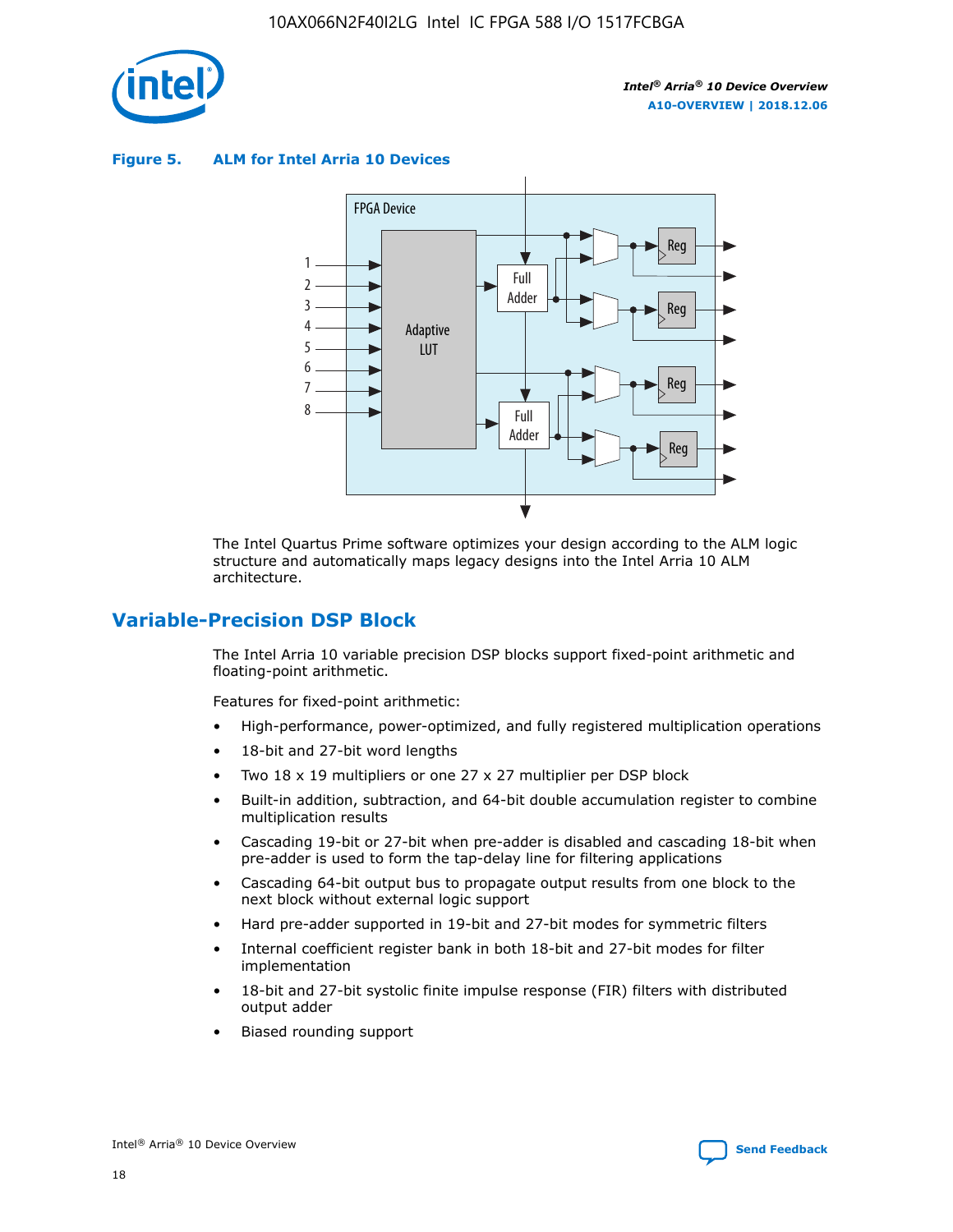

Features for floating-point arithmetic:

- A completely hardened architecture that supports multiplication, addition, subtraction, multiply-add, and multiply-subtract
- Multiplication with accumulation capability and a dynamic accumulator reset control
- Multiplication with cascade summation capability
- Multiplication with cascade subtraction capability
- Complex multiplication
- Direct vector dot product
- Systolic FIR filter

### **Table 15. Variable-Precision DSP Block Configurations for Intel Arria 10 Devices**

| <b>Usage Example</b>                                       | <b>Multiplier Size (Bit)</b>    | <b>DSP Block Resources</b> |
|------------------------------------------------------------|---------------------------------|----------------------------|
| Medium precision fixed point                               | Two 18 x 19                     |                            |
| High precision fixed or Single precision<br>floating point | One 27 x 27                     |                            |
| Fixed point FFTs                                           | One 19 x 36 with external adder |                            |
| Very high precision fixed point                            | One 36 x 36 with external adder |                            |
| Double precision floating point                            | One 54 x 54 with external adder | 4                          |

#### **Table 16. Resources for Fixed-Point Arithmetic in Intel Arria 10 Devices**

The table lists the variable-precision DSP resources by bit precision for each Intel Arria 10 device.

| <b>Variant</b>  | <b>Product Line</b> | <b>Variable-</b><br>precision<br><b>DSP Block</b> | <b>Independent Input and Output</b><br><b>Multiplications Operator</b> |                                     | 18 x 19<br><b>Multiplier</b><br><b>Adder Sum</b> | $18 \times 18$<br><b>Multiplier</b><br><b>Adder</b> |
|-----------------|---------------------|---------------------------------------------------|------------------------------------------------------------------------|-------------------------------------|--------------------------------------------------|-----------------------------------------------------|
|                 |                     |                                                   | 18 x 19<br><b>Multiplier</b>                                           | $27 \times 27$<br><b>Multiplier</b> | <b>Mode</b>                                      | <b>Summed with</b><br>36 bit Input                  |
| AIntel Arria 10 | GX 160              | 156                                               | 312                                                                    | 156                                 | 156                                              | 156                                                 |
| GX              | GX 220              | 192                                               | 384                                                                    | 192                                 | 192                                              | 192                                                 |
|                 | GX 270              | 830                                               | 1,660                                                                  | 830                                 | 830                                              | 830                                                 |
|                 | GX 320              | 984                                               | 1,968                                                                  | 984                                 | 984                                              | 984                                                 |
|                 | GX 480              | 1,368                                             | 2,736                                                                  | 1,368                               | 1,368                                            | 1,368                                               |
|                 | GX 570              | 1,523                                             | 3,046                                                                  | 1,523                               | 1,523                                            | 1,523                                               |
|                 | GX 660              | 1,687                                             | 3,374                                                                  | 1,687                               | 1,687                                            | 1,687                                               |
|                 | GX 900              | 1,518                                             | 3,036                                                                  | 1,518                               | 1,518                                            | 1,518                                               |
|                 | GX 1150             | 1,518                                             | 3,036                                                                  | 1,518                               | 1,518                                            | 1,518                                               |
| Intel Arria 10  | GT 900              | 1,518                                             | 3,036                                                                  | 1,518                               | 1,518                                            | 1,518                                               |
| GT              | GT 1150             | 1,518                                             | 3,036                                                                  | 1,518                               | 1,518                                            | 1,518                                               |
| Intel Arria 10  | SX 160              | 156                                               | 312                                                                    | 156                                 | 156                                              | 156                                                 |
| <b>SX</b>       | SX 220              | 192                                               | 384                                                                    | 192                                 | 192                                              | 192                                                 |
|                 | SX 270              | 830                                               | 1,660                                                                  | 830                                 | 830                                              | 830                                                 |
|                 |                     |                                                   |                                                                        |                                     |                                                  | continued                                           |

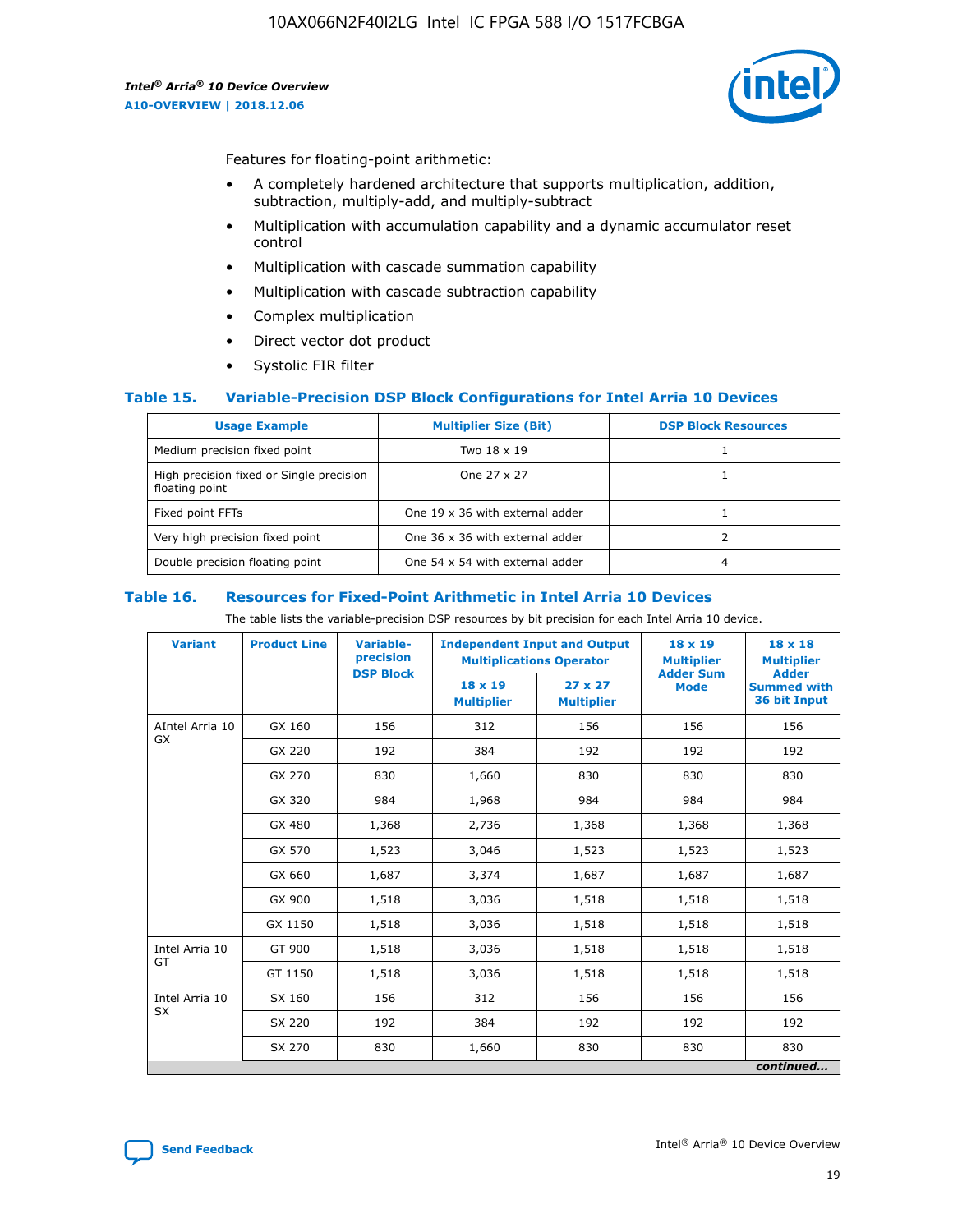

| <b>Variant</b> | <b>Product Line</b> | <b>Variable-</b><br>precision<br><b>DSP Block</b> | <b>Independent Input and Output</b><br><b>Multiplications Operator</b> |                                     | $18 \times 19$<br><b>Multiplier</b><br><b>Adder Sum</b> | $18 \times 18$<br><b>Multiplier</b><br><b>Adder</b> |  |
|----------------|---------------------|---------------------------------------------------|------------------------------------------------------------------------|-------------------------------------|---------------------------------------------------------|-----------------------------------------------------|--|
|                |                     |                                                   | $18 \times 19$<br><b>Multiplier</b>                                    | $27 \times 27$<br><b>Multiplier</b> | <b>Mode</b>                                             | <b>Summed with</b><br>36 bit Input                  |  |
|                | SX 320              | 984                                               | 1,968                                                                  | 984                                 | 984                                                     | 984                                                 |  |
|                | SX 480              | 1,368                                             | 2,736                                                                  | 1,368                               | 1,368                                                   | 1,368                                               |  |
|                | SX 570              | 1,523                                             | 3,046                                                                  | 1,523                               | 1,523                                                   | 1,523                                               |  |
|                | SX 660              | 1,687                                             | 3,374                                                                  | 1,687                               | 1,687                                                   | 1,687                                               |  |

## **Table 17. Resources for Floating-Point Arithmetic in Intel Arria 10 Devices**

The table lists the variable-precision DSP resources by bit precision for each Intel Arria 10 device.

| <b>Variant</b> | <b>Product Line</b> | <b>Variable-</b><br>precision<br><b>DSP Block</b> | <b>Single</b><br><b>Precision</b><br><b>Floating-Point</b><br><b>Multiplication</b><br><b>Mode</b> | <b>Single-Precision</b><br><b>Floating-Point</b><br><b>Adder Mode</b> | Single-<br><b>Precision</b><br><b>Floating-Point</b><br><b>Multiply</b><br><b>Accumulate</b><br><b>Mode</b> | <b>Peak</b><br><b>Giga Floating-</b><br><b>Point</b><br><b>Operations</b><br>per Second<br>(GFLOPs) |
|----------------|---------------------|---------------------------------------------------|----------------------------------------------------------------------------------------------------|-----------------------------------------------------------------------|-------------------------------------------------------------------------------------------------------------|-----------------------------------------------------------------------------------------------------|
| Intel Arria 10 | GX 160              | 156                                               | 156                                                                                                | 156                                                                   | 156                                                                                                         | 140                                                                                                 |
| GX             | GX 220              | 192                                               | 192                                                                                                | 192                                                                   | 192                                                                                                         | 173                                                                                                 |
|                | GX 270              | 830                                               | 830                                                                                                | 830                                                                   | 830                                                                                                         | 747                                                                                                 |
|                | GX 320              | 984                                               | 984                                                                                                | 984                                                                   | 984                                                                                                         | 886                                                                                                 |
|                | GX 480              | 1,369                                             | 1,368                                                                                              | 1,368                                                                 | 1,368                                                                                                       | 1,231                                                                                               |
|                | GX 570              | 1,523                                             | 1,523                                                                                              | 1,523                                                                 | 1,523                                                                                                       | 1,371                                                                                               |
|                | GX 660              | 1,687                                             | 1,687                                                                                              | 1,687                                                                 | 1,687                                                                                                       | 1,518                                                                                               |
|                | GX 900              | 1,518                                             | 1,518                                                                                              | 1,518                                                                 | 1,518                                                                                                       | 1,366                                                                                               |
|                | GX 1150             | 1,518                                             | 1,518                                                                                              | 1,518                                                                 | 1,518                                                                                                       | 1,366                                                                                               |
| Intel Arria 10 | GT 900              | 1,518                                             | 1,518                                                                                              | 1,518                                                                 | 1,518                                                                                                       | 1,366                                                                                               |
| GT             | GT 1150             | 1,518                                             | 1,518                                                                                              | 1,518                                                                 | 1,518                                                                                                       | 1,366                                                                                               |
| Intel Arria 10 | SX 160              | 156                                               | 156                                                                                                | 156                                                                   | 156                                                                                                         | 140                                                                                                 |
| <b>SX</b>      | SX 220              | 192                                               | 192                                                                                                | 192                                                                   | 192                                                                                                         | 173                                                                                                 |
|                | SX 270              | 830                                               | 830                                                                                                | 830                                                                   | 830                                                                                                         | 747                                                                                                 |
|                | SX 320              | 984                                               | 984                                                                                                | 984                                                                   | 984                                                                                                         | 886                                                                                                 |
|                | SX 480              | 1,369                                             | 1,368                                                                                              | 1,368                                                                 | 1,368                                                                                                       | 1,231                                                                                               |
|                | SX 570              | 1,523                                             | 1,523                                                                                              | 1,523                                                                 | 1,523                                                                                                       | 1,371                                                                                               |
|                | SX 660              | 1,687                                             | 1,687                                                                                              | 1,687                                                                 | 1,687                                                                                                       | 1,518                                                                                               |

# **Embedded Memory Blocks**

The embedded memory blocks in the devices are flexible and designed to provide an optimal amount of small- and large-sized memory arrays to fit your design requirements.

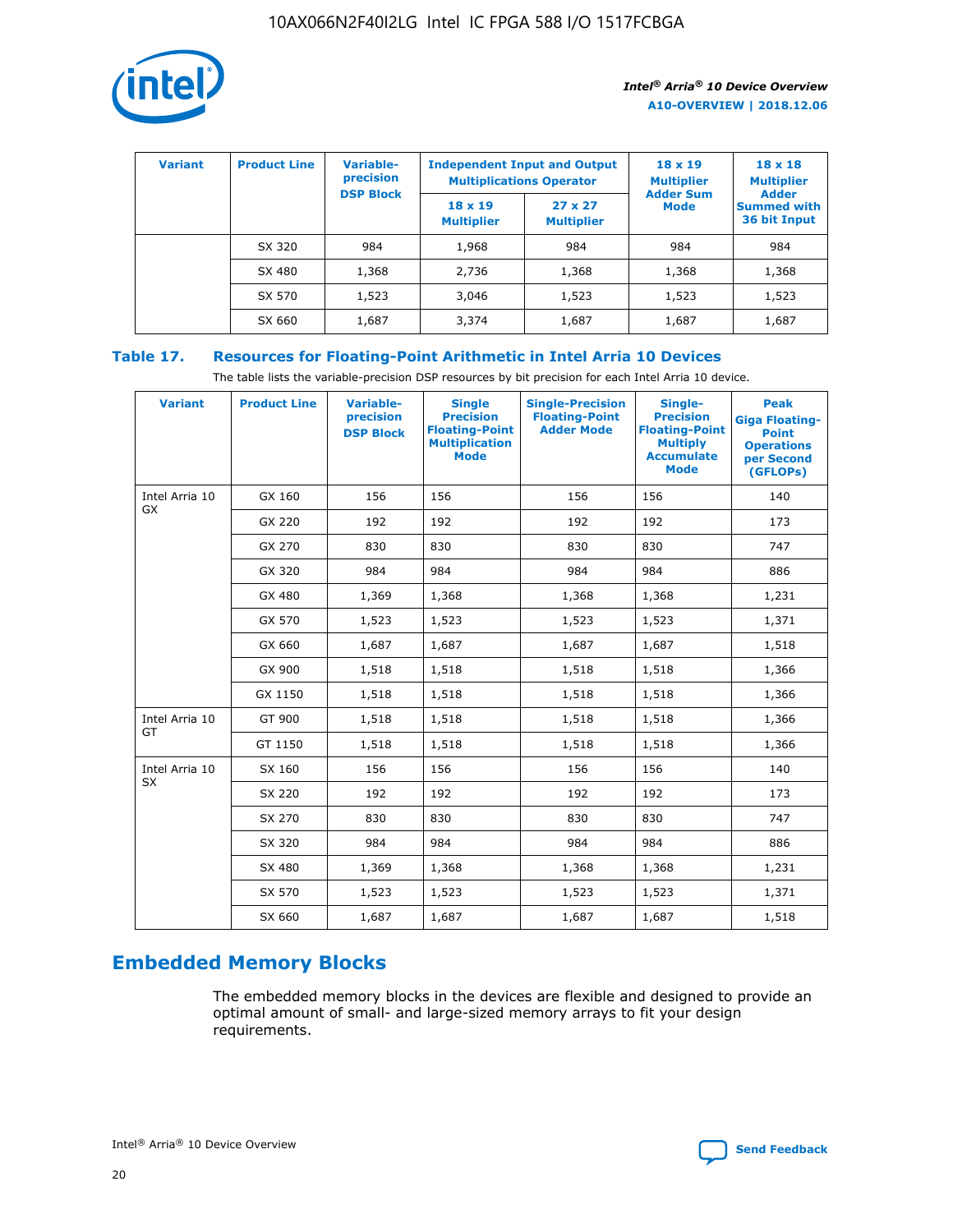

## **Types of Embedded Memory**

The Intel Arria 10 devices contain two types of memory blocks:

- 20 Kb M20K blocks—blocks of dedicated memory resources. The M20K blocks are ideal for larger memory arrays while still providing a large number of independent ports.
- 640 bit memory logic array blocks (MLABs)—enhanced memory blocks that are configured from dual-purpose logic array blocks (LABs). The MLABs are ideal for wide and shallow memory arrays. The MLABs are optimized for implementation of shift registers for digital signal processing (DSP) applications, wide and shallow FIFO buffers, and filter delay lines. Each MLAB is made up of ten adaptive logic modules (ALMs). In the Intel Arria 10 devices, you can configure these ALMs as ten 32 x 2 blocks, giving you one 32 x 20 simple dual-port SRAM block per MLAB.

## **Embedded Memory Capacity in Intel Arria 10 Devices**

|                   | <b>Product</b> |              | <b>M20K</b>         | <b>MLAB</b>  |                     | <b>Total RAM Bit</b> |
|-------------------|----------------|--------------|---------------------|--------------|---------------------|----------------------|
| <b>Variant</b>    | Line           | <b>Block</b> | <b>RAM Bit (Kb)</b> | <b>Block</b> | <b>RAM Bit (Kb)</b> | (Kb)                 |
| Intel Arria 10 GX | GX 160         | 440          | 8,800               | 1,680        | 1,050               | 9,850                |
|                   | GX 220         | 587          | 11,740              | 2,703        | 1,690               | 13,430               |
|                   | GX 270         | 750          | 15,000              | 3,922        | 2,452               | 17,452               |
|                   | GX 320         | 891          | 17,820              | 4,363        | 2,727               | 20,547               |
|                   | GX 480         | 1,431        | 28,620              | 6,662        | 4,164               | 32,784               |
|                   | GX 570         | 1,800        | 36,000              | 8,153        | 5,096               | 41,096               |
|                   | GX 660         | 2,131        | 42,620              | 9,260        | 5,788               | 48,408               |
|                   | GX 900         | 2,423        | 48,460              | 15,017       | 9,386               | 57,846               |
|                   | GX 1150        | 2,713        | 54,260              | 20,774       | 12,984              | 67,244               |
| Intel Arria 10 GT | GT 900         | 2,423        | 48,460              | 15,017       | 9,386               | 57,846               |
|                   | GT 1150        | 2,713        | 54,260              | 20,774       | 12,984              | 67,244               |
| Intel Arria 10 SX | SX 160         | 440          | 8,800               | 1,680        | 1,050               | 9,850                |
|                   | SX 220         | 587          | 11,740              | 2,703        | 1,690               | 13,430               |
|                   | SX 270         | 750          | 15,000              | 3,922        | 2,452               | 17,452               |
|                   | SX 320         | 891          | 17,820              | 4,363        | 2,727               | 20,547               |
|                   | SX 480         | 1,431        | 28,620              | 6,662        | 4,164               | 32,784               |
|                   | SX 570         | 1,800        | 36,000              | 8,153        | 5,096               | 41,096               |
|                   | SX 660         | 2,131        | 42,620              | 9,260        | 5,788               | 48,408               |

#### **Table 18. Embedded Memory Capacity and Distribution in Intel Arria 10 Devices**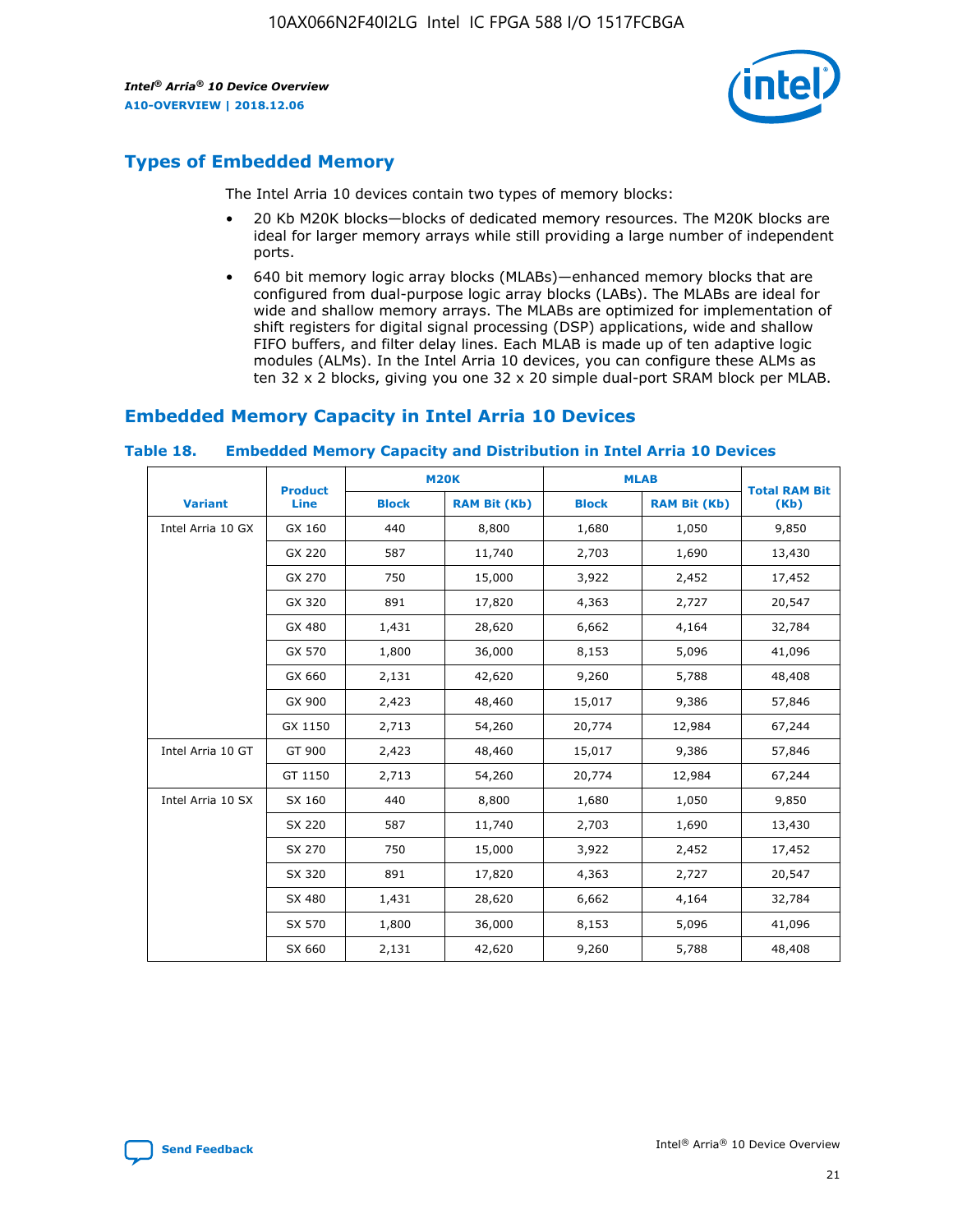

## **Embedded Memory Configurations for Single-port Mode**

#### **Table 19. Single-port Embedded Memory Configurations for Intel Arria 10 Devices**

This table lists the maximum configurations supported for single-port RAM and ROM modes.

| <b>Memory Block</b> | Depth (bits) | <b>Programmable Width</b> |
|---------------------|--------------|---------------------------|
| MLAB                | 32           | x16, x18, or x20          |
|                     | 64(10)       | x8, x9, x10               |
| M20K                | 512          | x40, x32                  |
|                     | 1K           | x20, x16                  |
|                     | 2K           | x10, x8                   |
|                     | 4K           | x5, x4                    |
|                     | 8K           | x2                        |
|                     | 16K          | x1                        |

## **Clock Networks and PLL Clock Sources**

The clock network architecture is based on Intel's global, regional, and peripheral clock structure. This clock structure is supported by dedicated clock input pins, fractional clock synthesis PLLs, and integer I/O PLLs.

## **Clock Networks**

The Intel Arria 10 core clock networks are capable of up to 800 MHz fabric operation across the full industrial temperature range. For the external memory interface, the clock network supports the hard memory controller with speeds up to 2,400 Mbps in a quarter-rate transfer.

To reduce power consumption, the Intel Quartus Prime software identifies all unused sections of the clock network and powers them down.

## **Fractional Synthesis and I/O PLLs**

Intel Arria 10 devices contain up to 32 fractional synthesis PLLs and up to 16 I/O PLLs that are available for both specific and general purpose uses in the core:

- Fractional synthesis PLLs—located in the column adjacent to the transceiver blocks
- I/O PLLs—located in each bank of the 48 I/Os

### **Fractional Synthesis PLLs**

You can use the fractional synthesis PLLs to:

- Reduce the number of oscillators that are required on your board
- Reduce the number of clock pins that are used in the device by synthesizing multiple clock frequencies from a single reference clock source

<sup>(10)</sup> Supported through software emulation and consumes additional MLAB blocks.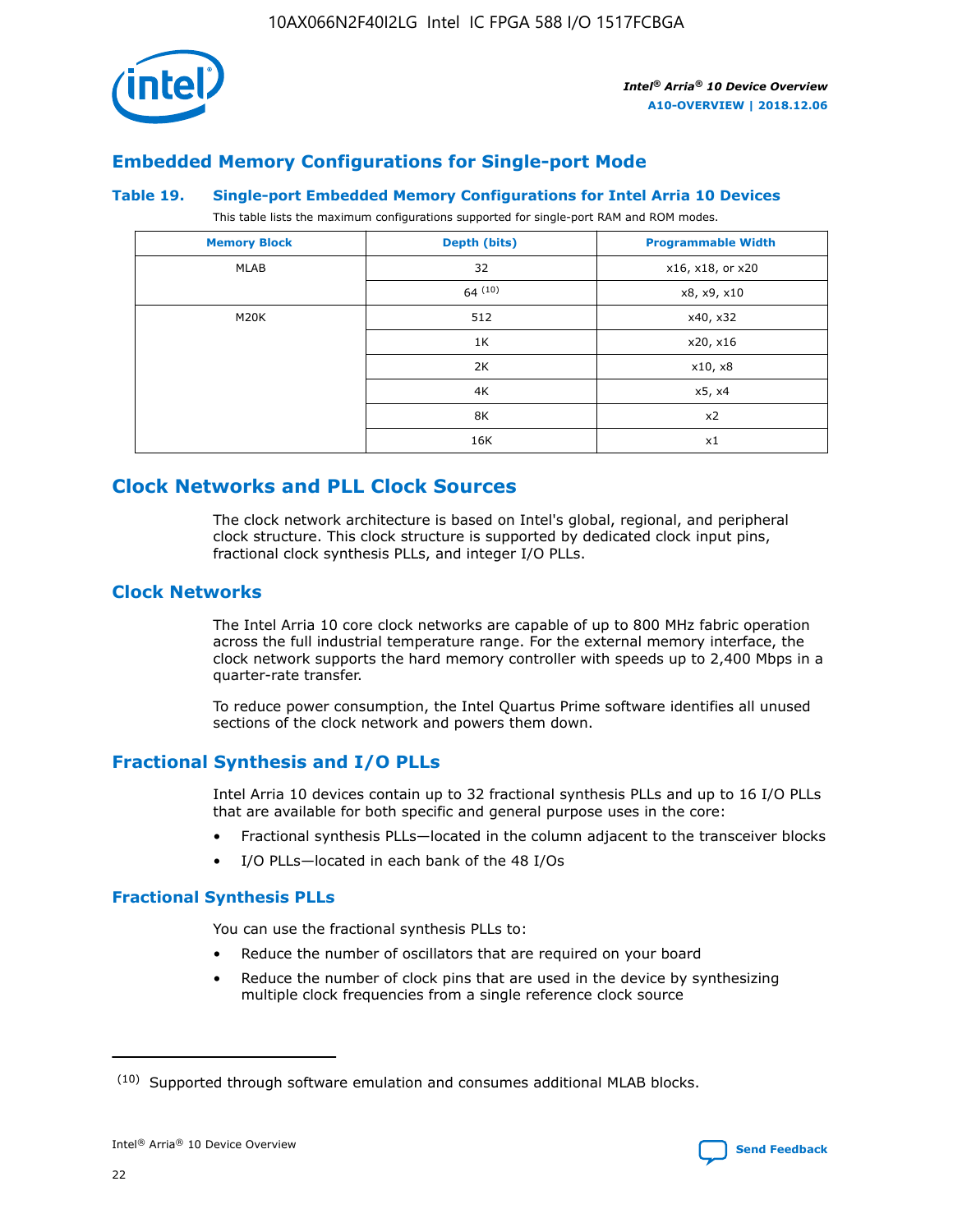

The fractional synthesis PLLs support the following features:

- Reference clock frequency synthesis for transceiver CMU and Advanced Transmit (ATX) PLLs
- Clock network delay compensation
- Zero-delay buffering
- Direct transmit clocking for transceivers
- Independently configurable into two modes:
	- Conventional integer mode equivalent to the general purpose PLL
	- Enhanced fractional mode with third order delta-sigma modulation
- PLL cascading

### **I/O PLLs**

The integer mode I/O PLLs are located in each bank of 48 I/Os. You can use the I/O PLLs to simplify the design of external memory and high-speed LVDS interfaces.

In each I/O bank, the I/O PLLs are adjacent to the hard memory controllers and LVDS SERDES. Because these PLLs are tightly coupled with the I/Os that need to use them, it makes it easier to close timing.

You can use the I/O PLLs for general purpose applications in the core such as clock network delay compensation and zero-delay buffering.

Intel Arria 10 devices support PLL-to-PLL cascading.

## **FPGA General Purpose I/O**

Intel Arria 10 devices offer highly configurable GPIOs. Each I/O bank contains 48 general purpose I/Os and a high-efficiency hard memory controller.

The following list describes the features of the GPIOs:

- Consist of 3 V I/Os for high-voltage application and LVDS I/Os for differential signaling
	- Up to two 3 V I/O banks, available in some devices, that support up to 3 V I/O standards
	- LVDS I/O banks that support up to 1.8 V I/O standards
- Support a wide range of single-ended and differential I/O interfaces
- LVDS speeds up to 1.6 Gbps
- Each LVDS pair of pins has differential input and output buffers, allowing you to configure the LVDS direction for each pair.
- Programmable bus hold and weak pull-up
- Programmable differential output voltage  $(V_{OD})$  and programmable pre-emphasis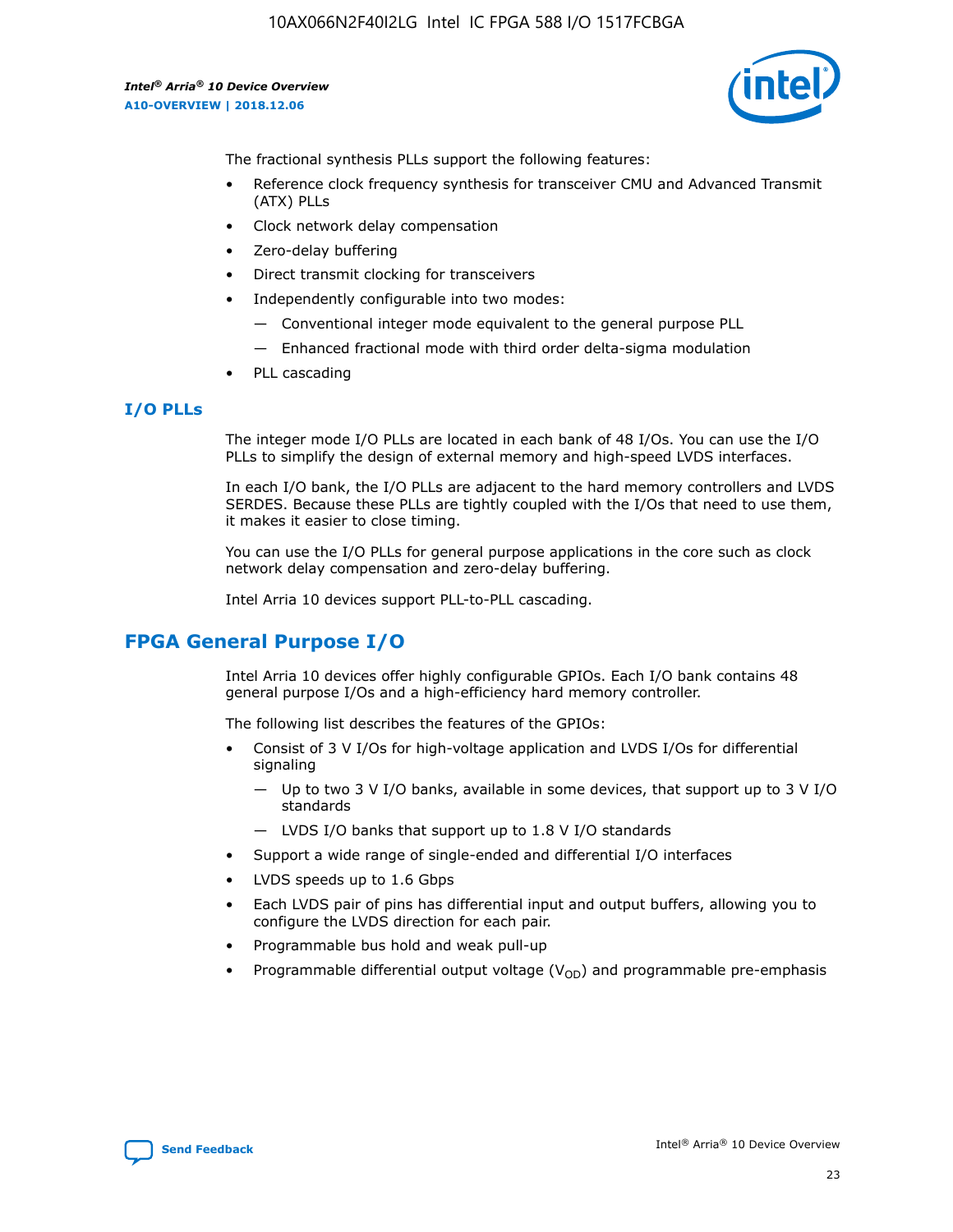

- Series (R<sub>S</sub>) and parallel (R<sub>T</sub>) on-chip termination (OCT) for all I/O banks with OCT calibration to limit the termination impedance variation
- On-chip dynamic termination that has the ability to swap between series and parallel termination, depending on whether there is read or write on a common bus for signal integrity
- Easy timing closure support using the hard read FIFO in the input register path, and delay-locked loop (DLL) delay chain with fine and coarse architecture

## **External Memory Interface**

Intel Arria 10 devices offer massive external memory bandwidth, with up to seven 32 bit DDR4 memory interfaces running at up to 2,400 Mbps. This bandwidth provides additional ease of design, lower power, and resource efficiencies of hardened highperformance memory controllers.

The memory interface within Intel Arria 10 FPGAs and SoCs delivers the highest performance and ease of use. You can configure up to a maximum width of 144 bits when using the hard or soft memory controllers. If required, you can bypass the hard memory controller and use a soft controller implemented in the user logic.

Each I/O contains a hardened DDR read/write path (PHY) capable of performing key memory interface functionality such as read/write leveling, FIFO buffering to lower latency and improve margin, timing calibration, and on-chip termination.

The timing calibration is aided by the inclusion of hard microcontrollers based on Intel's Nios® II technology, specifically tailored to control the calibration of multiple memory interfaces. This calibration allows the Intel Arria 10 device to compensate for any changes in process, voltage, or temperature either within the Intel Arria 10 device itself, or within the external memory device. The advanced calibration algorithms ensure maximum bandwidth and robust timing margin across all operating conditions.

In addition to parallel memory interfaces, Intel Arria 10 devices support serial memory technologies such as the Hybrid Memory Cube (HMC). The HMC is supported by the Intel Arria 10 high-speed serial transceivers which connect up to four HMC links, with each link running at data rates up to 15 Gbps.

### **Related Information**

#### [External Memory Interface Spec Estimator](http://www.altera.com/technology/memory/estimator/mem-emif-index.html)

Provides a parametric tool that allows you to find and compare the performance of the supported external memory interfaces in IntelFPGAs.

## **Memory Standards Supported by Intel Arria 10 Devices**

The I/Os are designed to provide high performance support for existing and emerging external memory standards.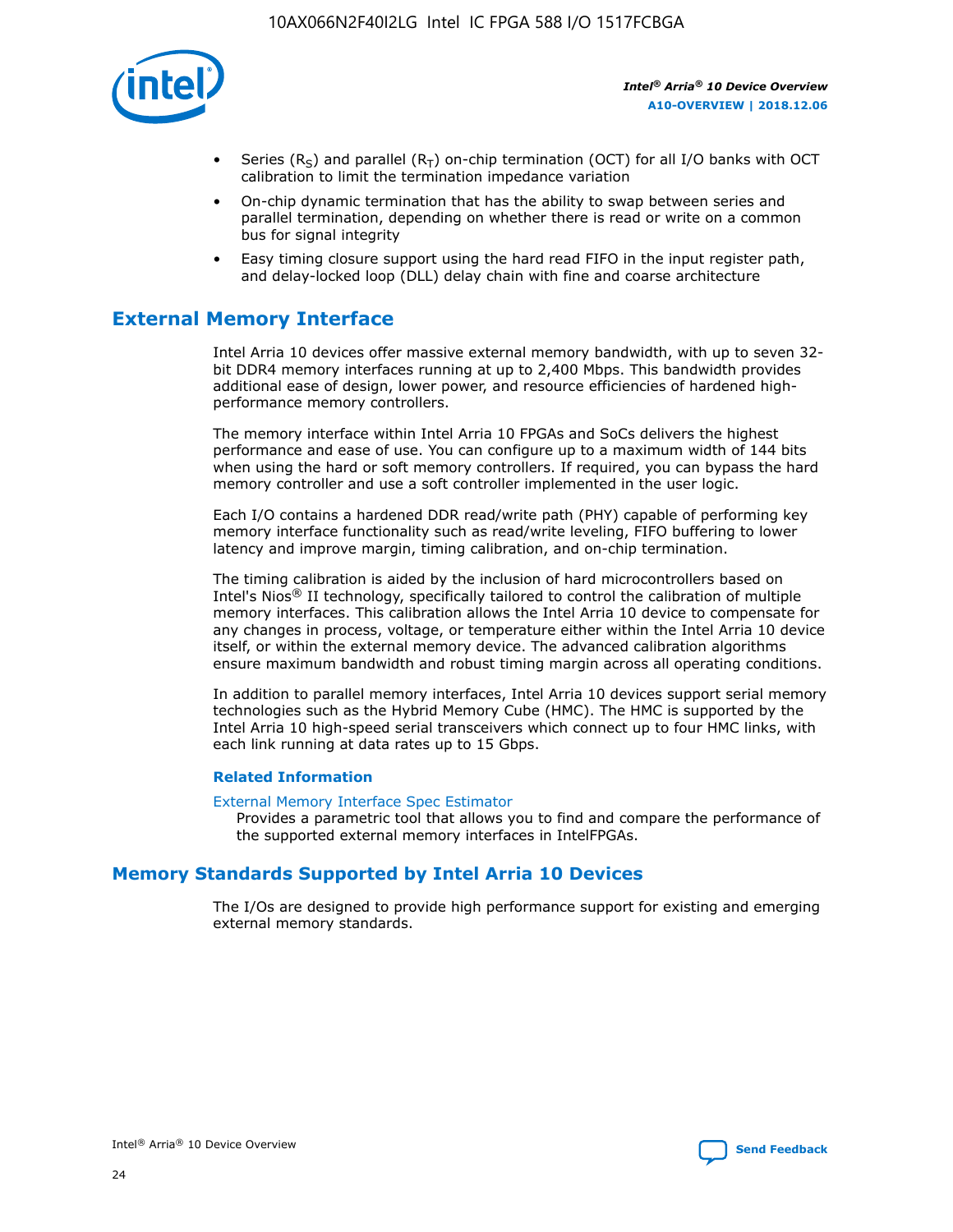

#### **Table 20. Memory Standards Supported by the Hard Memory Controller**

This table lists the overall capability of the hard memory controller. For specific details, refer to the External Memory Interface Spec Estimator and Intel Arria 10 Device Datasheet.

| <b>Memory Standard</b> | <b>Rate Support</b> | <b>Ping Pong PHY Support</b> | <b>Maximum Frequency</b><br>(MHz) |
|------------------------|---------------------|------------------------------|-----------------------------------|
| <b>DDR4 SDRAM</b>      | Quarter rate        | Yes                          | 1,067                             |
|                        |                     |                              | 1,200                             |
| DDR3 SDRAM             | Half rate           | Yes                          | 533                               |
|                        |                     |                              | 667                               |
|                        | Quarter rate        | Yes                          | 1,067                             |
|                        |                     |                              | 1,067                             |
| <b>DDR3L SDRAM</b>     | Half rate           | Yes                          | 533                               |
|                        |                     |                              | 667                               |
|                        | Quarter rate        | Yes                          | 933                               |
|                        |                     |                              | 933                               |
| LPDDR3 SDRAM           | Half rate           |                              | 533                               |
|                        | Quarter rate        |                              | 800                               |

#### **Table 21. Memory Standards Supported by the Soft Memory Controller**

| <b>Memory Standard</b>      | <b>Rate Support</b> | <b>Maximum Frequency</b><br>(MHz) |
|-----------------------------|---------------------|-----------------------------------|
| <b>RLDRAM 3 (11)</b>        | Quarter rate        | 1,200                             |
| ODR IV SRAM <sup>(11)</sup> | Quarter rate        | 1,067                             |
| <b>ODR II SRAM</b>          | Full rate           | 333                               |
|                             | Half rate           | 633                               |
| <b>ODR II+ SRAM</b>         | Full rate           | 333                               |
|                             | Half rate           | 633                               |
| <b>ODR II+ Xtreme SRAM</b>  | Full rate           | 333                               |
|                             | Half rate           | 633                               |

#### **Table 22. Memory Standards Supported by the HPS Hard Memory Controller**

The hard processor system (HPS) is available in Intel Arria 10 SoC devices only.

| <b>Memory Standard</b> | <b>Rate Support</b> | <b>Maximum Frequency</b><br>(MHz) |
|------------------------|---------------------|-----------------------------------|
| <b>DDR4 SDRAM</b>      | Half rate           | 1,200                             |
| <b>DDR3 SDRAM</b>      | Half rate           | 1,067                             |
| <b>DDR3L SDRAM</b>     | Half rate           | 933                               |

<sup>(11)</sup> Intel Arria 10 devices support this external memory interface using hard PHY with soft memory controller.

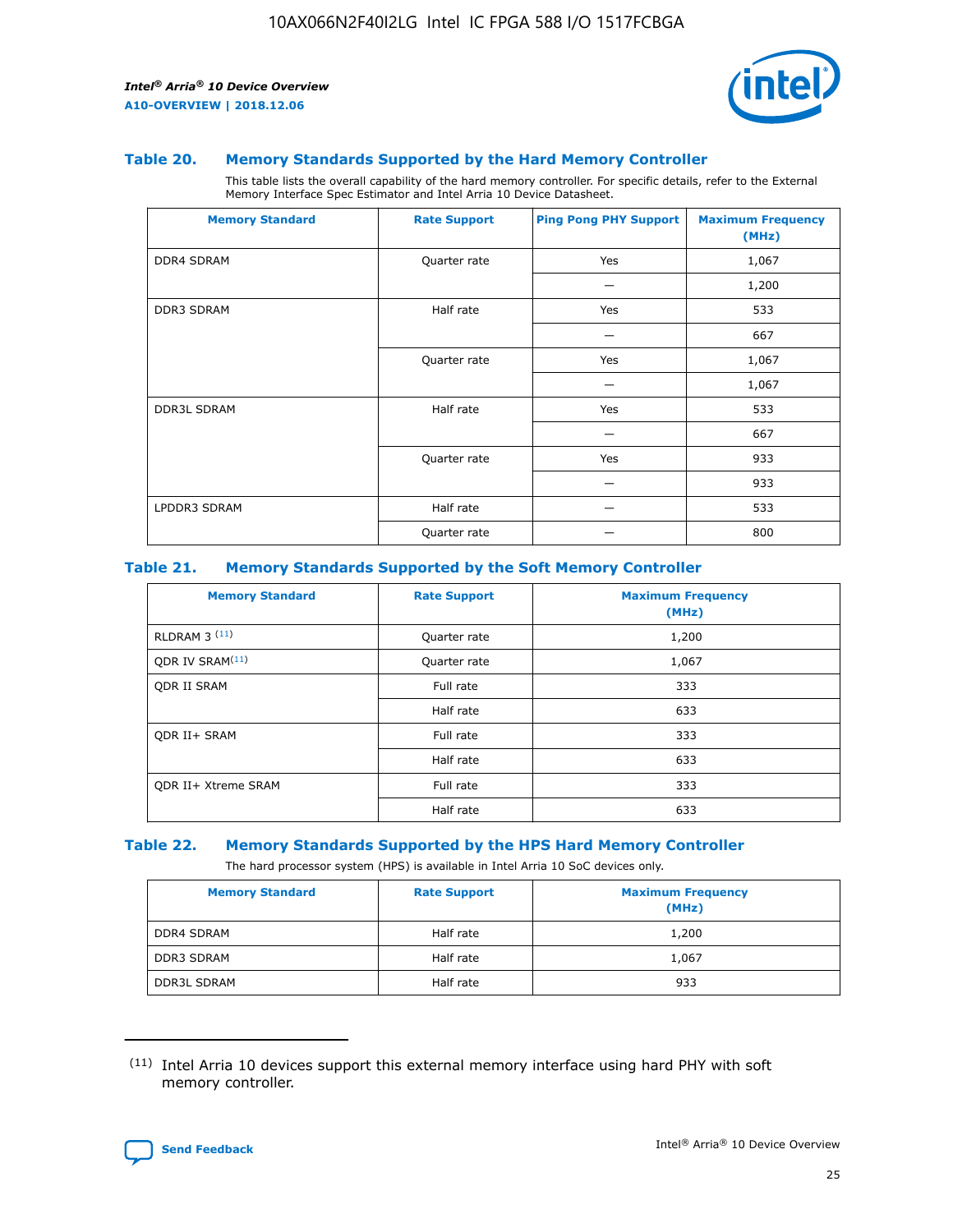

### **Related Information**

#### [Intel Arria 10 Device Datasheet](https://www.intel.com/content/www/us/en/programmable/documentation/mcn1413182292568.html#mcn1413182153340)

Lists the memory interface performance according to memory interface standards, rank or chip select configurations, and Intel Arria 10 device speed grades.

## **PCIe Gen1, Gen2, and Gen3 Hard IP**

Intel Arria 10 devices contain PCIe hard IP that is designed for performance and ease-of-use:

- Includes all layers of the PCIe stack—transaction, data link and physical layers.
- Supports PCIe Gen3, Gen2, and Gen1 Endpoint and Root Port in x1, x2, x4, or x8 lane configuration.
- Operates independently from the core logic—optional configuration via protocol (CvP) allows the PCIe link to power up and complete link training in less than 100 ms while the Intel Arria 10 device completes loading the programming file for the rest of the FPGA.
- Provides added functionality that makes it easier to support emerging features such as Single Root I/O Virtualization (SR-IOV) and optional protocol extensions.
- Provides improved end-to-end datapath protection using ECC.
- Supports FPGA configuration via protocol (CvP) using PCIe at Gen3, Gen2, or Gen1 speed.

#### **Related Information**

PCS Features on page 30

## **Enhanced PCS Hard IP for Interlaken and 10 Gbps Ethernet**

## **Interlaken Support**

The Intel Arria 10 enhanced PCS hard IP provides integrated Interlaken PCS supporting rates up to 25.8 Gbps per lane.

The Interlaken PCS is based on the proven functionality of the PCS developed for Intel's previous generation FPGAs, which demonstrated interoperability with Interlaken ASSP vendors and third-party IP suppliers. The Interlaken PCS is present in every transceiver channel in Intel Arria 10 devices.

### **Related Information**

PCS Features on page 30

## **10 Gbps Ethernet Support**

The Intel Arria 10 enhanced PCS hard IP supports 10GBASE-R PCS compliant with IEEE 802.3 10 Gbps Ethernet (10GbE). The integrated hard IP support for 10GbE and the 10 Gbps transceivers save external PHY cost, board space, and system power.

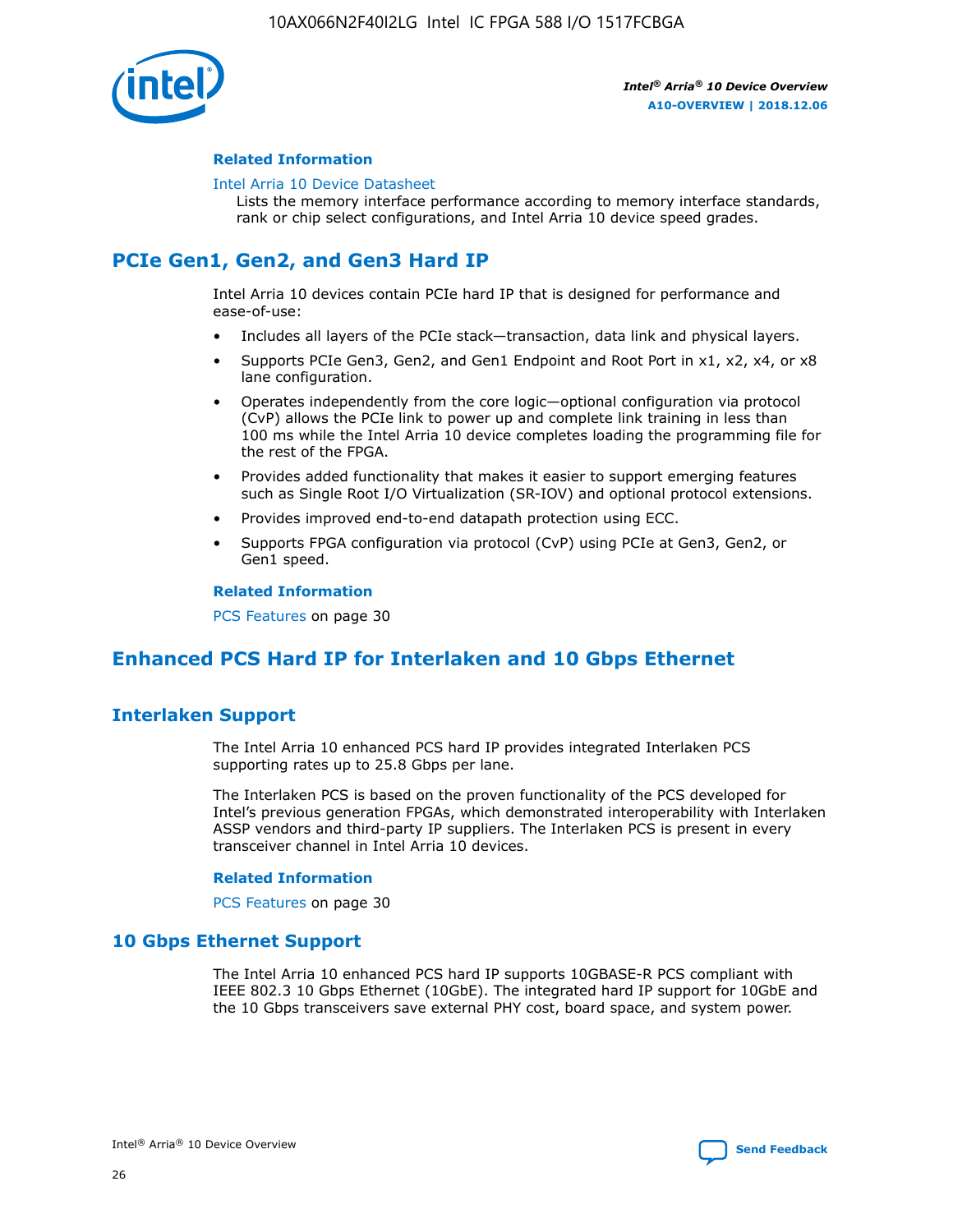

The scalable hard IP supports multiple independent 10GbE ports while using a single PLL for all the 10GBASE-R PCS instantiations, which saves on core logic resources and clock networks:

- Simplifies multiport 10GbE systems compared to XAUI interfaces that require an external XAUI-to-10G PHY.
- Incorporates Electronic Dispersion Compensation (EDC), which enables direct connection to standard 10 Gbps XFP and SFP+ pluggable optical modules.
- Supports backplane Ethernet applications and includes a hard 10GBASE-KR Forward Error Correction (FEC) circuit that you can use for 10 Gbps and 40 Gbps applications.

The 10 Gbps Ethernet PCS hard IP and 10GBASE-KR FEC are present in every transceiver channel.

#### **Related Information**

PCS Features on page 30

## **Low Power Serial Transceivers**

Intel Arria 10 FPGAs and SoCs include lowest power transceivers that deliver high bandwidth, throughput and low latency.

Intel Arria 10 devices deliver the industry's lowest power consumption per transceiver channel:

- 12.5 Gbps transceivers at as low as 242 mW
- 10 Gbps transceivers at as low as 168 mW
- 6 Gbps transceivers at as low as 117 mW

Intel Arria 10 transceivers support various data rates according to application:

- Chip-to-chip and chip-to-module applications—from 1 Gbps up to 25.8 Gbps
- Long reach and backplane applications—from 1 Gbps up to 12.5 with advanced adaptive equalization
- Critical power sensitive applications—from 1 Gbps up to 11.3 Gbps using lower power modes

The combination of 20 nm process technology and architectural advances provide the following benefits:

- Significant reduction in die area and power consumption
- Increase of up to two times in transceiver I/O density compared to previous generation devices while maintaining optimal signal integrity
- Up to 72 total transceiver channels—you can configure up to 6 of these channels to run as fast as 25.8 Gbps
- All channels feature continuous data rate support up to the maximum rated speed

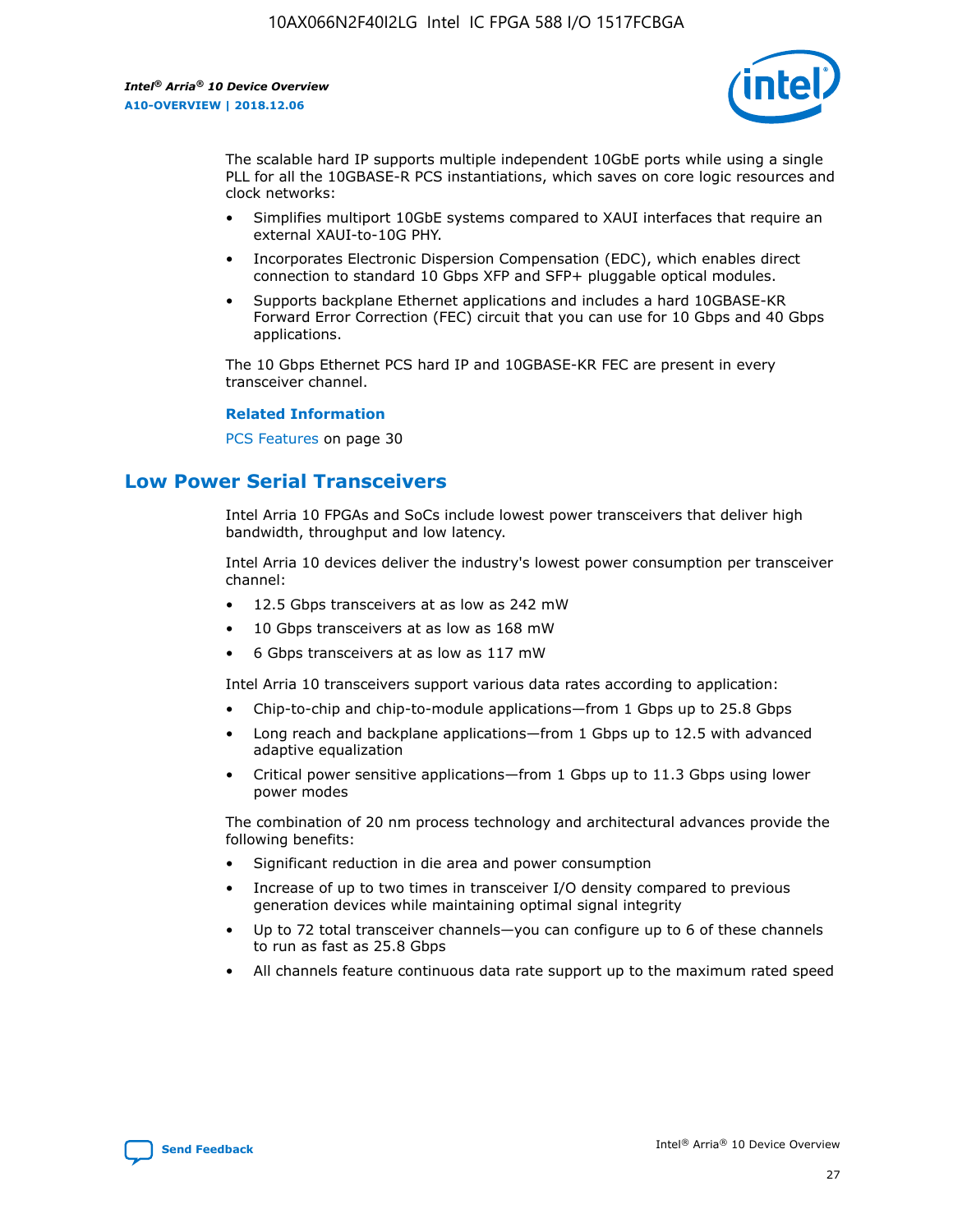

## Transceiver PMA TX/RX PCS ATX PLL Transceiver PMA TX/RX PCS fPLL Network Flexible Clock Distribution Network PCS Transceiver PMA TX/RX FPGA **Clock Distribution** Fabric PCS Transceiver PMA TX/RX ATX Flexible PLL PCS Transceiver PMA TX/RX ▲ fPLL Transceiver PMA TX/RX PCS 4

## **Figure 6. Intel Arria 10 Transceiver Block Architecture**

## **Transceiver Channels**

All transceiver channels feature a dedicated Physical Medium Attachment (PMA) and a hardened Physical Coding Sublayer (PCS).

- The PMA provides primary interfacing capabilities to physical channels.
- The PCS typically handles encoding/decoding, word alignment, and other preprocessing functions before transferring data to the FPGA core fabric.

A transceiver channel consists of a PMA and a PCS block. Most transceiver banks have 6 channels. There are some transceiver banks that contain only 3 channels.

A wide variety of bonded and non-bonded data rate configurations is possible using a highly configurable clock distribution network. Up to 80 independent transceiver data rates can be configured.

The following figures are graphical representations of top views of the silicon die, which correspond to reverse views for flip chip packages. Different Intel Arria 10 devices may have different floorplans than the ones shown in the figures.

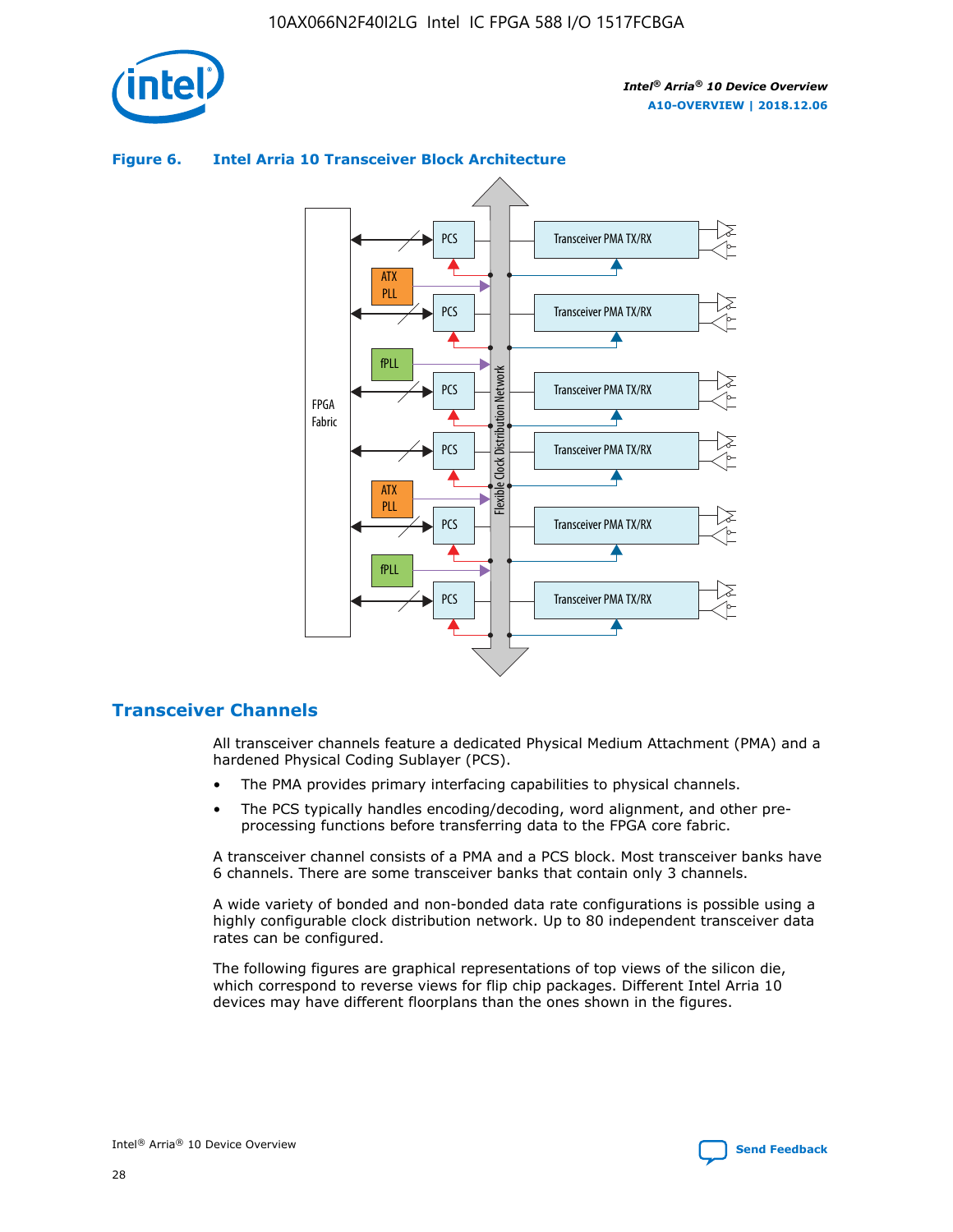

## **Figure 7. Device Chip Overview for Intel Arria 10 GX and GT Devices**





## **PMA Features**

Intel Arria 10 transceivers provide exceptional signal integrity at data rates up to 25.8 Gbps. Clocking options include ultra-low jitter ATX PLLs (LC tank based), clock multiplier unit (CMU) PLLs, and fractional PLLs.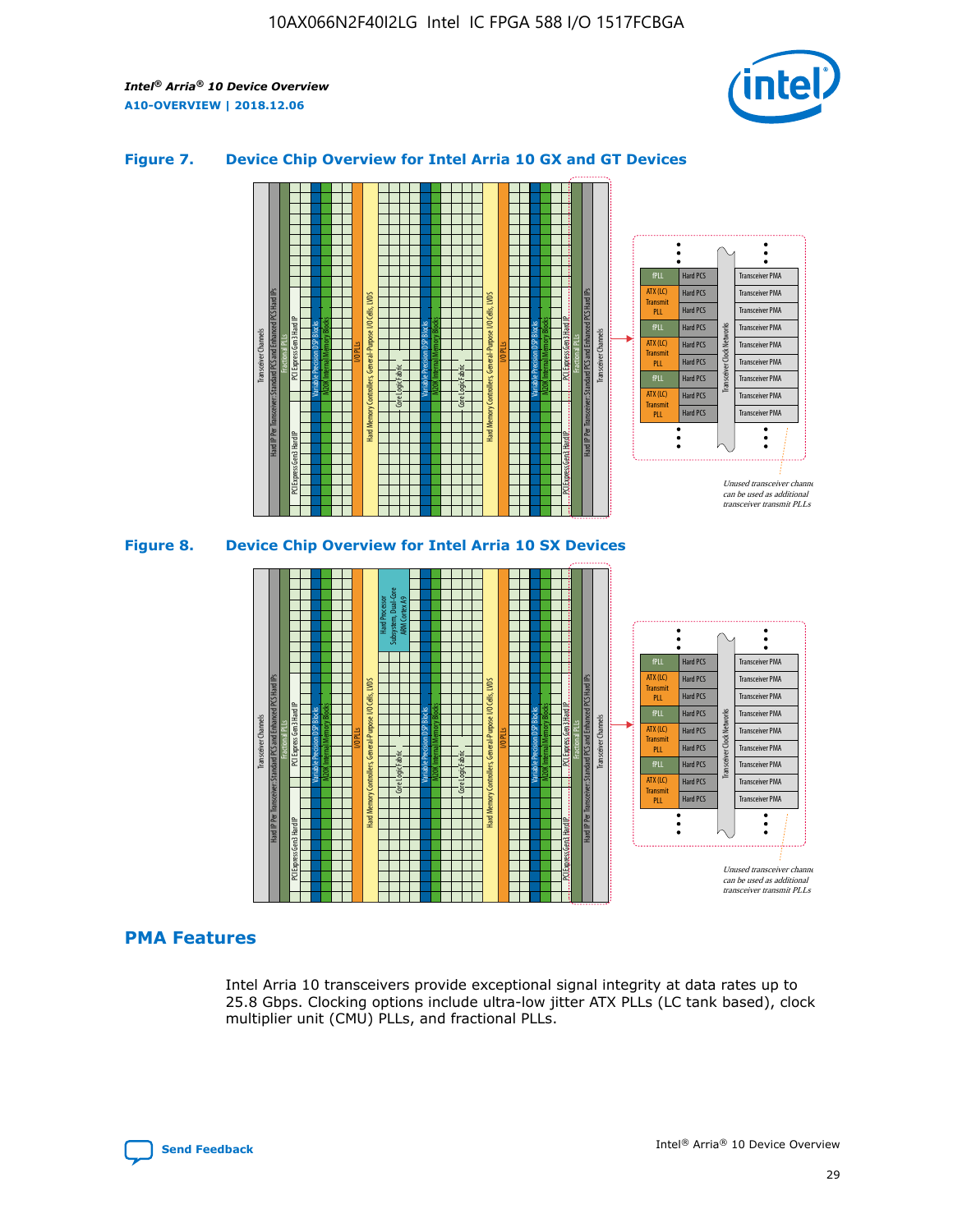

Each transceiver channel contains a channel PLL that can be used as the CMU PLL or clock data recovery (CDR) PLL. In CDR mode, the channel PLL recovers the receiver clock and data in the transceiver channel. Up to 80 independent data rates can be configured on a single Intel Arria 10 device.

## **Table 23. PMA Features of the Transceivers in Intel Arria 10 Devices**

| <b>Feature</b>                                             | <b>Capability</b>                                                                                                                                                                                                             |
|------------------------------------------------------------|-------------------------------------------------------------------------------------------------------------------------------------------------------------------------------------------------------------------------------|
| Chip-to-Chip Data Rates                                    | 1 Gbps to 17.4 Gbps (Intel Arria 10 GX devices)<br>1 Gbps to 25.8 Gbps (Intel Arria 10 GT devices)                                                                                                                            |
| Backplane Support                                          | Drive backplanes at data rates up to 12.5 Gbps                                                                                                                                                                                |
| <b>Optical Module Support</b>                              | SFP+/SFP, XFP, CXP, QSFP/QSFP28, CFP/CFP2/CFP4                                                                                                                                                                                |
| Cable Driving Support                                      | SFP+ Direct Attach, PCI Express over cable, eSATA                                                                                                                                                                             |
| Transmit Pre-Emphasis                                      | 4-tap transmit pre-emphasis and de-emphasis to compensate for system channel loss                                                                                                                                             |
| Continuous Time Linear<br>Equalizer (CTLE)                 | Dual mode, high-gain, and high-data rate, linear receive equalization to compensate for<br>system channel loss                                                                                                                |
| Decision Feedback Equalizer<br>(DFE)                       | 7-fixed and 4-floating tap DFE to equalize backplane channel loss in the presence of<br>crosstalk and noisy environments                                                                                                      |
| Variable Gain Amplifier                                    | Optimizes the signal amplitude prior to the CDR sampling and operates in fixed and<br>adaptive modes                                                                                                                          |
| Altera Digital Adaptive<br>Parametric Tuning (ADAPT)       | Fully digital adaptation engine to automatically adjust all link equalization parameters-<br>including CTLE, DFE, and variable gain amplifier blocks—that provide optimal link margin<br>without intervention from user logic |
| Precision Signal Integrity<br>Calibration Engine (PreSICE) | Hardened calibration controller to quickly calibrate all transceiver control parameters on<br>power-up, which provides the optimal signal integrity and jitter performance                                                    |
| Advanced Transmit (ATX)<br><b>PLL</b>                      | Low jitter ATX (LC tank based) PLLs with continuous tuning range to cover a wide range of<br>standard and proprietary protocols                                                                                               |
| <b>Fractional PLLs</b>                                     | On-chip fractional frequency synthesizers to replace on-board crystal oscillators and reduce<br>system cost                                                                                                                   |
| Digitally Assisted Analog<br><b>CDR</b>                    | Superior jitter tolerance with fast lock time                                                                                                                                                                                 |
| Dynamic Partial<br>Reconfiguration                         | Allows independent control of the Avalon memory-mapped interface of each transceiver<br>channel for the highest transceiver flexibility                                                                                       |
| Multiple PCS-PMA and PCS-<br>PLD interface widths          | 8-, 10-, 16-, 20-, 32-, 40-, or 64-bit interface widths for flexibility of deserialization width,<br>encoding, and reduced latency                                                                                            |

## **PCS Features**

This table summarizes the Intel Arria 10 transceiver PCS features. You can use the transceiver PCS to support a wide range of protocols ranging from 1 Gbps to 25.8 Gbps.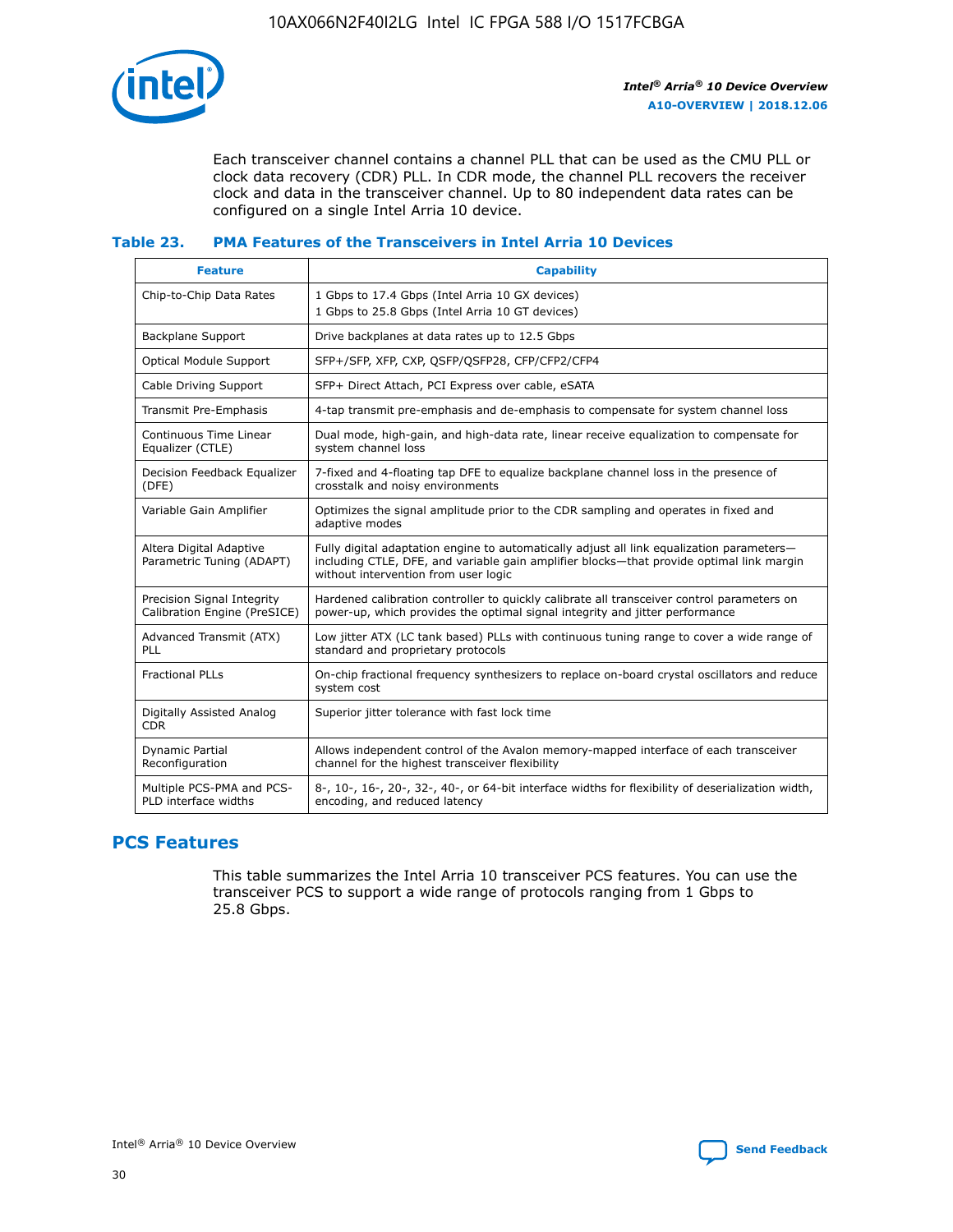

| <b>PCS</b>    | <b>Description</b>                                                                                                                                                                                                                                                                                                                                                                                                          |
|---------------|-----------------------------------------------------------------------------------------------------------------------------------------------------------------------------------------------------------------------------------------------------------------------------------------------------------------------------------------------------------------------------------------------------------------------------|
| Standard PCS  | Operates at a data rate up to 12 Gbps<br>Supports protocols such as PCI-Express, CPRI 4.2+, GigE, IEEE 1588 in Hard PCS<br>Implements other protocols using Basic/Custom (Standard PCS) transceiver<br>configuration rules.                                                                                                                                                                                                 |
| Enhanced PCS  | Performs functions common to most serial data industry standards, such as word<br>$\bullet$<br>alignment, encoding/decoding, and framing, before data is sent or received off-chip<br>through the PMA<br>• Handles data transfer to and from the FPGA fabric<br>Handles data transfer internally to and from the PMA<br>Provides frequency compensation<br>Performs channel bonding for multi-channel low skew applications |
| PCIe Gen3 PCS | Supports the seamless switching of Data and Clock between the Gen1, Gen2, and Gen3<br>data rates<br>Provides support for PIPE 3.0 features<br>Supports the PIPE interface with the Hard IP enabled, as well as with the Hard IP<br>bypassed                                                                                                                                                                                 |

#### **Related Information**

- PCIe Gen1, Gen2, and Gen3 Hard IP on page 26
- Interlaken Support on page 26
- 10 Gbps Ethernet Support on page 26

## **PCS Protocol Support**

This table lists some of the protocols supported by the Intel Arria 10 transceiver PCS. For more information about the blocks in the transmitter and receiver data paths, refer to the related information.

| <b>Protocol</b>                                 | <b>Data Rate</b><br>(Gbps) | <b>Transceiver IP</b>       | <b>PCS Support</b>                      |
|-------------------------------------------------|----------------------------|-----------------------------|-----------------------------------------|
| PCIe Gen3 x1, x2, x4, x8                        | 8.0                        | Native PHY (PIPE)           | Standard PCS and PCIe<br>Gen3 PCS       |
| PCIe Gen2 x1, x2, x4, x8                        | 5.0                        | Native PHY (PIPE)           | <b>Standard PCS</b>                     |
| PCIe Gen1 x1, x2, x4, x8                        | 2.5                        | Native PHY (PIPE)           | Standard PCS                            |
| 1000BASE-X Gigabit Ethernet                     | 1.25                       | Native PHY                  | <b>Standard PCS</b>                     |
| 1000BASE-X Gigabit Ethernet with<br>IEEE 1588v2 | 1.25                       | Native PHY                  | Standard PCS                            |
| 10GBASE-R                                       | 10.3125                    | Native PHY                  | <b>Enhanced PCS</b>                     |
| 10GBASE-R with IEEE 1588v2                      | 10.3125                    | Native PHY                  | <b>Enhanced PCS</b>                     |
| 10GBASE-R with KR FEC                           | 10.3125                    | Native PHY                  | <b>Enhanced PCS</b>                     |
| 10GBASE-KR and 1000BASE-X                       | 10.3125                    | 1G/10GbE and 10GBASE-KR PHY | Standard PCS and<br><b>Enhanced PCS</b> |
| Interlaken (CEI-6G/11G)                         | 3.125 to 17.4              | Native PHY                  | <b>Enhanced PCS</b>                     |
| SFI-S/SFI-5.2                                   | 11.2                       | Native PHY                  | <b>Enhanced PCS</b>                     |
| $10G$ SDI                                       | 10.692                     | Native PHY                  | <b>Enhanced PCS</b>                     |
|                                                 |                            |                             | continued                               |

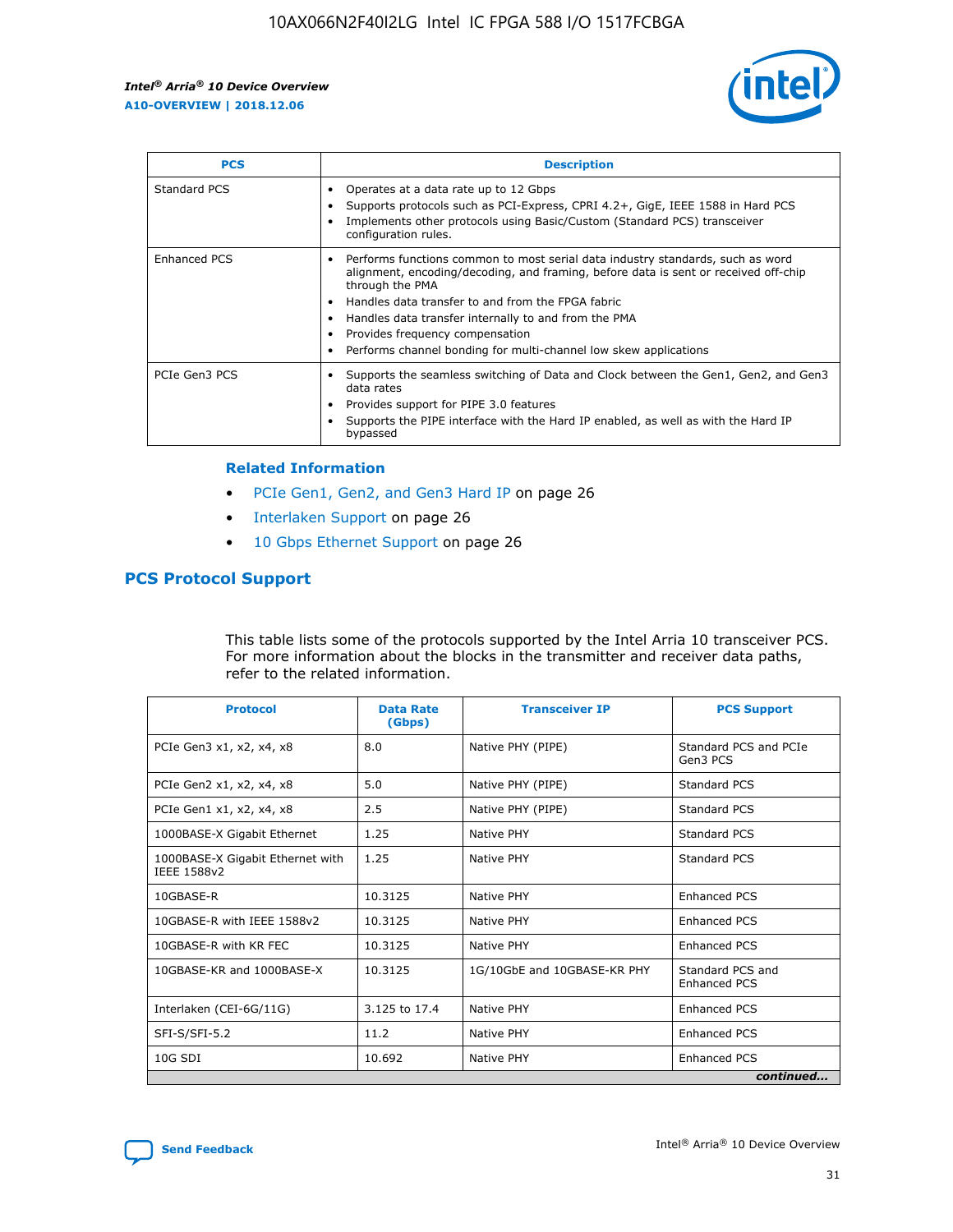

| <b>Protocol</b>      | <b>Data Rate</b><br>(Gbps) | <b>Transceiver IP</b> | <b>PCS Support</b> |
|----------------------|----------------------------|-----------------------|--------------------|
| CPRI 6.0 (64B/66B)   | 0.6144 to<br>10.1376       | Native PHY            | Enhanced PCS       |
| CPRI 4.2 (8B/10B)    | 0.6144 to<br>9.8304        | Native PHY            | Standard PCS       |
| OBSAI RP3 v4.2       | 0.6144 to 6.144            | Native PHY            | Standard PCS       |
| SD-SDI/HD-SDI/3G-SDI | $0.143(12)$ to<br>2.97     | Native PHY            | Standard PCS       |

## **Related Information**

#### [Intel Arria 10 Transceiver PHY User Guide](https://www.intel.com/content/www/us/en/programmable/documentation/nik1398707230472.html#nik1398707091164)

Provides more information about the supported transceiver protocols and PHY IP, the PMA architecture, and the standard, enhanced, and PCIe Gen3 PCS architecture.

## **SoC with Hard Processor System**

Each SoC device combines an FPGA fabric and a hard processor system (HPS) in a single device. This combination delivers the flexibility of programmable logic with the power and cost savings of hard IP in these ways:

- Reduces board space, system power, and bill of materials cost by eliminating a discrete embedded processor
- Allows you to differentiate the end product in both hardware and software, and to support virtually any interface standard
- Extends the product life and revenue through in-field hardware and software updates

 $(12)$  The 0.143 Gbps data rate is supported using oversampling of user logic that you must implement in the FPGA fabric.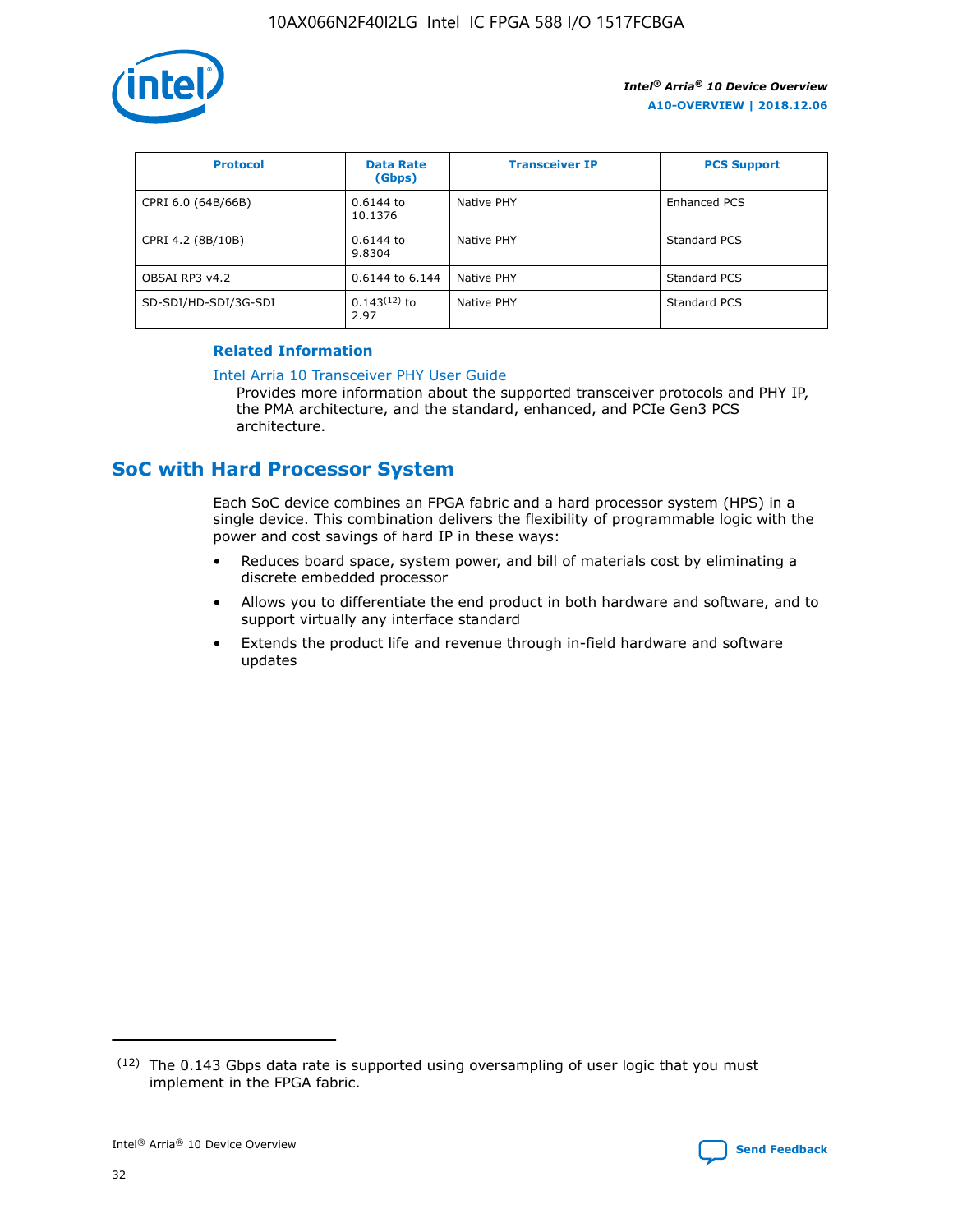

#### **Figure 9. HPS Block Diagram**

This figure shows a block diagram of the HPS with the dual ARM Cortex-A9 MPCore processor.



## **Key Advantages of 20-nm HPS**

The 20-nm HPS strikes a balance between enabling maximum software compatibility with 28-nm SoCs while still improving upon the 28-nm HPS architecture. These improvements address the requirements of the next generation target markets such as wireless and wireline communications, compute and storage equipment, broadcast and military in terms of performance, memory bandwidth, connectivity via backplane and security.

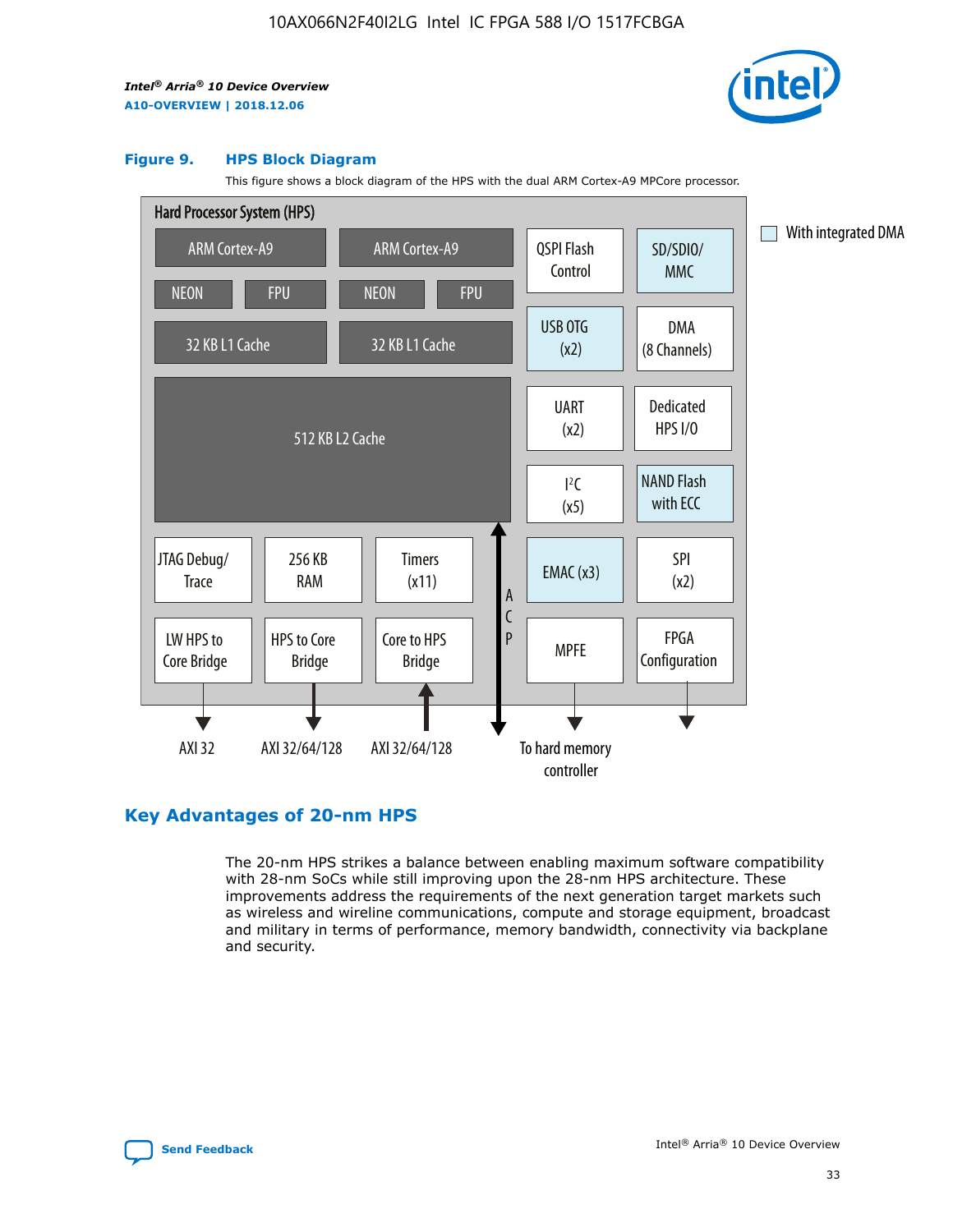

## **Table 24. Improvements in 20 nm HPS**

This table lists the key improvements of the 20 nm HPS compared to the 28 nm HPS.

| Advantages/<br><b>Improvements</b>                          | <b>Description</b>                                                                                                                                                                                                                                                                                                                                                                                                                                                                                                                                                                                                                                                                                                                                                                                                                                                                                                                   |
|-------------------------------------------------------------|--------------------------------------------------------------------------------------------------------------------------------------------------------------------------------------------------------------------------------------------------------------------------------------------------------------------------------------------------------------------------------------------------------------------------------------------------------------------------------------------------------------------------------------------------------------------------------------------------------------------------------------------------------------------------------------------------------------------------------------------------------------------------------------------------------------------------------------------------------------------------------------------------------------------------------------|
| Increased performance and<br>overdrive capability           | While the nominal processor frequency is 1.2 GHz, the 20 nm HPS offers an "overdrive"<br>feature which enables a higher processor operating frequency. This requires a higher supply<br>voltage value that is unique to the HPS and may require a separate requlator.                                                                                                                                                                                                                                                                                                                                                                                                                                                                                                                                                                                                                                                                |
| Increased processor memory<br>bandwidth and DDR4<br>support | Up to 64-bit DDR4 memory at 2,400 Mbps support is available for the processor. The hard<br>memory controller for the HPS comprises a multi-port front end that manages connections<br>to a single port memory controller. The multi-port front end allows logic core and the HPS<br>to share ports and thereby the available bandwidth of the memory controller.                                                                                                                                                                                                                                                                                                                                                                                                                                                                                                                                                                     |
| Flexible I/O sharing                                        | An advanced I/O pin muxing scheme allows improved sharing of I/O between the HPS and<br>the core logic. The following types of I/O are available for SoC:<br>17 dedicated I/Os-physically located inside the HPS block and are not accessible to<br>logic within the core. The 17 dedicated I/Os are used for HPS clock, resets, and<br>interfacing with boot devices, QSPI, and SD/MMC.<br>48 direct shared I/O-located closest to the HPS block and are ideal for high speed HPS<br>peripherals such as EMAC, USB, and others. There is one bank of 48 I/Os that supports<br>direct sharing where the 48 I/Os can be shared 12 I/Os at a time.<br>Standard (shared) I/O-all standard I/Os can be shared by the HPS peripherals and any<br>$\bullet$<br>logic within the core. For designs where more than 48 I/Os are required to fully use all<br>the peripherals in the HPS, these I/Os can be connected through the core logic. |
| <b>EMAC</b> core                                            | Three EMAC cores are available in the HPS. The EMAC cores enable an application to<br>support two redundant Ethernet connections; for example, backplane, or two EMAC cores<br>for managing IEEE 1588 time stamp information while allowing a third EMAC core for debug<br>and configuration. All three EMACs can potentially share the same time stamps, simplifying<br>the 1588 time stamping implementation. A new serial time stamp interface allows core<br>logic to access and read the time stamp values. The integrated EMAC controllers can be<br>connected to external Ethernet PHY through the provided MDIO or I <sup>2</sup> C interface.                                                                                                                                                                                                                                                                               |
| On-chip memory                                              | The on-chip memory is updated to 256 KB support and can support larger data sets and<br>real time algorithms.                                                                                                                                                                                                                                                                                                                                                                                                                                                                                                                                                                                                                                                                                                                                                                                                                        |
| <b>ECC</b> enhancements                                     | Improvements in L2 Cache ECC management allow identification of errors down to the<br>address level. ECC enhancements also enable improved error injection and status reporting<br>via the introduction of new memory mapped access to syndrome and data signals.                                                                                                                                                                                                                                                                                                                                                                                                                                                                                                                                                                                                                                                                    |
| HPS to FPGA Interconnect<br><b>Backbone</b>                 | Although the HPS and the Logic Core can operate independently, they are tightly coupled<br>via a high-bandwidth system interconnect built from high-performance ARM AMBA AXI bus<br>bridges. IP bus masters in the FPGA fabric have access to HPS bus slaves via the FPGA-to-<br>HPS interconnect. Similarly, HPS bus masters have access to bus slaves in the core fabric<br>via the HPS-to-FPGA bridge. Both bridges are AMBA AXI-3 compliant and support<br>simultaneous read and write transactions. Up to three masters within the core fabric can<br>share the HPS SDRAM controller with the processor. Additionally, the processor can be used<br>to configure the core fabric under program control via a dedicated 32-bit configuration port.                                                                                                                                                                               |
| FPGA configuration and HPS<br>booting                       | The FPGA fabric and HPS in the SoCs are powered independently. You can reduce the clock<br>frequencies or gate the clocks to reduce dynamic power.<br>You can configure the FPGA fabric and boot the HPS independently, in any order, providing<br>you with more design flexibility.                                                                                                                                                                                                                                                                                                                                                                                                                                                                                                                                                                                                                                                 |
| Security                                                    | New security features have been introduced for anti-tamper management, secure boot,<br>encryption (AES), and authentication (SHA).                                                                                                                                                                                                                                                                                                                                                                                                                                                                                                                                                                                                                                                                                                                                                                                                   |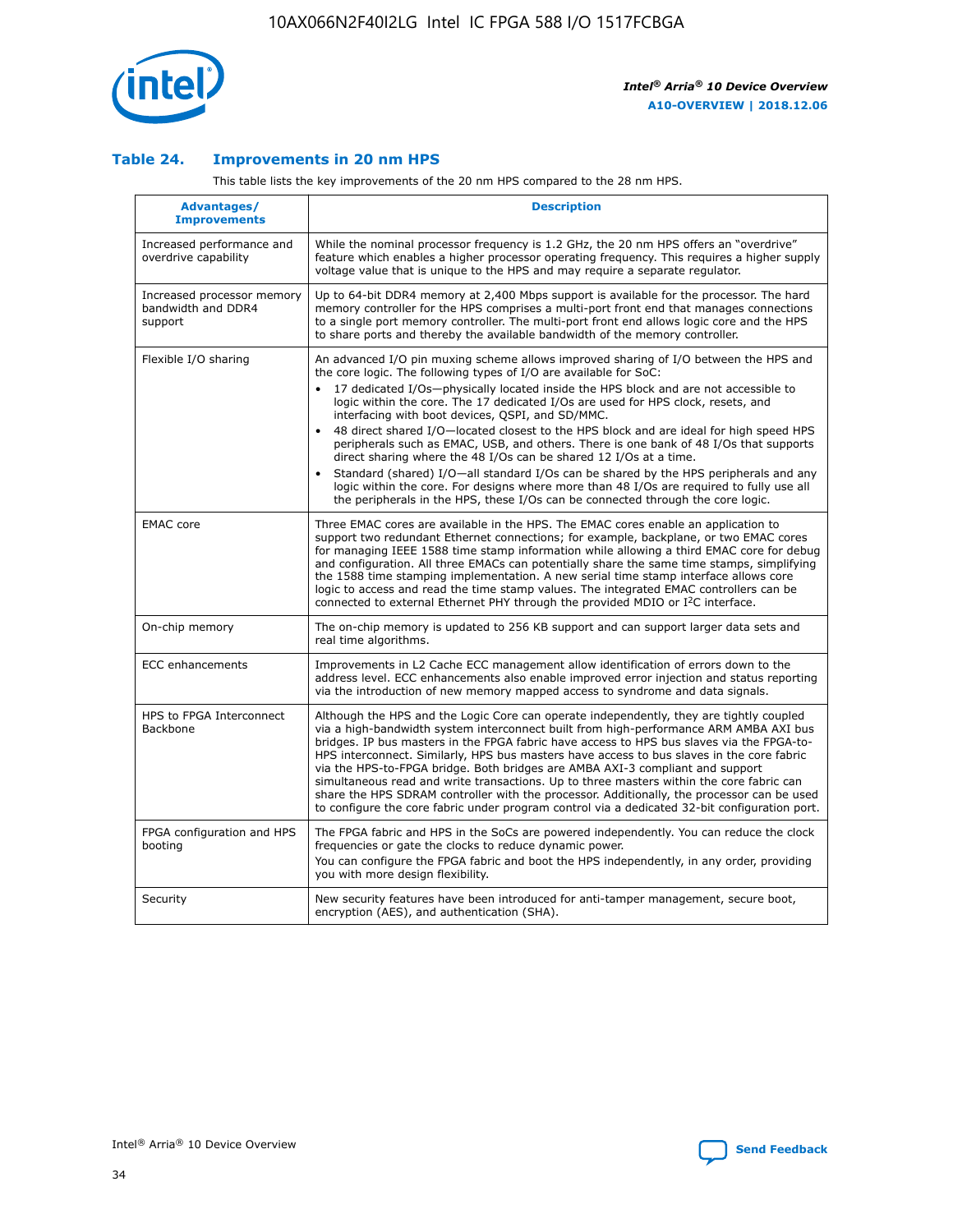

## **Features of the HPS**

The HPS has the following features:

- 1.2-GHz, dual-core ARM Cortex-A9 MPCore processor with up to 1.5-GHz via overdrive
	- ARMv7-A architecture that runs 32-bit ARM instructions, 16-bit and 32-bit Thumb instructions, and 8-bit Java byte codes in Jazelle style
	- Superscalar, variable length, out-of-order pipeline with dynamic branch prediction
	- Instruction Efficiency 2.5 MIPS/MHz, which provides total performance of 7500 MIPS at 1.5 GHz
- Each processor core includes:
	- 32 KB of L1 instruction cache, 32 KB of L1 data cache
	- Single- and double-precision floating-point unit and NEON media engine
	- CoreSight debug and trace technology
	- Snoop Control Unit (SCU) and Acceleration Coherency Port (ACP)
- 512 KB of shared L2 cache
- 256 KB of scratch RAM
- Hard memory controller with support for DDR3, DDR4 and optional error correction code (ECC) support
- Multiport Front End (MPFE) Scheduler interface to the hard memory controller
- 8-channel direct memory access (DMA) controller
- QSPI flash controller with SIO, DIO, QIO SPI Flash support
- NAND flash controller (ONFI 1.0 or later) with DMA and ECC support, updated to support 8 and 16-bit Flash devices and new command DMA to offload CPU for fast power down recovery
- Updated SD/SDIO/MMC controller to eMMC 4.5 with DMA with CE-ATA digital command support
- 3 10/100/1000 Ethernet media access control (MAC) with DMA
- 2 USB On-the-Go (OTG) controllers with DMA
- $\bullet$  5 I<sup>2</sup>C controllers (3 can be used by EMAC for MIO to external PHY)
- 2 UART 16550 Compatible controllers
- 4 serial peripheral interfaces (SPI) (2 Master, 2 Slaves)
- 62 programmable general-purpose I/Os, which includes 48 direct share I/Os that allows the HPS peripherals to connect directly to the FPGA I/Os
- 7 general-purpose timers
- 4 watchdog timers
- Anti-tamper, Secure Boot, Encryption (AES) and Authentication (SHA)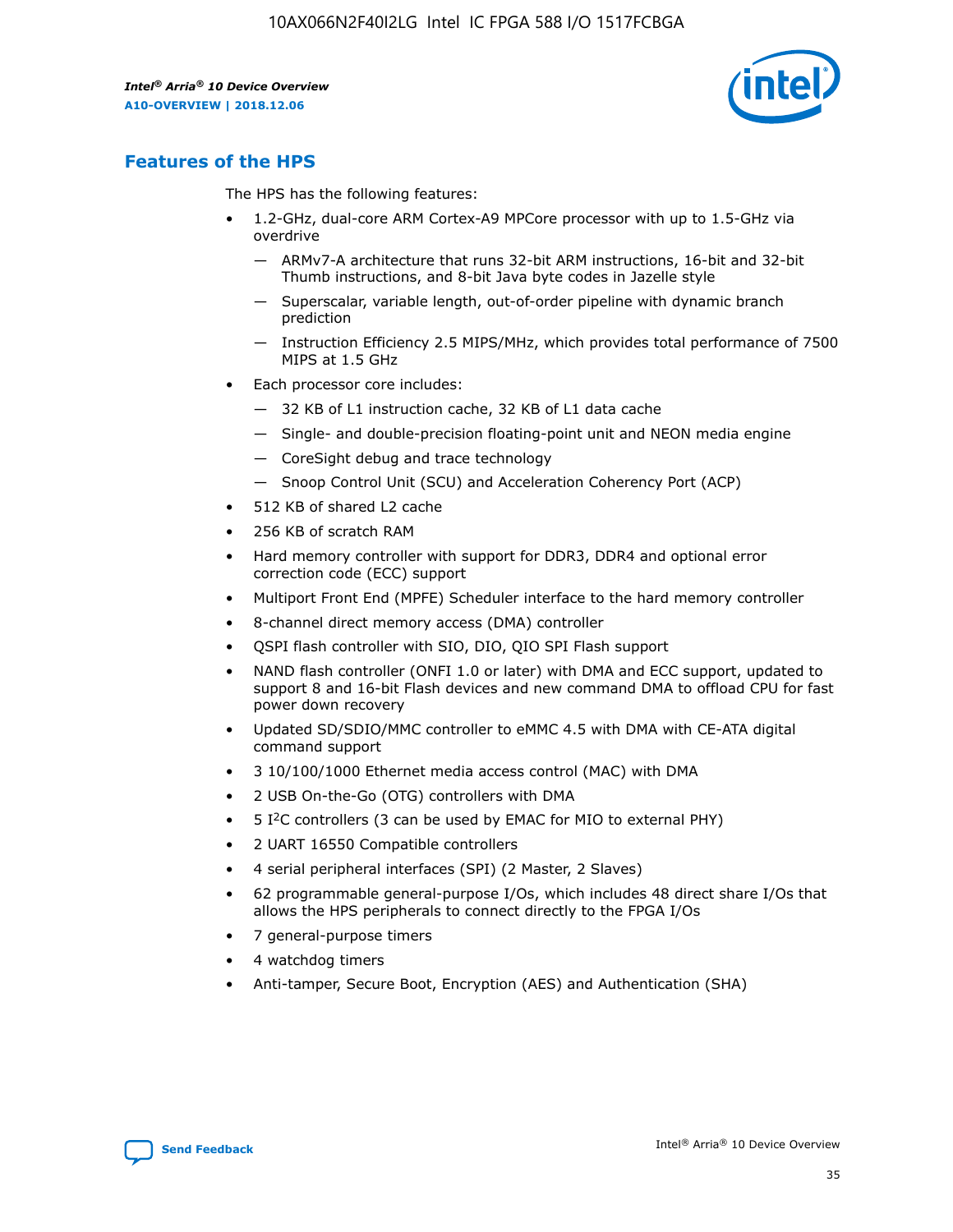

## **System Peripherals and Debug Access Port**

Each Ethernet MAC, USB OTG, NAND flash controller, and SD/MMC controller module has an integrated DMA controller. For modules without an integrated DMA controller, an additional DMA controller module provides up to eight channels of high-bandwidth data transfers. Peripherals that communicate off-chip are multiplexed with other peripherals at the HPS pin level. This allows you to choose which peripherals interface with other devices on your PCB.

The debug access port provides interfaces to industry standard JTAG debug probes and supports ARM CoreSight debug and core traces to facilitate software development.

#### **HPS–FPGA AXI Bridges**

The HPS–FPGA bridges, which support the Advanced Microcontroller Bus Architecture (AMBA) Advanced eXtensible Interface (AXI™) specifications, consist of the following bridges:

- FPGA-to-HPS AMBA AXI bridge—a high-performance bus supporting 32, 64, and 128 bit data widths that allows the FPGA fabric to issue transactions to slaves in the HPS.
- HPS-to-FPGA Avalon/AMBA AXI bridge—a high-performance bus supporting 32, 64, and 128 bit data widths that allows the HPS to issue transactions to slaves in the FPGA fabric.
- Lightweight HPS-to-FPGA AXI bridge—a lower latency 32 bit width bus that allows the HPS to issue transactions to soft peripherals in the FPGA fabric. This bridge is primarily used for control and status register (CSR) accesses to peripherals in the FPGA fabric.

The HPS–FPGA AXI bridges allow masters in the FPGA fabric to communicate with slaves in the HPS logic, and vice versa. For example, the HPS-to-FPGA AXI bridge allows you to share memories instantiated in the FPGA fabric with one or both microprocessors in the HPS, while the FPGA-to-HPS AXI bridge allows logic in the FPGA fabric to access the memory and peripherals in the HPS.

Each HPS–FPGA bridge also provides asynchronous clock crossing for data transferred between the FPGA fabric and the HPS.

#### **HPS SDRAM Controller Subsystem**

The HPS SDRAM controller subsystem contains a multiport SDRAM controller and DDR PHY that are shared between the FPGA fabric (through the FPGA-to-HPS SDRAM interface), the level 2 (L2) cache, and the level 3 (L3) system interconnect. The FPGA-to-HPS SDRAM interface supports AMBA AXI and Avalon® Memory-Mapped (Avalon-MM) interface standards, and provides up to six individual ports for access by masters implemented in the FPGA fabric.

The HPS SDRAM controller supports up to 3 masters (command ports), 3x 64-bit read data ports and 3x 64-bit write data ports.

To maximize memory performance, the SDRAM controller subsystem supports command and data reordering, deficit round-robin arbitration with aging, and high-priority bypass features.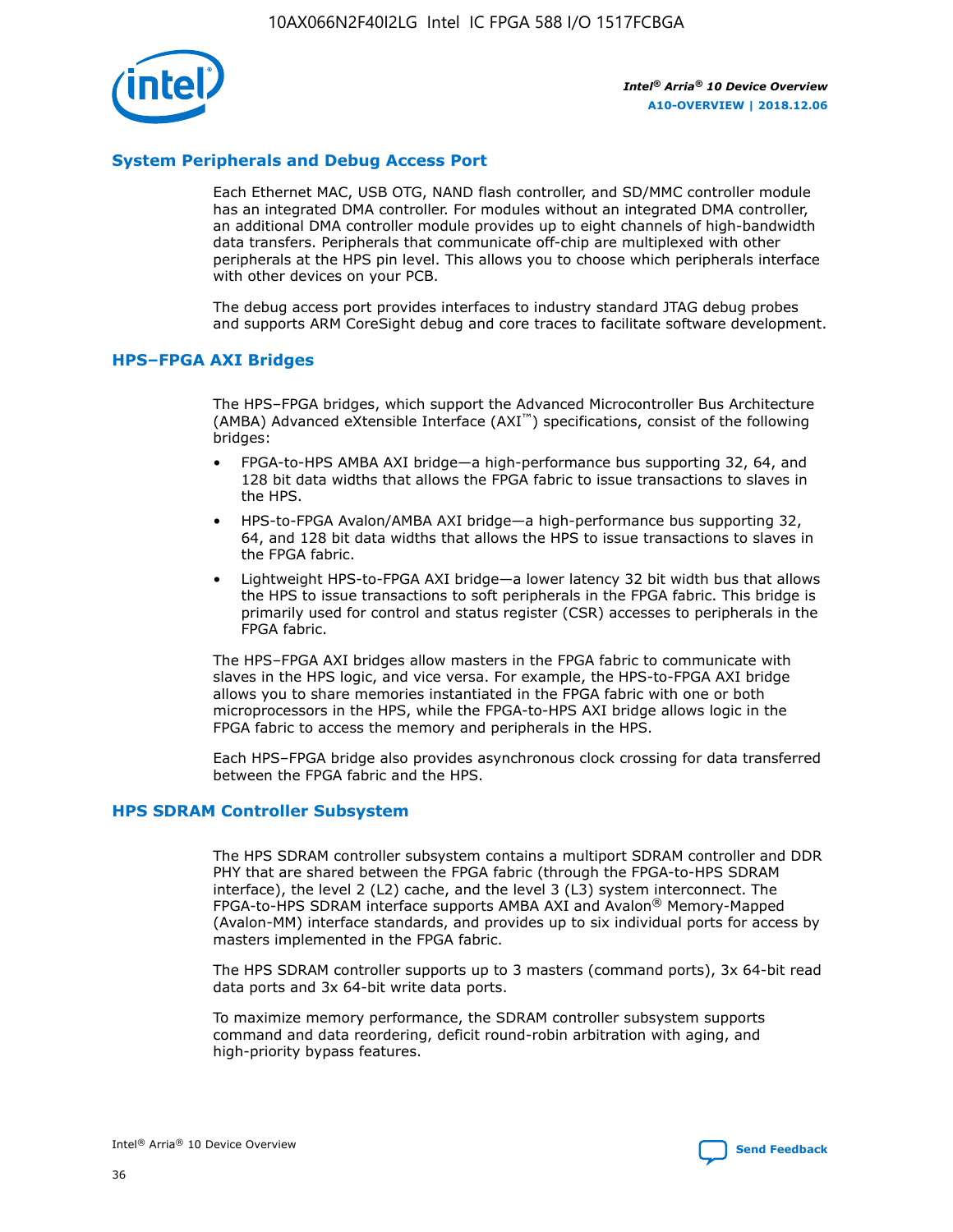

## **FPGA Configuration and HPS Booting**

The FPGA fabric and HPS in the SoC FPGA must be powered at the same time. You can reduce the clock frequencies or gate the clocks to reduce dynamic power.

Once powered, the FPGA fabric and HPS can be configured independently thus providing you with more design flexibility:

- You can boot the HPS independently. After the HPS is running, the HPS can fully or partially reconfigure the FPGA fabric at any time under software control. The HPS can also configure other FPGAs on the board through the FPGA configuration controller.
- Configure the FPGA fabric first, and then boot the HPS from memory accessible to the FPGA fabric.

## **Hardware and Software Development**

For hardware development, you can configure the HPS and connect your soft logic in the FPGA fabric to the HPS interfaces using the Platform Designer system integration tool in the Intel Quartus Prime software.

For software development, the ARM-based SoC FPGA devices inherit the rich software development ecosystem available for the ARM Cortex-A9 MPCore processor. The software development process for Intel SoC FPGAs follows the same steps as those for other SoC devices from other manufacturers. Support for Linux\*, VxWorks\*, and other operating systems are available for the SoC FPGAs. For more information on the operating systems support availability, contact the Intel FPGA sales team.

You can begin device-specific firmware and software development on the Intel SoC FPGA Virtual Target. The Virtual Target is a fast PC-based functional simulation of a target development system—a model of a complete development board. The Virtual Target enables the development of device-specific production software that can run unmodified on actual hardware.

## **Dynamic and Partial Reconfiguration**

The Intel Arria 10 devices support dynamic and partial reconfiguration. You can use dynamic and partial reconfiguration simultaneously to enable seamless reconfiguration of both the device core and transceivers.

## **Dynamic Reconfiguration**

You can reconfigure the PMA and PCS blocks while the device continues to operate. This feature allows you to change the data rates, protocol, and analog settings of a channel in a transceiver bank without affecting on-going data transfer in other transceiver banks. This feature is ideal for applications that require dynamic multiprotocol or multirate support.

## **Partial Reconfiguration**

Using partial reconfiguration, you can reconfigure some parts of the device while keeping the device in operation.

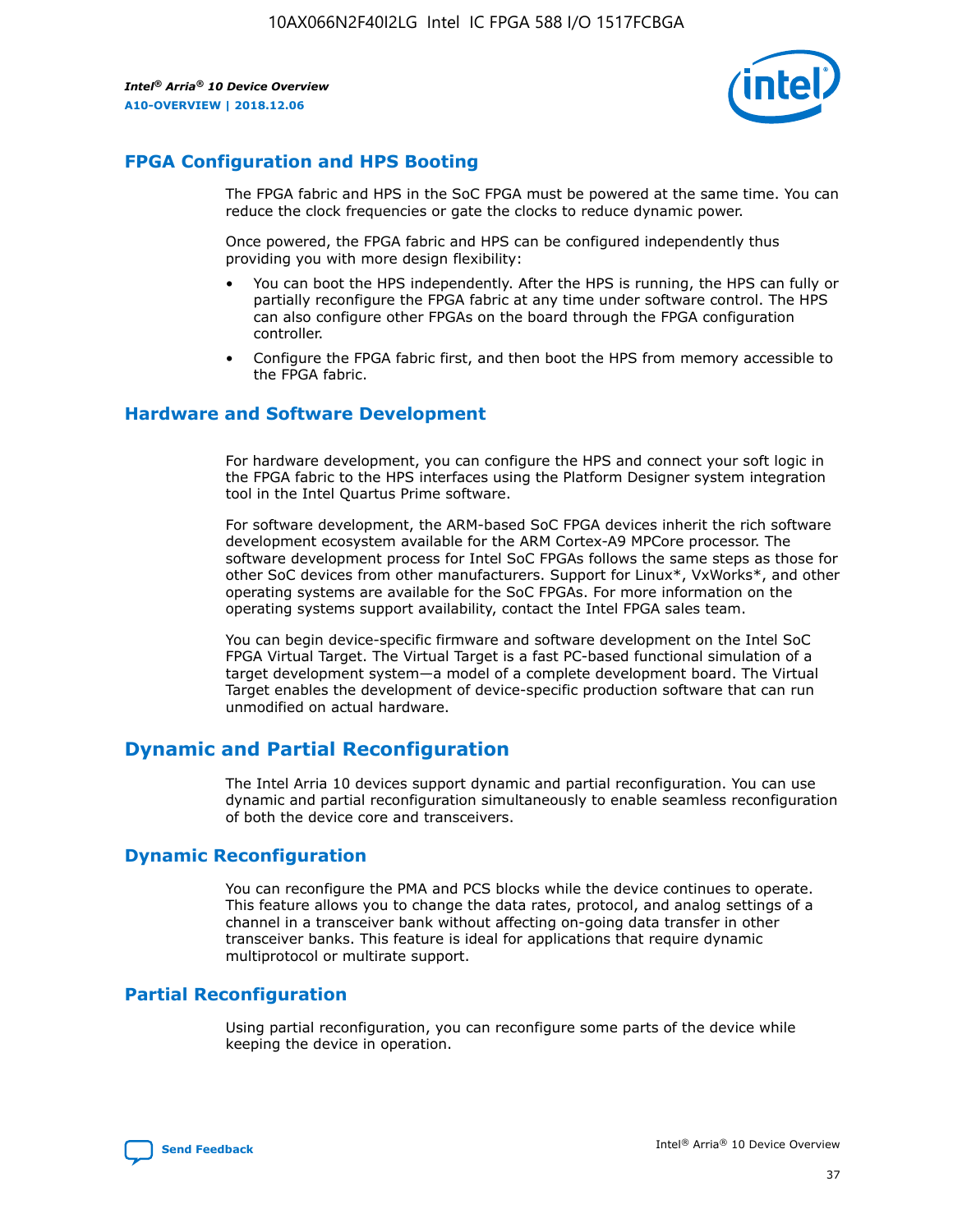

Instead of placing all device functions in the FPGA fabric, you can store some functions that do not run simultaneously in external memory and load them only when required. This capability increases the effective logic density of the device, and lowers cost and power consumption.

In the Intel solution, you do not have to worry about intricate device architecture to perform a partial reconfiguration. The partial reconfiguration capability is built into the Intel Quartus Prime design software, making such time-intensive task simple.

Intel Arria 10 devices support partial reconfiguration in the following configuration options:

- Using an internal host:
	- All supported configuration modes where the FPGA has access to external memory devices such as serial and parallel flash memory.
	- Configuration via Protocol [CvP (PCIe)]
- Using an external host—passive serial (PS), fast passive parallel (FPP) x8, FPP x16, and FPP x32 I/O interface.

# **Enhanced Configuration and Configuration via Protocol**

## **Table 25. Configuration Schemes and Features of Intel Arria 10 Devices**

Intel Arria 10 devices support 1.8 V programming voltage and several configuration schemes.

| <b>Scheme</b>                                                          | <b>Data</b><br><b>Width</b> | <b>Max Clock</b><br>Rate<br>(MHz) | <b>Max Data</b><br>Rate<br>(Mbps)<br>(13) | <b>Decompression</b> | <b>Design</b><br>Security <sup>(1</sup><br>4) | <b>Partial</b><br><b>Reconfiguration</b><br>(15) | <b>Remote</b><br><b>System</b><br><b>Update</b> |
|------------------------------------------------------------------------|-----------------------------|-----------------------------------|-------------------------------------------|----------------------|-----------------------------------------------|--------------------------------------------------|-------------------------------------------------|
| <b>JTAG</b>                                                            | 1 bit                       | 33                                | 33                                        |                      |                                               | Yes(16)                                          |                                                 |
| Active Serial (AS)<br>through the<br>EPCO-L<br>configuration<br>device | 1 bit,<br>4 bits            | 100                               | 400                                       | Yes                  | Yes                                           | $Y_{PS}(16)$                                     | Yes                                             |
| Passive serial (PS)<br>through CPLD or<br>external<br>microcontroller  | 1 bit                       | 100                               | 100                                       | Yes                  | Yes                                           | Yes(16)                                          | Parallel<br>Flash<br>Loader<br>(PFL) IP<br>core |
|                                                                        |                             |                                   |                                           |                      |                                               |                                                  | continued                                       |

<sup>(13)</sup> Enabling either compression or design security features affects the maximum data rate. Refer to the Intel Arria 10 Device Datasheet for more information.

<sup>(14)</sup> Encryption and compression cannot be used simultaneously.

 $<sup>(15)</sup>$  Partial reconfiguration is an advanced feature of the device family. If you are interested in</sup> using partial reconfiguration, contact Intel for support.

 $(16)$  Partial configuration can be performed only when it is configured as internal host.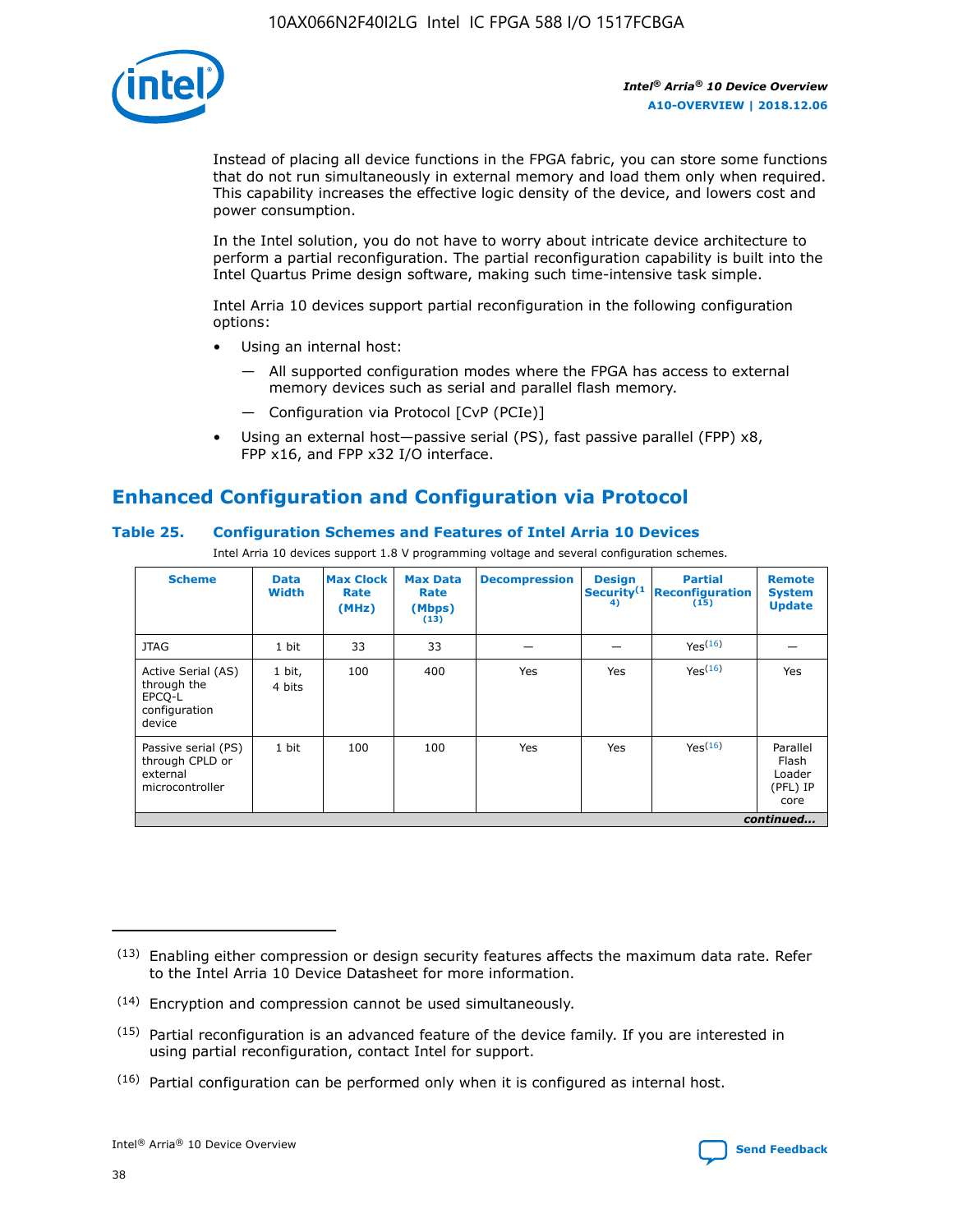

| <b>Scheme</b>                                   | <b>Data</b><br><b>Width</b> | <b>Max Clock</b><br>Rate<br>(MHz) | <b>Max Data</b><br>Rate<br>(Mbps)<br>(13) | <b>Decompression</b> | <b>Design</b><br>Security <sup>(1</sup><br>4) | <b>Partial</b><br><b>Reconfiguration</b><br>(15) | <b>Remote</b><br><b>System</b><br><b>Update</b> |
|-------------------------------------------------|-----------------------------|-----------------------------------|-------------------------------------------|----------------------|-----------------------------------------------|--------------------------------------------------|-------------------------------------------------|
| Fast passive                                    | 8 bits                      | 100                               | 3200                                      | Yes                  | Yes                                           | Yes(17)                                          | PFL IP                                          |
| parallel (FPP)<br>through CPLD or               | 16 bits                     |                                   |                                           | Yes                  | Yes                                           |                                                  | core                                            |
| external<br>microcontroller                     | 32 bits                     |                                   |                                           | Yes                  | Yes                                           |                                                  |                                                 |
| Configuration via                               | 16 bits                     | 100                               | 3200                                      | Yes                  | Yes                                           | Yes <sup>(17)</sup>                              |                                                 |
| <b>HPS</b>                                      | 32 bits                     |                                   |                                           | Yes                  | Yes                                           |                                                  |                                                 |
| Configuration via<br>Protocol [CvP<br>$(PCIe*)$ | x1, x2,<br>x4, x8<br>lanes  |                                   | 8000                                      | Yes                  | Yes                                           | Yes <sup>(16)</sup>                              |                                                 |

You can configure Intel Arria 10 devices through PCIe using Configuration via Protocol (CvP). The Intel Arria 10 CvP implementation conforms to the PCIe 100 ms power-up-to-active time requirement.

### **Related Information**

[Configuration via Protocol \(CvP\) Implementation in Intel FPGAs User Guide](https://www.intel.com/content/www/us/en/programmable/documentation/dsu1441819344145.html#dsu1442269728522) Provides more information about the CvP configuration scheme.

## **SEU Error Detection and Correction**

Intel Arria 10 devices offer robust and easy-to-use single-event upset (SEU) error detection and correction circuitry.

The detection and correction circuitry includes protection for Configuration RAM (CRAM) programming bits and user memories. The CRAM is protected by a continuously running CRC error detection circuit with integrated ECC that automatically corrects one or two errors and detects higher order multi-bit errors. When more than two errors occur, correction is available through reloading of the core programming file, providing a complete design refresh while the FPGA continues to operate.

The physical layout of the Intel Arria 10 CRAM array is optimized to make the majority of multi-bit upsets appear as independent single-bit or double-bit errors which are automatically corrected by the integrated CRAM ECC circuitry. In addition to the CRAM protection, the M20K memory blocks also include integrated ECC circuitry and are layout-optimized for error detection and correction. The MLAB does not have ECC.

(14) Encryption and compression cannot be used simultaneously.

<sup>(17)</sup> Supported at a maximum clock rate of 100 MHz.



 $(13)$  Enabling either compression or design security features affects the maximum data rate. Refer to the Intel Arria 10 Device Datasheet for more information.

 $(15)$  Partial reconfiguration is an advanced feature of the device family. If you are interested in using partial reconfiguration, contact Intel for support.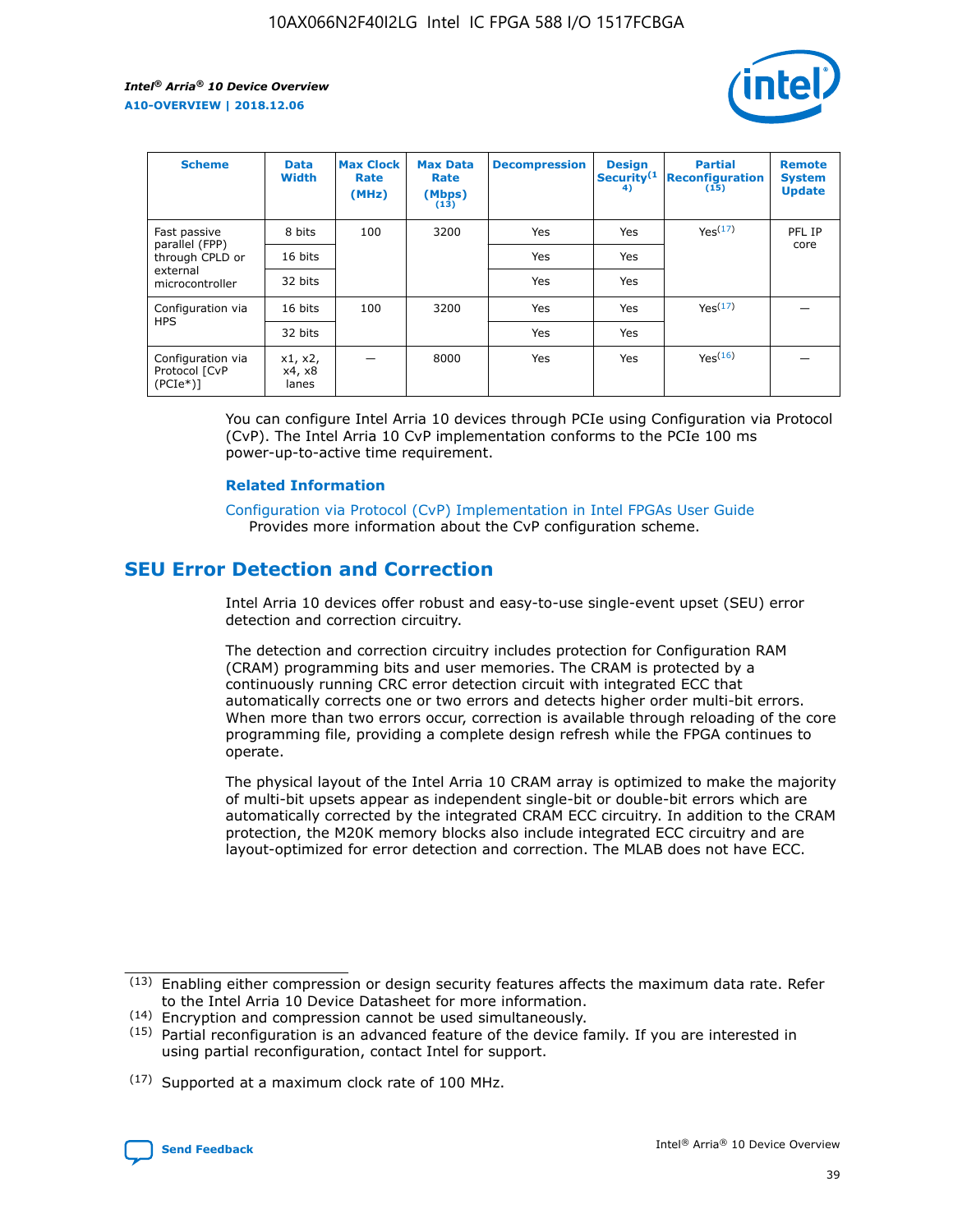

## **Power Management**

Intel Arria 10 devices leverage the advanced 20 nm process technology, a low 0.9 V core power supply, an enhanced core architecture, and several optional power reduction techniques to reduce total power consumption by as much as 40% compared to Arria V devices and as much as 60% compared to Stratix V devices.

The optional power reduction techniques in Intel Arria 10 devices include:

- **SmartVID**—a code is programmed into each device during manufacturing that allows a smart regulator to operate the device at lower core  $V_{CC}$  while maintaining performance
- **Programmable Power Technology**—non-critical timing paths are identified by the Intel Quartus Prime software and the logic in these paths is biased for low power instead of high performance
- **Low Static Power Options**—devices are available with either standard static power or low static power while maintaining performance

Furthermore, Intel Arria 10 devices feature Intel's industry-leading low power transceivers and include a number of hard IP blocks that not only reduce logic resources but also deliver substantial power savings compared to soft implementations. In general, hard IP blocks consume up to 90% less power than the equivalent soft logic implementations.

## **Incremental Compilation**

The Intel Quartus Prime software incremental compilation feature reduces compilation time and helps preserve performance to ease timing closure. The incremental compilation feature enables the partial reconfiguration flow for Intel Arria 10 devices.

Incremental compilation supports top-down, bottom-up, and team-based design flows. This feature facilitates modular, hierarchical, and team-based design flows where different designers compile their respective design sections in parallel. Furthermore, different designers or IP providers can develop and optimize different blocks of the design independently. These blocks can then be imported into the top level project.

## **Document Revision History for Intel Arria 10 Device Overview**

| <b>Document</b><br><b>Version</b> | <b>Changes</b>                                                                                                                                                                                                                                                              |
|-----------------------------------|-----------------------------------------------------------------------------------------------------------------------------------------------------------------------------------------------------------------------------------------------------------------------------|
| 2018.12.06                        | Added links to Intel Arria 10 device errata documents.<br>Removed automotive temperature option from the Intel Arria 10 GX devices.<br>Removed -3 fabric speed grade from the Intel Arria 10 GT devices.<br>Updated power options for the Intel Arria 10 GX and GT devices. |
| 2018.04.09                        | Updated the lowest $V_{CC}$ from 0.83 V to 0.82 V in the topic listing a summary of the device features.                                                                                                                                                                    |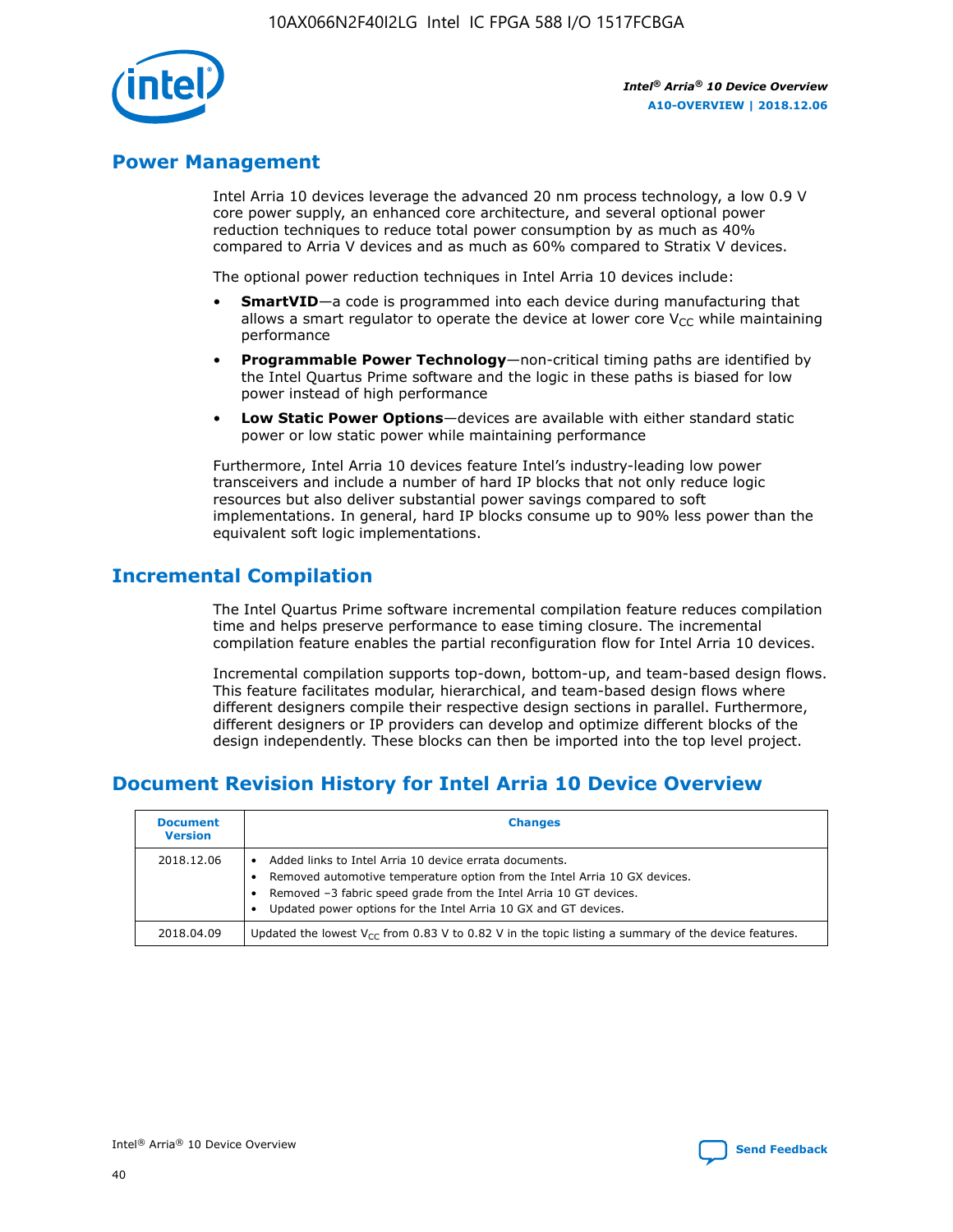*Intel® Arria® 10 Device Overview* **A10-OVERVIEW | 2018.12.06**



| <b>Date</b>    | <b>Version</b> | <b>Changes</b>                                                                                                                                                                                                                                                                                                                                                                                                                                                                                                                                                                                                                                                                                                                                                                                                                                                                                                                                                            |
|----------------|----------------|---------------------------------------------------------------------------------------------------------------------------------------------------------------------------------------------------------------------------------------------------------------------------------------------------------------------------------------------------------------------------------------------------------------------------------------------------------------------------------------------------------------------------------------------------------------------------------------------------------------------------------------------------------------------------------------------------------------------------------------------------------------------------------------------------------------------------------------------------------------------------------------------------------------------------------------------------------------------------|
| January 2018   | 2018.01.17     | Updated the maximum data rate for HPS (Intel Arria 10 SX devices<br>external memory interface DDR3 controller from 2,166 Mbps to 2,133<br>Mbps.<br>Updated maximum frequency supported for half rate QDRII and QDRII<br>+ SRAM to 633 MHz in Memory Standards Supported by the Soft<br>Memory Controller table.<br>Updated transceiver backplane capability to 12.5 Gbps.<br>$\bullet$<br>Removed transceiver speed grade 5 in Sample Ordering Core and<br>Available Options for Intel Arria 10 GX Devices figure.<br>Removed package code 40, low static power, SmartVID, industrial, and<br>military operating temperature support from Sample Ordering Core and<br>Available Options for Intel Arria 10 GT Devices figure.<br>Updated short reach transceiver rate for Intel Arria 10 GT devices to<br>25.8 Gbps.<br>Removed On-Die Instrumentation - EyeQ and Jitter Margin Tool<br>support from PMA Features of the Transceivers in Intel Arria 10 Devices<br>table. |
| September 2017 | 2017.09.20     | Updated the maximum speed of the DDR4 external memory interface from<br>1,333 MHz/2,666 Mbps to 1,200 MHz/2,400 Mbps.                                                                                                                                                                                                                                                                                                                                                                                                                                                                                                                                                                                                                                                                                                                                                                                                                                                     |
| July 2017      | 2017.07.13     | Corrected the automotive temperature range in the figure showing the<br>available options for the Intel Arria 10 GX devices from "-40°C to 100°C"<br>to "-40°C to 125°C".                                                                                                                                                                                                                                                                                                                                                                                                                                                                                                                                                                                                                                                                                                                                                                                                 |
| July 2017      | 2017.07.06     | Added automotive temperature option to Intel Arria 10 GX device family.                                                                                                                                                                                                                                                                                                                                                                                                                                                                                                                                                                                                                                                                                                                                                                                                                                                                                                   |
| May 2017       | 2017.05.08     | Corrected protocol names with "1588" to "IEEE 1588v2".<br>Updated the vertical migration table to remove vertical migration<br>between Intel Arria 10 GX and Intel Arria 10 SX device variants.<br>Removed all "Preliminary" marks.                                                                                                                                                                                                                                                                                                                                                                                                                                                                                                                                                                                                                                                                                                                                       |
| March 2017     | 2017.03.15     | Removed the topic about migration from Intel Arria 10 to Intel Stratix<br>10 devices.<br>Rebranded as Intel.<br>$\bullet$                                                                                                                                                                                                                                                                                                                                                                                                                                                                                                                                                                                                                                                                                                                                                                                                                                                 |
| October 2016   | 2016.10.31     | Removed package F36 from Intel Arria 10 GX devices.<br>Updated Intel Arria 10 GT sample ordering code and maximum GX<br>$\bullet$<br>transceiver count. Intel Arria 10 GT devices are available only in the<br>SF45 package option with a maximum of 72 transceivers.                                                                                                                                                                                                                                                                                                                                                                                                                                                                                                                                                                                                                                                                                                     |
| May 2016       | 2016.05.02     | Updated the FPGA Configuration and HPS Booting topic.<br>Remove V <sub>CC</sub> PowerManager from the Summary of Features, Power<br>Management and Arria 10 Device Variants and packages topics. This<br>feature is no longer supported in Arria 10 devices.<br>Removed LPDDR3 from the Memory Standards Supported by the HPS<br>Hard Memory Controller table in the Memory Standards Supported by<br>Intel Arria 10 Devices topic. This standard is only supported by the<br>FPGA.<br>Removed transceiver speed grade 5 from the Device Variants and<br>Packages topic for Arria 10 GX and SX devices.                                                                                                                                                                                                                                                                                                                                                                   |
| February 2016  | 2016.02.11     | Changed the maximum Arria 10 GT datarate to 25.8 Gbps and the<br>minimum datarate to 1 Gbps globally.<br>Revised the state for Core clock networks in the Summary of Features<br>$\bullet$<br>topic.<br>Changed the transceiver parameters in the "Summary of Features for<br>Arria 10 Devices" table.<br>• Changed the transceiver parameters in the "Maximum Resource Counts<br>for Arria 10 GT Devices" table.<br>• Changed the package availability for GT devices in the "Package Plan<br>for Arria 10 GT Devices" table.<br>Changed the package configurations for GT devices in the "Migration"<br>Capability Across Arria 10 Product Lines" figure.<br>continued                                                                                                                                                                                                                                                                                                  |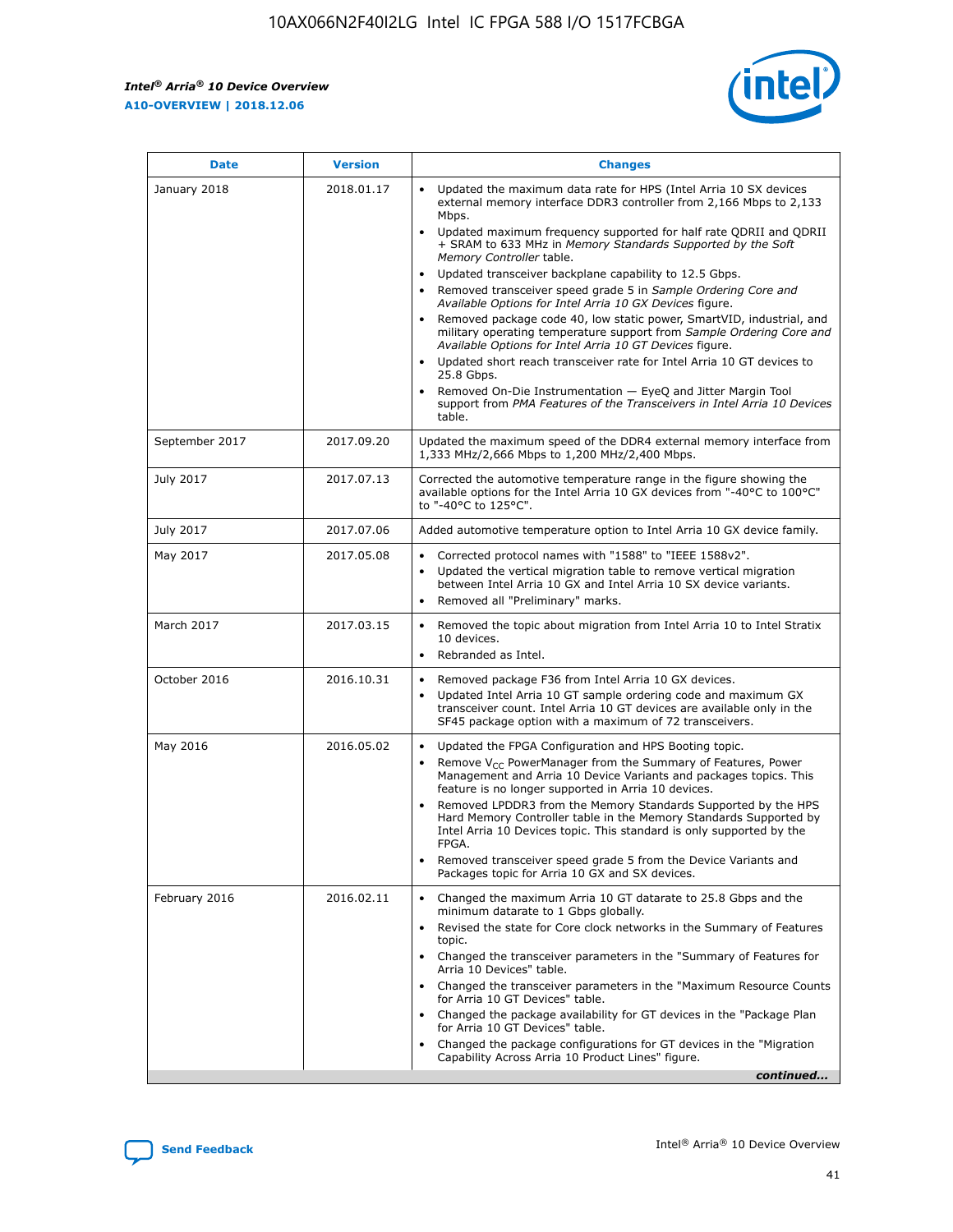

| <b>Date</b>   | <b>Version</b> | <b>Changes</b>                                                                                                                                                               |
|---------------|----------------|------------------------------------------------------------------------------------------------------------------------------------------------------------------------------|
|               |                | • Changed transceiver parameters in the "Low Power Serial Transceivers"<br>section.                                                                                          |
|               |                | • Changed the transceiver descriptions in the "Device Variants for the<br>Arria 10 Device Family" table.                                                                     |
|               |                | Changed the "Sample Ordering Code and Available Options for Arria 10<br>$\bullet$<br>GT Devices" figure.                                                                     |
|               |                | Changed the datarates for GT devices in the "PMA Features" section.                                                                                                          |
|               |                | Changed the datarates for GT devices in the "PCS Features" section.<br>$\bullet$                                                                                             |
| December 2015 | 2015.12.14     | Updated the number of M20K memory blocks for Arria 10 GX 660 from<br>2133 to 2131 and corrected the total RAM bit from 48,448 Kb to<br>48,408 Kb.                            |
|               |                | Corrected the number of DSP blocks for Arria 10 GX 660 from 1688 to<br>1687 in the table listing floating-point arithmetic resources.                                        |
| November 2015 | 2015.11.02     | Updated the maximum resources for Arria 10 GX 220, GX 320, GX 480,<br>$\bullet$<br>GX 660, SX 220, SX 320, SX 480, and SX 660.                                               |
|               |                | • Updated resource count for Arria 10 GX 320, GX 480, GX 660, SX 320,<br>SX 480, a SX 660 devices in Number of Multipliers in Intel Arria 10<br><b>Devices</b> table.        |
|               |                | Updated the available options for Arria 10 GX, GT, and SX.                                                                                                                   |
|               |                | Changed instances of Quartus II to Quartus Prime.<br>$\bullet$                                                                                                               |
| June 2015     | 2015.06.15     | Corrected label for Intel Arria 10 GT product lines in the vertical migration<br>figure.                                                                                     |
| May 2015      | 2015.05.15     | Corrected the DDR3 half rate and quarter rate maximum frequencies in the<br>table that lists the memory standards supported by the Intel Arria 10 hard<br>memory controller. |
| May 2015      | 2015.05.04     | • Added support for 13.5G JESD204b in the Summary of Features table.                                                                                                         |
|               |                | • Added a link to Arria 10 GT Channel Usage in the Arria 10 GT Package<br>Plan topic.                                                                                        |
|               |                | • Added a note to the table, Maximum Resource Counts for Arria 10 GT<br>devices.                                                                                             |
|               |                | • Updated the power requirements of the transceivers in the Low Power<br>Serial Transceivers topic.                                                                          |
| January 2015  | 2015.01.23     | • Added floating point arithmetic features in the Summary of Features<br>table.                                                                                              |
|               |                | • Updated the total embedded memory from 38.38 megabits (Mb) to<br>65.6 Mb.                                                                                                  |
|               |                | • Updated the table that lists the memory standards supported by Intel<br>Arria 10 devices.                                                                                  |
|               |                | Removed support for DDR3U, LPDDR3 SDRAM, RLDRAM 2, and DDR2.                                                                                                                 |
|               |                | Moved RLDRAM 3 support from hard memory controller to soft memory<br>controller. RLDRAM 3 support uses hard PHY with soft memory<br>controller.                              |
|               |                | Added soft memory controller support for QDR IV.<br>٠                                                                                                                        |
|               |                | Updated the maximum resource count table to include the number of<br>hard memory controllers available in each device variant.                                               |
|               |                | Updated the transceiver PCS data rate from 12.5 Gbps to 12 Gbps.<br>$\bullet$                                                                                                |
|               |                | Updated the max clock rate of PS, FPP x8, FPP x16, and Configuration<br>via HPS from 125 MHz to 100 MHz.                                                                     |
|               |                | Added a feature for fractional synthesis PLLs: PLL cascading.                                                                                                                |
|               |                | Updated the HPS programmable general-purpose I/Os from 54 to 62.<br>$\bullet$                                                                                                |
|               |                | continued                                                                                                                                                                    |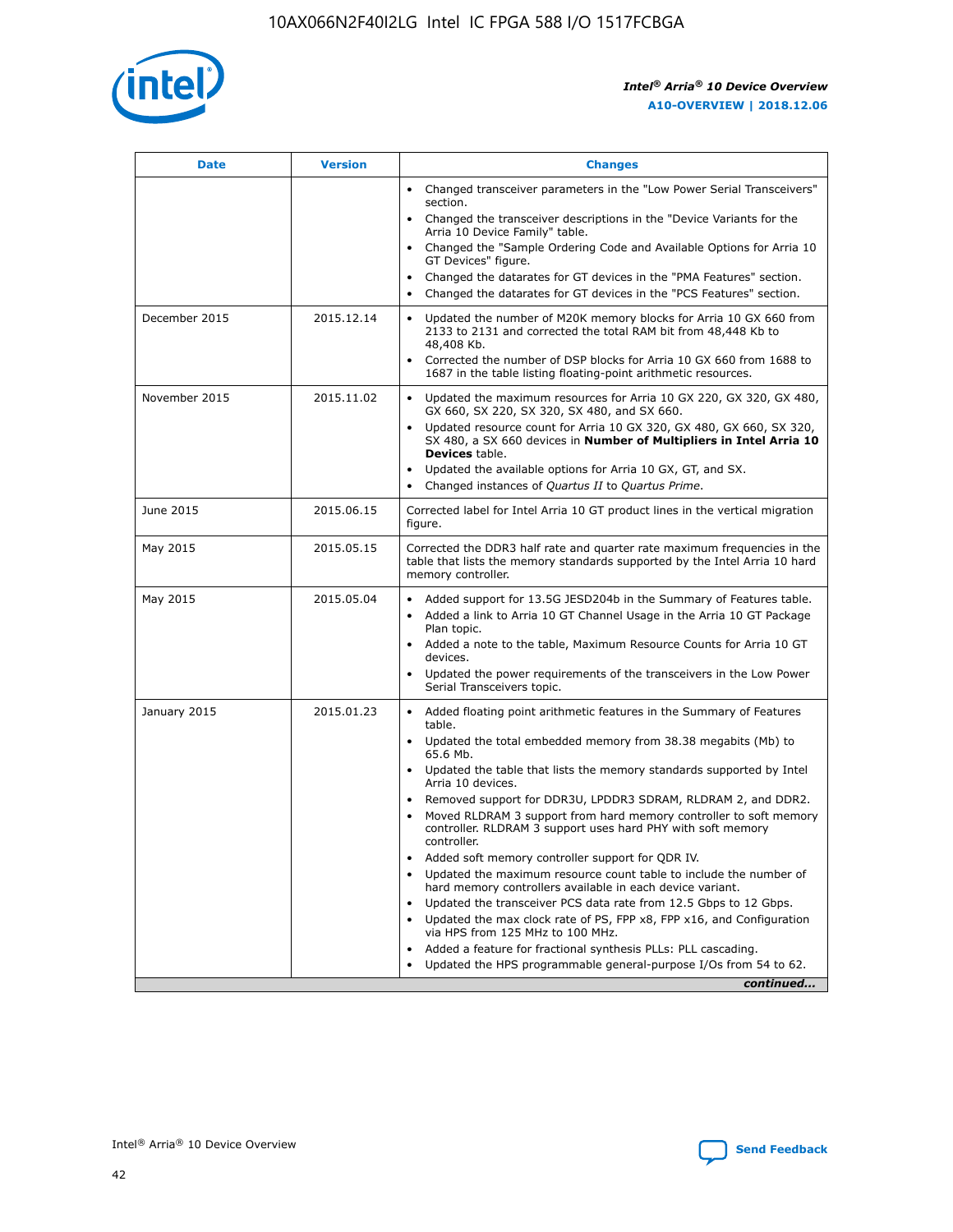r



| <b>Date</b>    | <b>Version</b> | <b>Changes</b>                                                                                                                                                                                                                                                                                                                                                                                                                                                                                                                                      |
|----------------|----------------|-----------------------------------------------------------------------------------------------------------------------------------------------------------------------------------------------------------------------------------------------------------------------------------------------------------------------------------------------------------------------------------------------------------------------------------------------------------------------------------------------------------------------------------------------------|
| September 2014 | 2014.09.30     | Corrected the 3 V I/O and LVDS I/O counts for F35 and F36 packages<br>$\bullet$<br>of Arria 10 GX.<br>Corrected the 3 V I/O, LVDS I/O, and transceiver counts for the NF40<br>$\bullet$<br>package of the Arria GX 570 and 660.<br>Removed 3 V I/O, LVDS I/O, and transceiver counts for the NF40<br>package of the Arria GX 900 and 1150. The NF40 package is not<br>available for Arria 10 GX 900 and 1150.                                                                                                                                       |
| August 2014    | 2014.08.18     | Updated Memory (Kb) M20K maximum resources for Arria 10 GX 660<br>devices from 42,660 to 42,620.<br>Added GPIO columns consisting of LVDS I/O Bank and 3V I/O Bank in<br>$\bullet$<br>the Package Plan table.<br>Added how to use memory interface clock frequency higher than 533<br>$\bullet$<br>MHz in the I/O vertical migration.<br>Added information to clarify that RLDRAM3 support uses hard PHY with<br>$\bullet$<br>soft memory controller.<br>Added variable precision DSP blocks support for floating-point<br>$\bullet$<br>arithmetic. |
| June 2014      | 2014.06.19     | Updated number of dedicated I/Os in the HPS block to 17.                                                                                                                                                                                                                                                                                                                                                                                                                                                                                            |
| February 2014  | 2014.02.21     | Updated transceiver speed grade options for GT devices in Figure 2.                                                                                                                                                                                                                                                                                                                                                                                                                                                                                 |
| February 2014  | 2014.02.06     | Updated data rate for Arria 10 GT devices from 28.1 Gbps to 28.3 Gbps.                                                                                                                                                                                                                                                                                                                                                                                                                                                                              |
| December 2013  | 2013.12.10     | Updated the HPS memory standards support from LPDDR2 to LPDDR3.<br>Updated HPS block diagram to include dedicated HPS I/O and FPGA<br>$\bullet$<br>Configuration blocks as well as repositioned SD/SDIO/MMC, DMA, SPI<br>and NAND Flash with ECC blocks.                                                                                                                                                                                                                                                                                            |
| December 2013  | 2013.12.02     | Initial release.                                                                                                                                                                                                                                                                                                                                                                                                                                                                                                                                    |